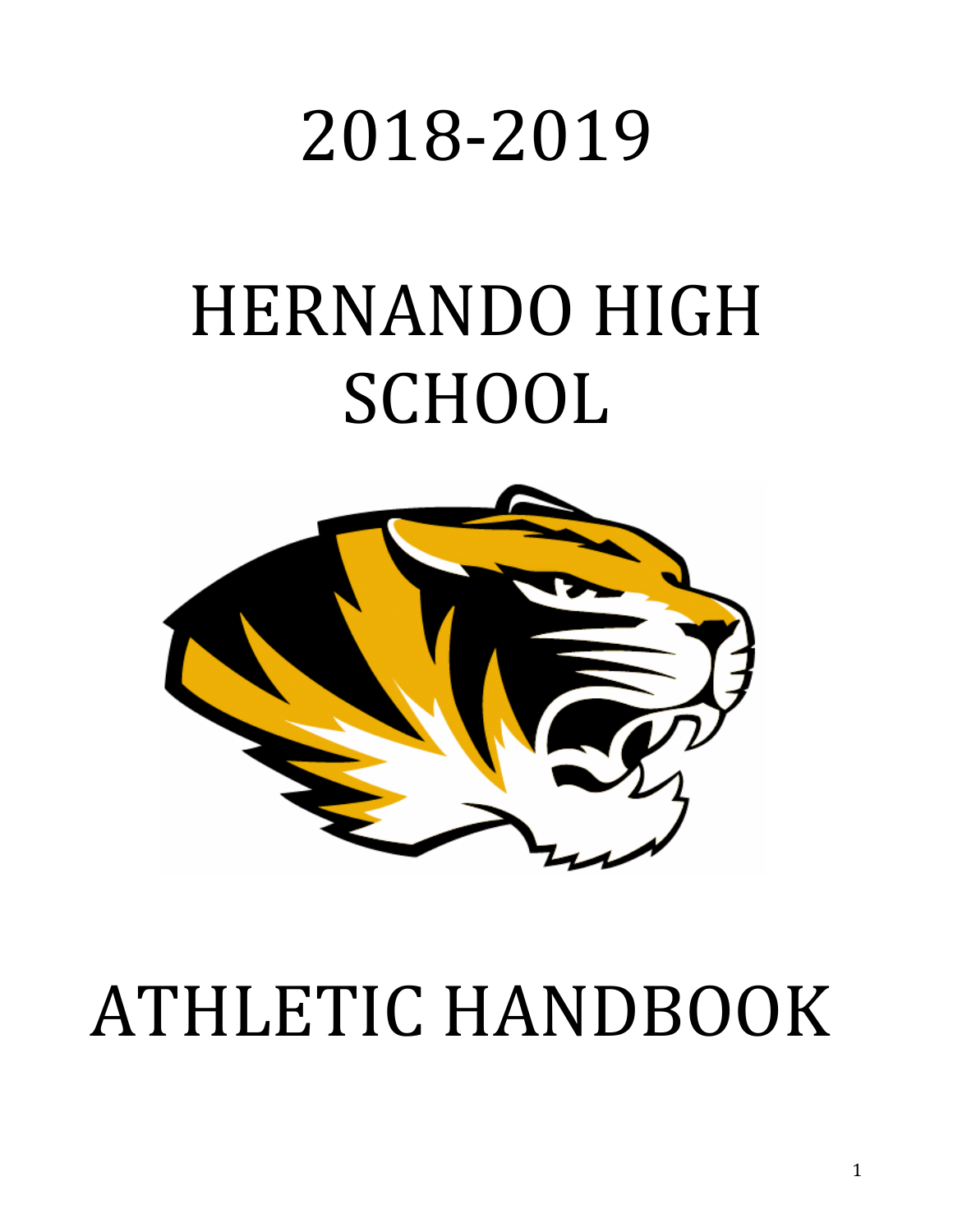## **HERNANDO HIGH SCHOOL**

## **ADMINISTRATION**

PRINCIPAL: DUANE CASE ASST. PRINCIPAL: ASHLEY TAGGART ASST. PRINCIPAL: CALEB SHEPHERD ASST. PRINCIPAL: MALINDA WHITE ATHLETIC DIRECTOR: DAVID LARA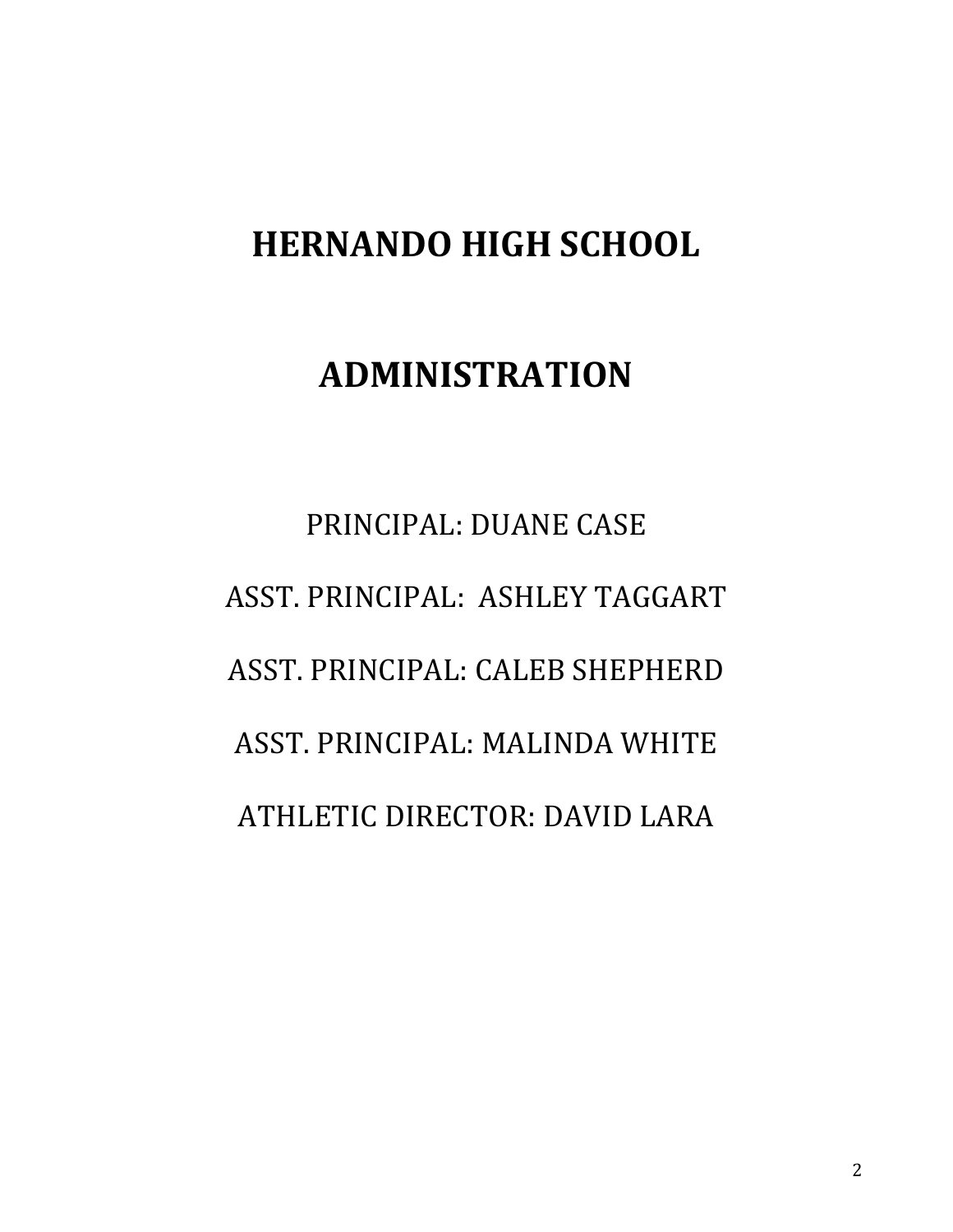

*Hernando High School* **Athletic Department** 805 Dilworth Ln Hernando, MS 38632

Coach: \_\_\_\_\_\_\_\_\_\_\_\_\_\_\_\_\_\_\_\_\_\_\_\_\_\_\_\_\_\_\_\_\_\_\_\_\_\_\_\_\_\_\_\_\_\_

 $Sport(s): \_$ 

I have received the Hernando High School Athletic Handbook for the 2016-2017 school year. With its receipt, I understand the following:

\_\_\_\_\_\_\_\_\_\_\_\_\_\_\_\_\_\_\_\_\_\_\_\_\_\_\_\_\_\_\_\_\_\_\_\_\_\_\_\_\_\_\_\_ 

*I* am responsible for reading the information it contains and *becoming familiar with its contents and following the guidelines.* 

\_\_\_\_\_\_\_\_\_\_\_\_\_\_\_\_\_\_\_\_\_\_\_\_\_\_\_\_\_\_\_\_\_\_\_\_\_\_\_\_\_\_\_\_\_\_\_\_\_\_\_\_\_\_\_\_\_\_\_\_\_\_\_\_\_\_\_\_

| Coach's Signature | Date |
|-------------------|------|
|-------------------|------|

## Hernando High School Athletic Handbook Updated SY 2017-2018 David Lara, Athletic Director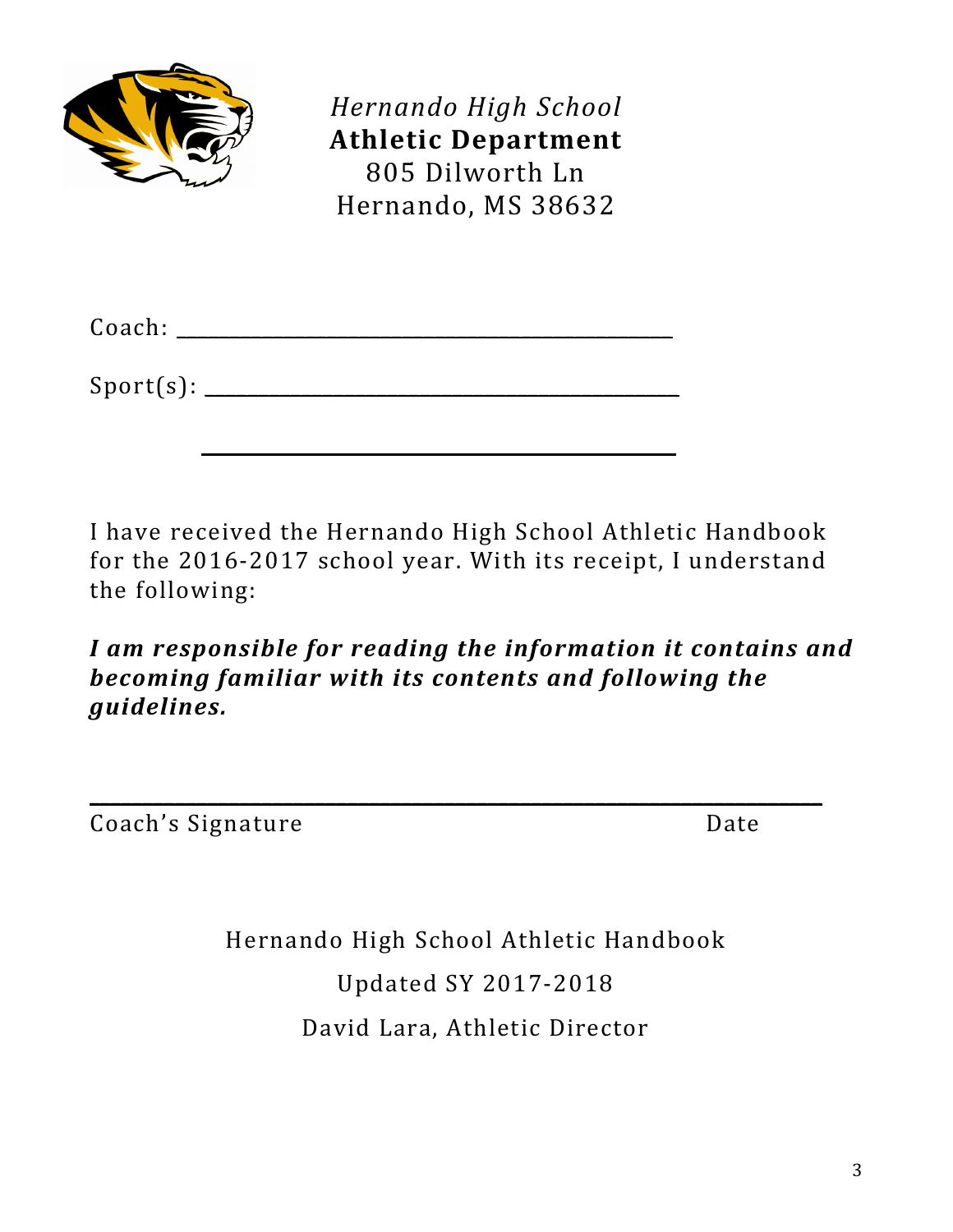## **HERNANDO HIGH SCHOOL COACHING ASSIGNMENTS AND SPORTS OFFERED – 22 TEAMS**

## **FALL SPORTS**

| <b>SPORT</b>                            | <b>COACHES</b>                  | <b>SEASON</b> | <b>TEAMS</b>    |
|-----------------------------------------|---------------------------------|---------------|-----------------|
| <b>FOOTBALL</b>                         | WILL WOLFE - HC                 | (FALL)        | $V/$ J $V/9$ TH |
|                                         | <b>STEVE MCCANN - ASST.</b>     |               |                 |
|                                         | <b>CARRICK MCDONALD - ASST.</b> |               |                 |
|                                         | <b>COLIN BOONE - ASST.</b>      |               |                 |
|                                         | <b>MARLON WALLS - ASST.</b>     |               |                 |
|                                         | <b>STEVE PASTERCHIK - ASST.</b> |               |                 |
| <b>VOLLEYBALL</b>                       | <b>JAYME VINSON - HC</b>        | (FALL)        | $V/$ JV         |
| SWIM(B/G)                               | <b>NICKI WHITTEN - HC</b>       | (FALL)        | $V/$ $V$        |
| <b>CROSS COUNTRY <math>(B/G)</math></b> | <b>LOGAN CLARK - HC</b>         | (FALL)        | $V/$ $V$        |
| <b>CHEER</b>                            | <b>SUZANNE HUTSELL - HC</b>     |               |                 |

## **WINTER SPORTS**

| <b>BASKETBALL</b> (B) | <b>STEVEN COX - HC</b>                                   | (WINTER) | V/IV     |
|-----------------------|----------------------------------------------------------|----------|----------|
| <b>BASKETBALL</b> (G) | <b>MARLON WALLS - ASST.</b><br><b>DANIEL FORBES - HC</b> | (WINTER) | $V/$ $V$ |
|                       |                                                          |          |          |
| <b>SOCCER (B)</b>     | <b>RANDY REITER - HC</b>                                 | (WINTER) | V/IV     |
|                       | - ASST.                                                  |          |          |
| SOCCER (G)            | <b>JANA PERKINS - HC</b><br>– ASST.                      | (WINTER) | V/IV     |
|                       |                                                          |          |          |
| POWERLIFTING (G/B)    | WILL WOLFE - HC                                          | (SPRING) | V        |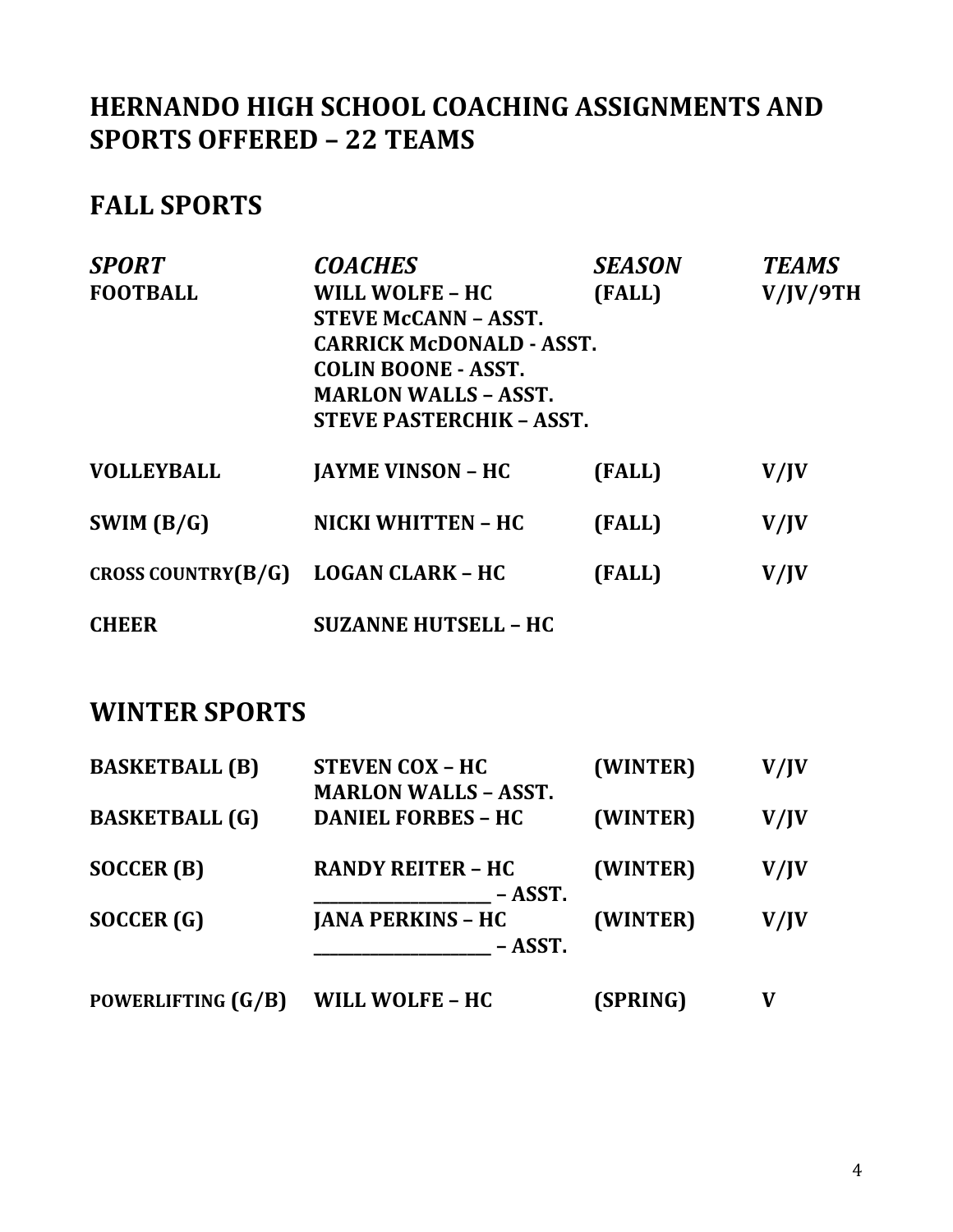## **SPRING SPORTS**

| <b>ADAM SOWELL - HC</b>                                     | (SPRING)             | V               |
|-------------------------------------------------------------|----------------------|-----------------|
| <b>DAVID LARA - HC</b><br><b>SHANE FAULKNER - ASST.</b>     | (SPRING)             | $V/$ J $V/9$ th |
| <b>STEVEN COX - HC</b>                                      | (SPRING)             | V               |
| <b>SARAH LITTLE - HC</b>                                    | (SPRING)             | V               |
| <b>NICKI WHITTEN - HC</b><br><b>MELISSA WYATT - ASST.</b>   | (SPRING)<br>(SPRING) | V/JV            |
| <b>CYNTHIA COLEMAN - HC</b><br><b>FRANKIE SHOWS - ASST.</b> | (SPRING)             | V/JV            |
| <b>LOGAN CLARK - HC</b>                                     | (SPRING)             | V               |
| <b>LOGAN CLARK - HC</b>                                     | (SPRING)             | V               |
|                                                             |                      |                 |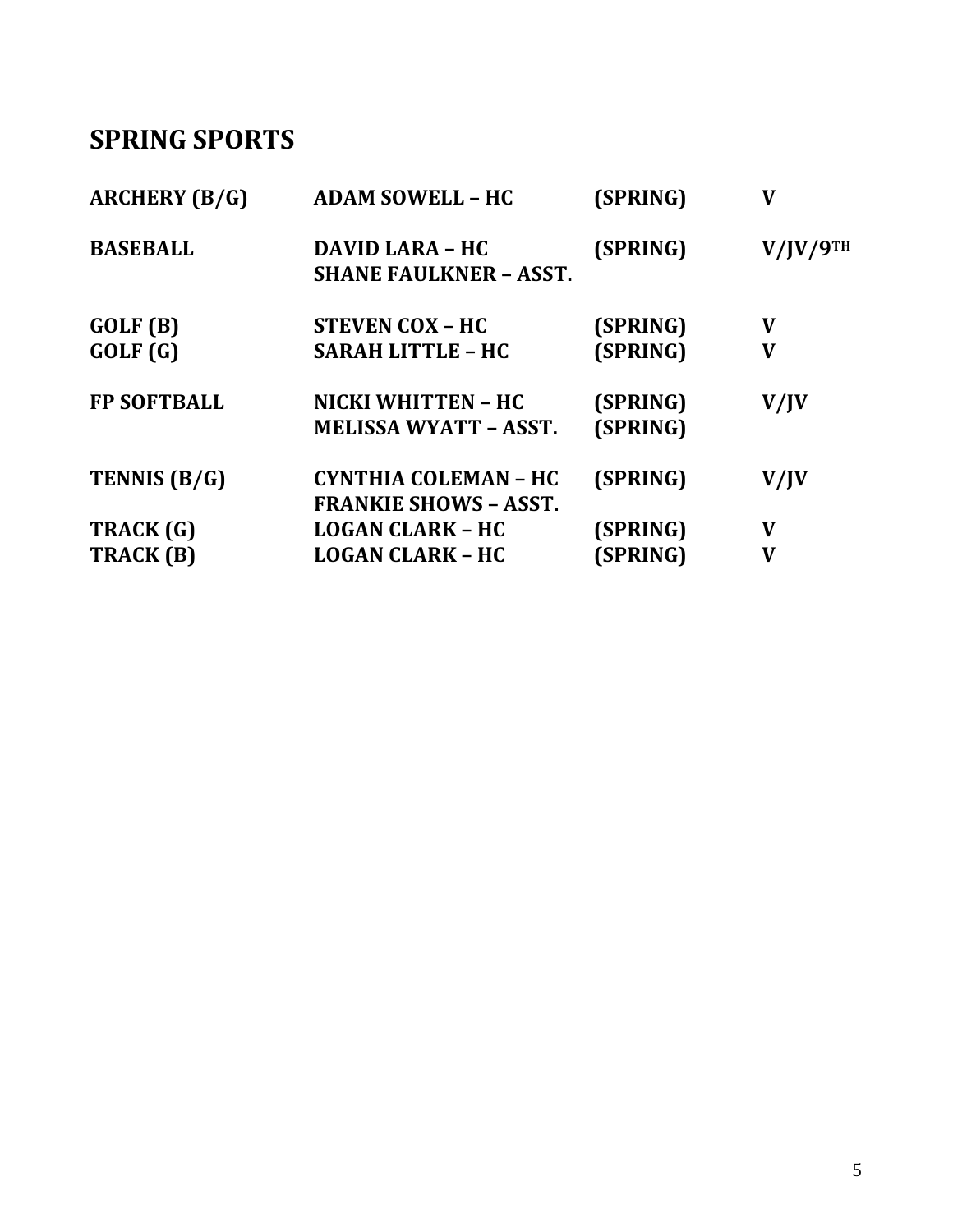## **INTRODUCTION**

This athletic handbook has been prepared to present clear guidelines to cover specific aspects of the athletic program at Hernando High School. It is supplemental to and is not intended to supersede or substitute policies and procedures of the school district adopted by the DeSoto County School District. Every staff member and all students are subject to these policies together with policies stated in the student handbook.

All staff members must make certain that programs under their supervision and/or with which they are associated as members of the athletic department are in compliance with the policies of the school district and the Mississippi High School Activities Association.

## **CODE OF ETHICS**

When one becomes a member of the coaching profession, he or she assumes certain obligations and responsibilities to the sport, to players, and to fellow coaches. It is essential that every member of the profession be consistently aware of these obligations and responsibilities, to the end that coaching remains an honorable calling, and that each member conduct himself or herself in such a manner as to maintain the dignity and decency of the profession.

In relationships with players under his or her care, the coach should always be aware of the influence he or she wields for good or bad. Parents entrust their children to the coach and through his or her example; these young people should emerge as fine and decent people. The coach should never place the value of winning above that of instilling the highest ideals and character traits in his or her players. The safety and welfare of the players should be uppermost in the mind of the coach.

In teaching a sport, the coach must realize that there are certain rules designed to protect the player and provide common standards for determining a winner or loser. Any attempts to beat these rules, to take unfair advantage of an opponent, or to teach deliberate unsportsmanlike conduct have no place in athletics. The coach should set the example for winning without boasting and for losing without bitterness.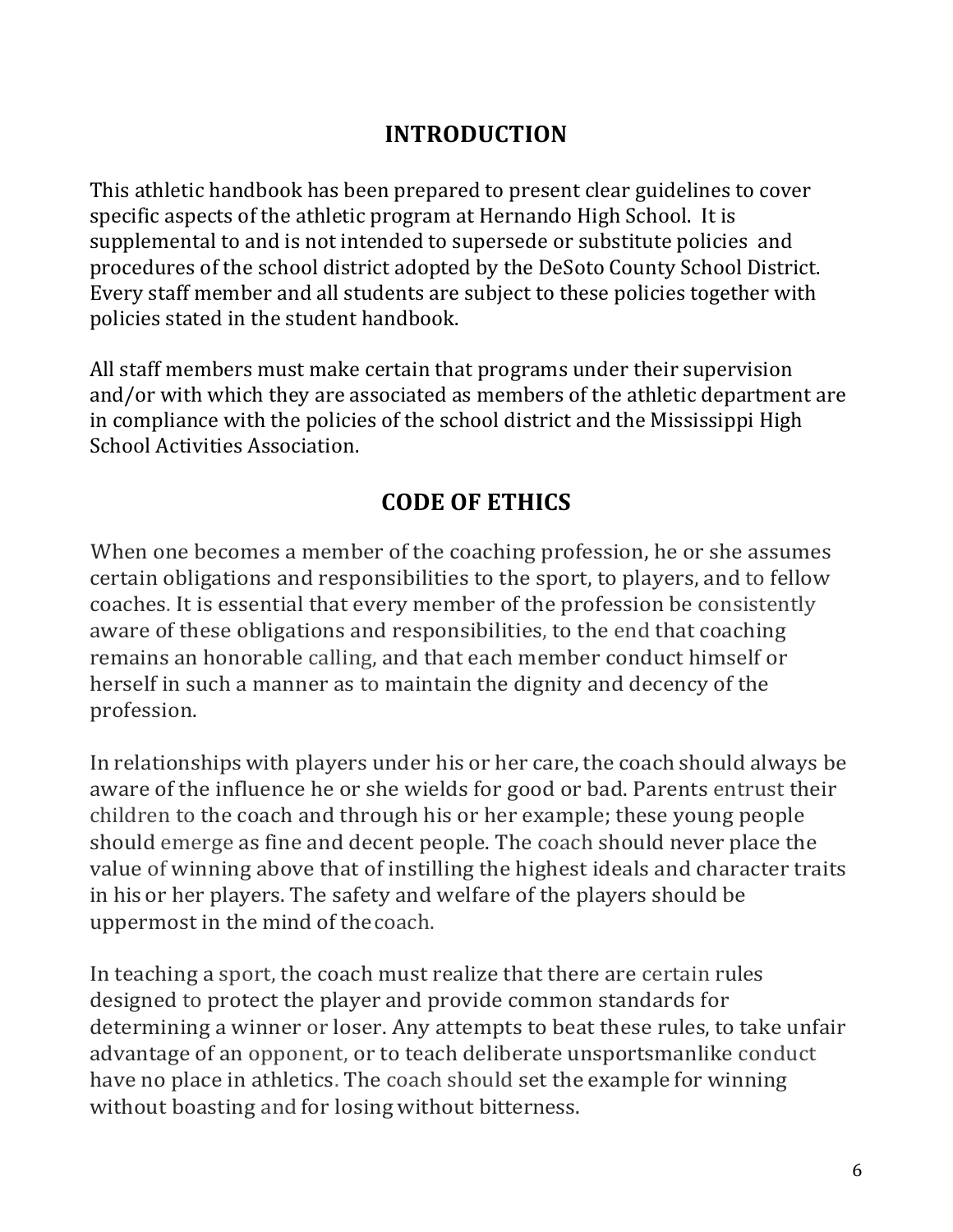Coaches who conduct themselves using these principles as guidelines will be successful in terms of the respect they have gained from their players as well as from their opponents.

The essential qualities desired in coaches are HONESTY and INTEGRITY. Coaches whose conduct reflects these characteristics will bring credit to the coaching profession and to themselves. It is through such conduct that the profession will earn and maintain its rightful place in the educational program and make its full contribution to the American way of life.

## **COACHING ETHICS**

The Hernando High School Department of Athletics not only expects but also demands that our coaches be of the highest moral character and act in such a way as to be a positive role model to all our young people. The following are a few of these expectations:

- The use of tobacco on the school facilities or in the presence of student athletes will not be tolerated.
- Coaches shall use proper language and behavior in all situations.
- Conduct on the Field: Coaches often become over excited during the heat of competition. Our coaches must display the example of good sportsmanship that we are trying to teach. Coaches can defend their rights and the rights of their team at all times but should not initiate or participate in heated differences with officials. Never engage in an exchange of words with spectators during a contest. Remember the eyes of all students, spectators, and athletes are always watching you. Be discreet when reprimanding an athlete in front of his or her peers or spectators.
- Faculty Relations: Coaches and fellow teacher relationships should be positive at all times. Coaches should not isolate themselves from the other members of the staff. Our coaches should join courtesy committees, attend school functions, etc. Always remember that the classroom teacher is as eager as coaches to see individuals succeed.
- Press Relations: News reporters will contact our coaches from time to time. Coaches should always be sure to say what they mean. Reporters will quote you! Coaches should never make a statement that could embarrass their players, team, or school.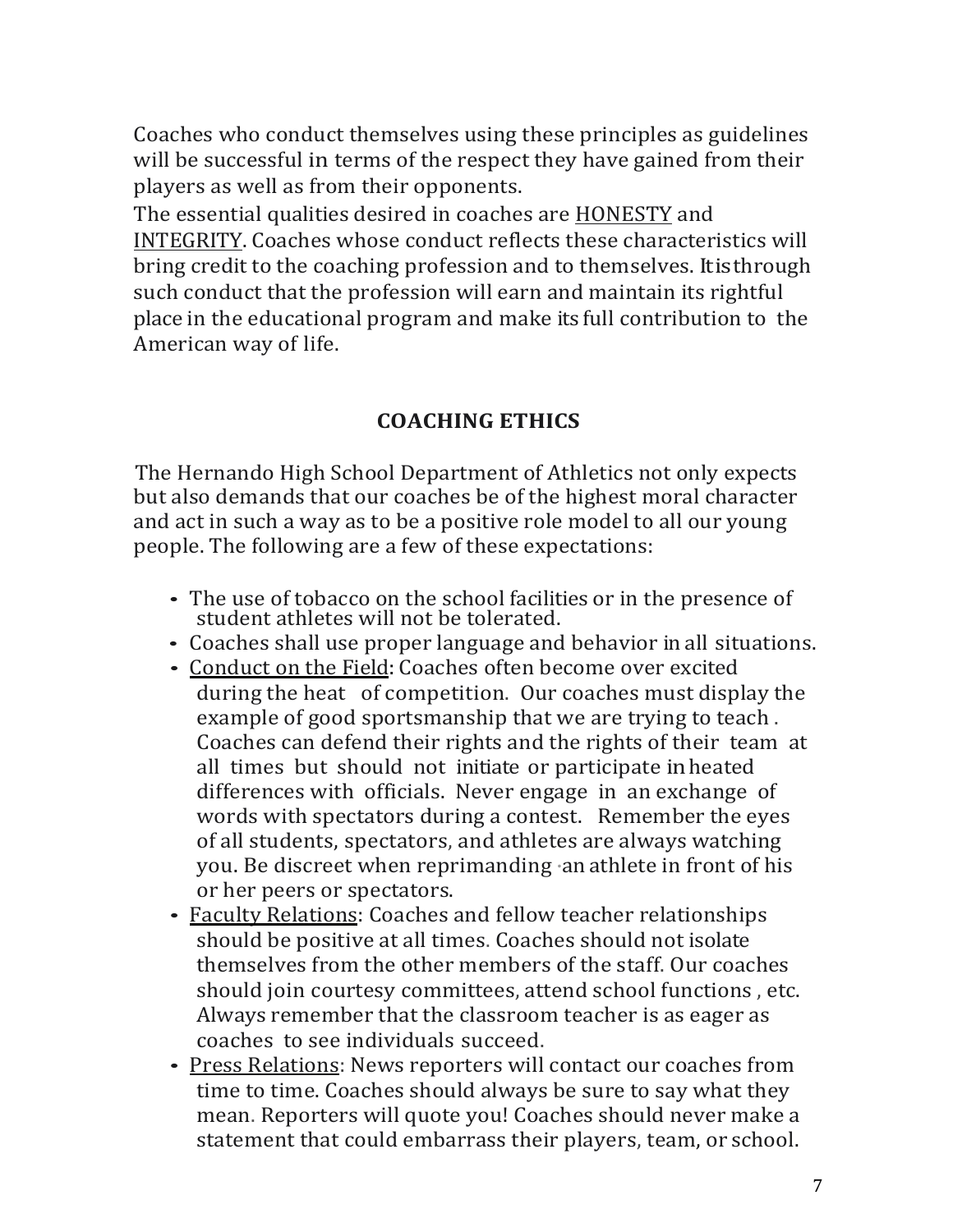- Coaches shall not co-hearse student athletes into individualizing in the coaches' sport. We're here for the kids, not the coaches!
- Coaches of all athletic teams are to conform in all ways to the general education program as laid down by the school board and administration, including such matter as schedules, financial expenditures, relationships with other schools, and health and safety regulations.
- Coaches shall not remove teams from the playing area until the contest is completed. Once a contest is started, it is in control of the officials.

## **DEPARTMENT OF ATHLETICS CARDINAL RULES**

1) A student athlete shall not be permitted to practice or compete in interscholastic athletics for the high school until he or she has the parental consent, emergency medical, concussion, and physical consent forms completed and signed by a parent or legal guardian. These forms must be on file in the office of the Athletic Director.

2) All athletic participants must have a physical examination before he or she practices or plays in a game. The physical exam record must be on file in the office of the Athletic Director. A physical exam record is good for only one year from the date of the examination. **Physicals taken after** April 1 will stay in good standing until the end of the next school **year.**

3) A student athlete must be academically eligible and entered in the school's MHSAA Eligibility Database (C2C) before he or she may participate in an athletic contest.

4) It is the responsibility of the school principal, athletic director, and the head coach of each sport to determine the eligibility of each student athlete participating in that sport, as governed by the regulations set forth by the MHSAA. If any coach has any questions or concerns about a student- athlete's eligibility (residency requirements, legal guardianship, etc.) it is his or her responsibility to contact the principal or athletic director immediately!

5) Student athletes must be in school for two periods or  $63\%$  on the day of a contest in order to participate. If the contest is on Saturday, student athletes must be in school for 2 periods or 63% on Friday. The principal or athletic director must approve any exception to this rule in advance.

6) If an athlete shows a lack of self-discipline, poor attitude, or is not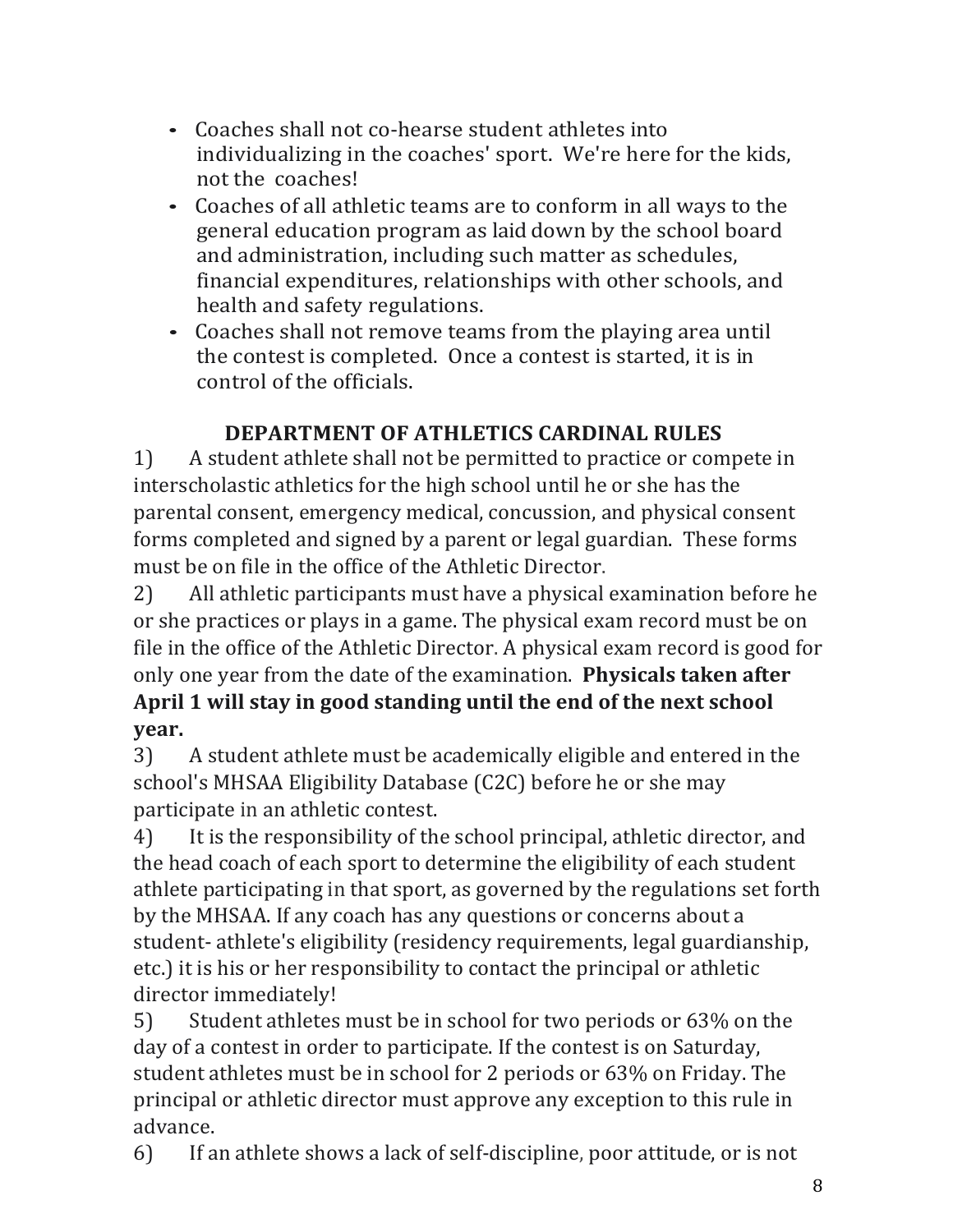fulfilling his or her commitment to the athletic program, he or she may be suspended from athletic participation in all sports for the remainder of that school year.

7) If an athlete boycotts the team for any reason, he or she may be suspended from athletic participation in that particular sport or any other for the remainder of that season.

8) Coaches in charge of a sport will see that the sport is conducted on the highest professional level possible at all times. This applies to all levels of competition.

9) Every coach is expected to have a complete knowledge and understanding of the Mississippi High School Activities Association Handbook of Rules and Regulations as well as the regulations and policies of the DeSoto County School District.

10) Each coach will make every possible effort to assure that all student athletes exhibit behavior beyond reproach in the classrooms and on the school campus. The coach should work closely and cooperate with the principal and classroom teachers to promote in the student athlete the best kind of leadership and attitudes.

11) If a student athlete quits a sport or is dismissed at any time after the official start date of the season, he or she is not eligible to participate in another sport until the season of the sport dropped is completed. This includes any off-season or in-season practice or workouts.

## Special circumstances that may be reviewed:

- i. If the person presents to both coaches involved a doctor's certificate recommending that he/she drop the first sport for reasons of health and permits participation in the second sport. The coaches and Athletic Director will review and make a determination on these requests.
- ii. No athlete may quit one sport and try out for another after the season has begun without the mutual consent of both coaches. If the coaches fail to reach an agreement, the Athletic Director will make the final decision.

12) Seventh and eighth grade student athletes are encouraged to compete in sports at their grade level. The athletic director must grant any exception to this requirement after a meeting with the athlete, parent(s), and principals and head coaches involved.

13) Coaches should be very careful with their keys and should never duplicate keys or allow the use of their keys to non-school personnel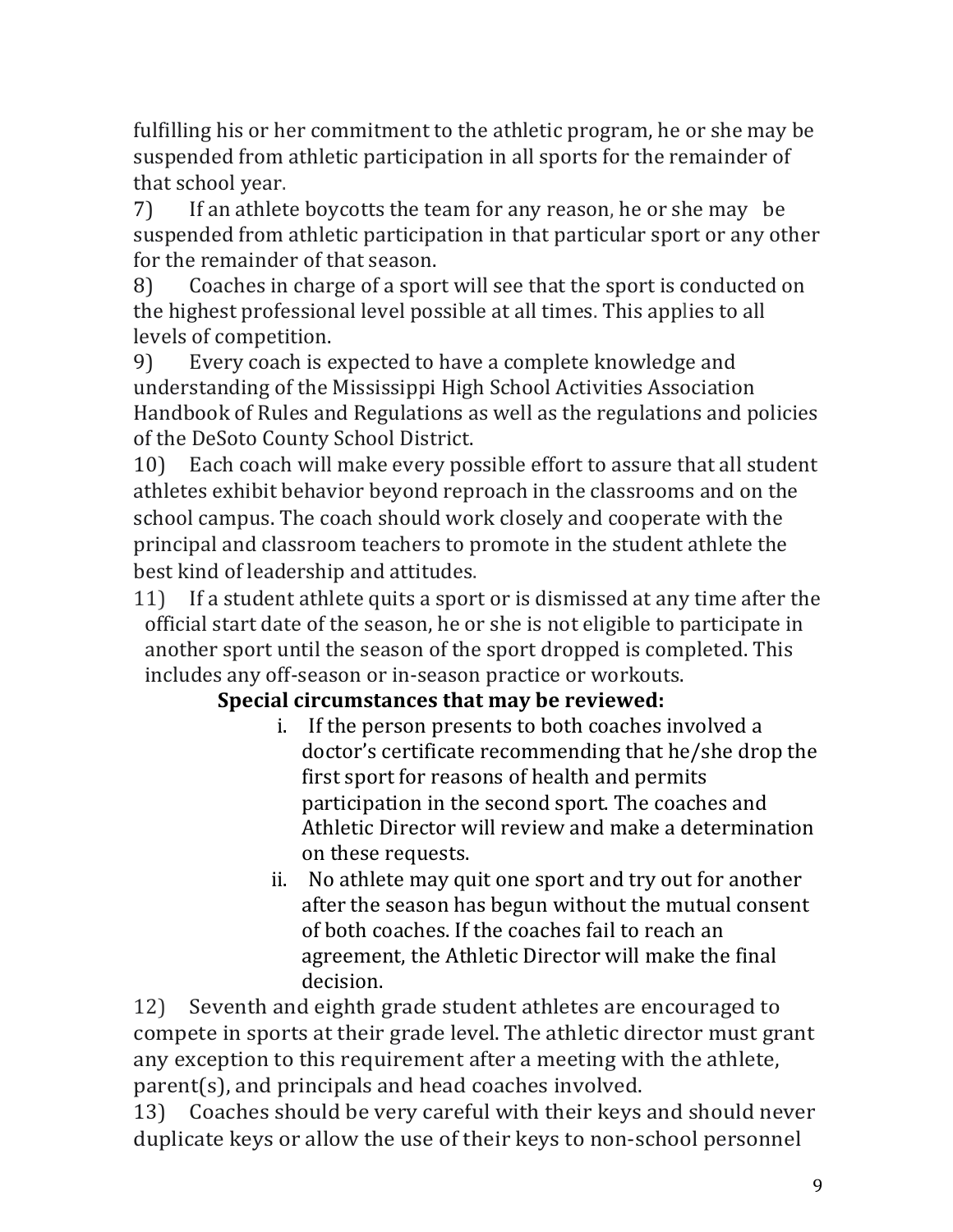without approval from the athletic director.

14) Student athletes should never be left alone waiting for rides after a practice or contest. A coach shall stay until all student athletes have been picked up.

15) The athletic director must approve all written team rules or handbooks.

## **STUDENT ATHLETE ELIGIBILITY**

To be eligible to participate in practice and athletic competitions a student athlete must have the following items on file ready to forward to the Athletic Director.

- 1. Current year physical
- 2. Athletic Participation Clearance Form completed and signed by the parent or guardian
- 3. NOTE: Parents *MUST* indicate that their child or ward has insurance coverage (include policy holder and policy numbe) or they may purchase an insurance policy provided through the school!!!
- 4. Emergency Medical Consent form completed and signed by the parent or guardian
- 5. Concussion Form signed by student athlete and parent
- 6. Copy of birth certificate on file in counselors office.

It will be the responsibility of the head coach of each sport to see that all of the above items are secured from each student athlete before he or she is permitted to participate in practice. Be sure to check that ALL forms are thoroughly completed and have all the required signatures. These items are due in the office of the Athletic Director immediately. They should be turned in prior to the first contest.

The Athletic Director will check eligibility for each student athlete and see that all student athletes are presently on or are placed in our school's MHSAA Eligibility Database.

It is the responsibility of the school principal, Athletic Director, and the head coach of each sport to determine the eligibility of each student athlete participating in thatsport, as governed by the regulations set forth by the MHSAA. If any coach has any questions or concerns about a student-athlete's eligibility (academic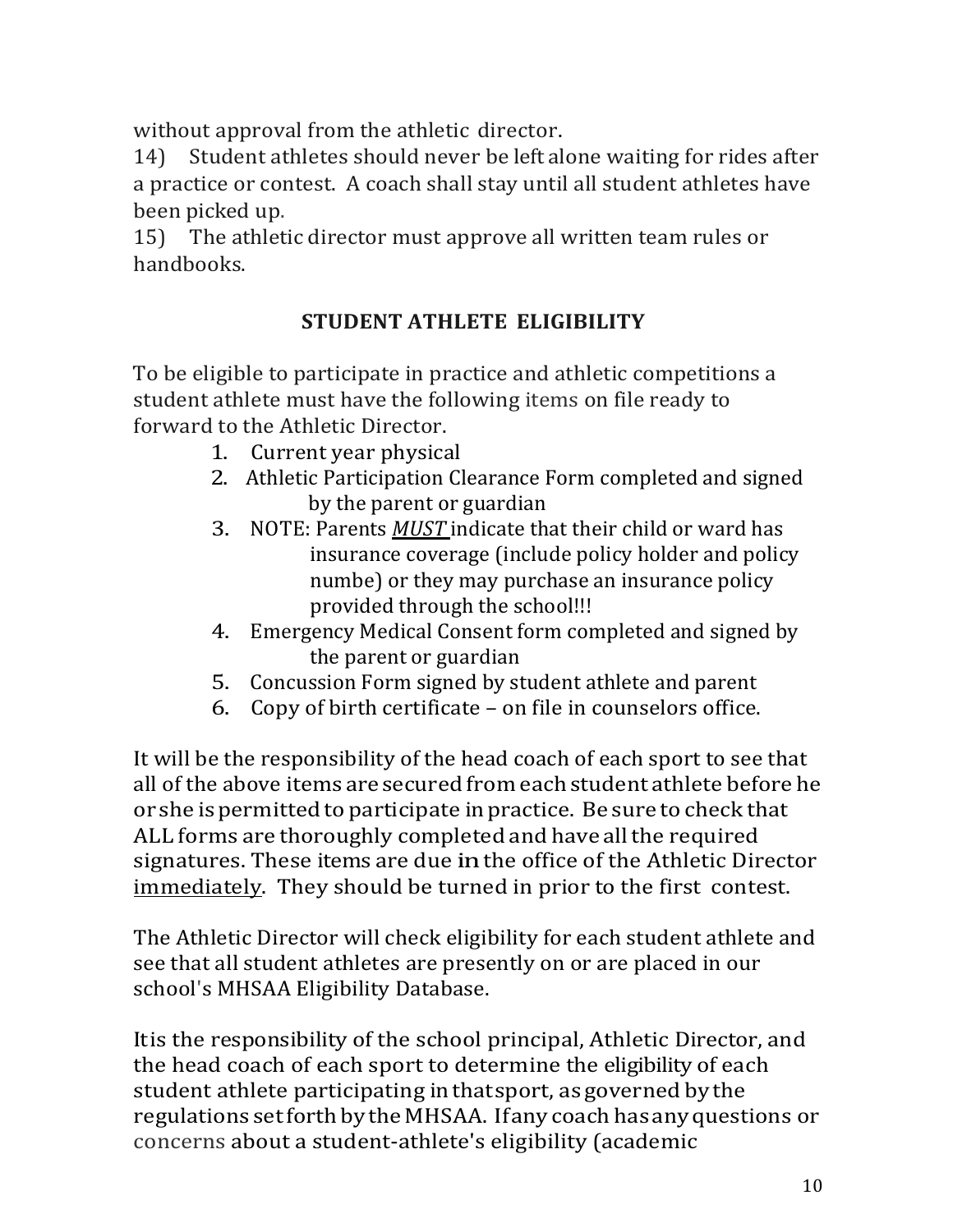requirements, residency requirements, legal guardianship, etc.) it is his or her responsibility to contact the principalorathletic director immediately!!!

\*\*\*\* Ifa parent contacts a head coach or an assistant coach about their student/athlete transferring to Hernando High School, they must first contact and meet with the Athletic Director first before they meet with a coach. This is your response to the inquiry!!!

#### **MEDICAL AND INSURANCE WAIVERS**

Insurance: The Hernando High SchoolAthletics Department does not carry insurance on the student athletes. All student athletes must have insurance coverage to practice or participate in interscholastic athletics (grades  $7-12$ ). It is the responsibility of the parents (guardians) to have or obtain insurance coverage for their child (ward). Hernando High School does not offer a supplemental insurance policy. There is a policy available, and can be picked up in the main office.

Parents are responsible for filing all insurance claims for athletic injuries. Parents purchasing insurance through the school may pick up claim forms in the *office* of the athletic director.

All student athletes are covered by a catastrophic insurance policy secured by the Mississippi High School Activities Association for all member schools.

**Physicals:** All athletic participants must have a physical examination before he or she practices or plays in a game. The physical exam record must be on file in the office of the coach or athletic director. A physical exam record is good for only one year from the date of the examination.

**Emergency Medical Consent Form:** Every student athlete must have an emergency medical consent form signed by the parent or guardian to participate in interscholastic athletics. These forms **will** always be carried to or kept very near the practice location and to all competitions whether at home or away contest. In case of a medical emergency, these forms contain the following information: student athlete's parent's (guardian's) home and work telephone numbers,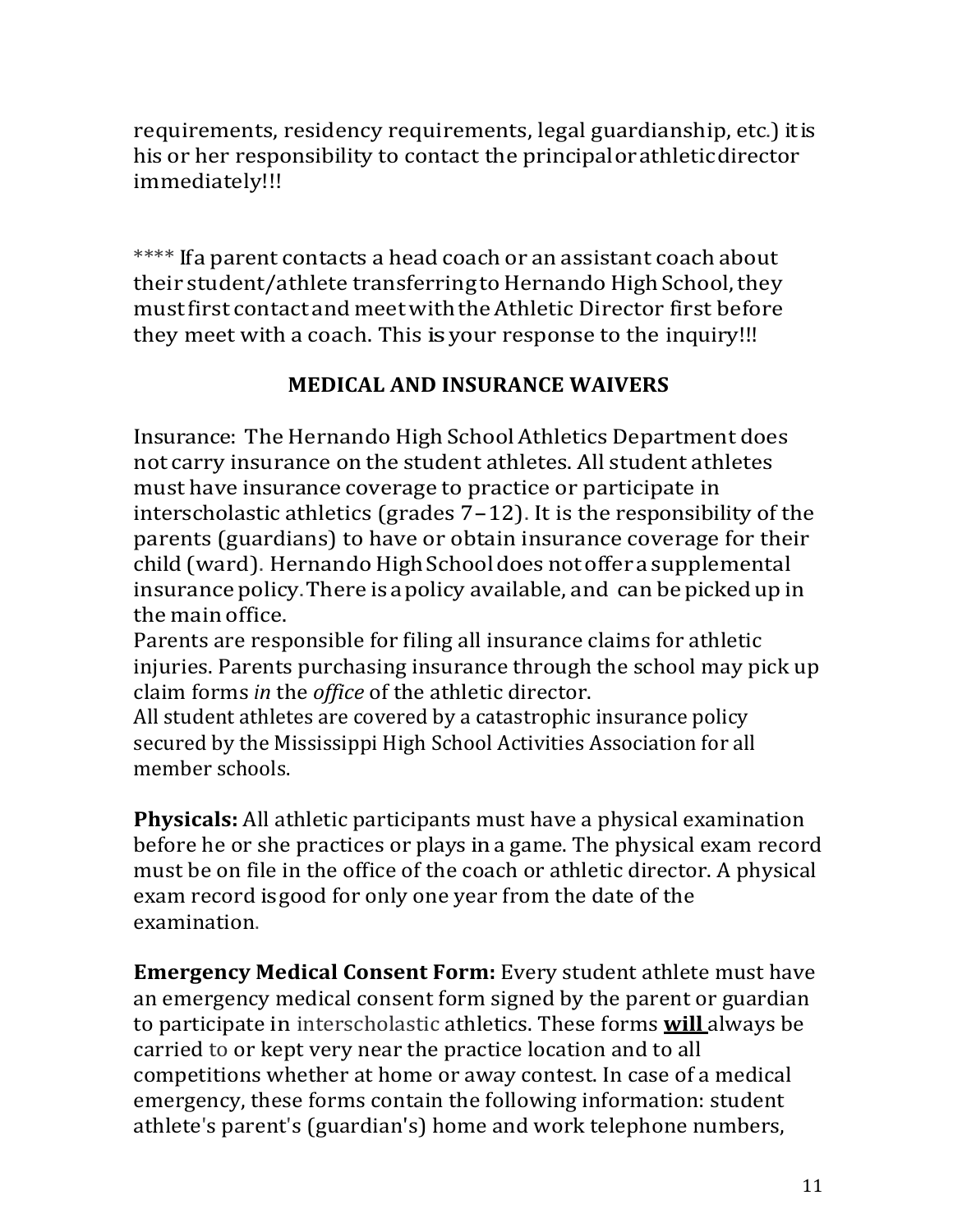other contact persons, preferred physician, preferred hospital, and medical information.

#### **ATHLETIC CONTESTS**

- Head coaches shall complete a MHSAA Game Officials' Evaluation Form on line (misshaa.com) within **three days** following each contest.
- The Athletic Director will send out schedule confirmations and contest information to all scheduled opponents.
- Any coach that is ejected from a contest for unsportsmanlike conduct will be personally responsible for all fines levied by the MHSAA and will be reprimanded by the school district. For a second ejection the coach could face possible suspension.

### **Scheduling Contests**

- Athletic contests should not be scheduled during state testing dates, if possible.
- Athletic contests will not be scheduled on Wednesdays or Sundays, though it may be necessary to reschedule a contest on Wednesday, this shall be a last resort.
- The Athletic Director must approve all athletic schedules and rescheduled contests.
- The amount of missed academic time should be heavily considered when scheduling contests and opponents.
- Head coaches should confirm schedules with the Athletic Director.
- Number and length of time of contests shall be taken into consideration when scheduling contests during exams.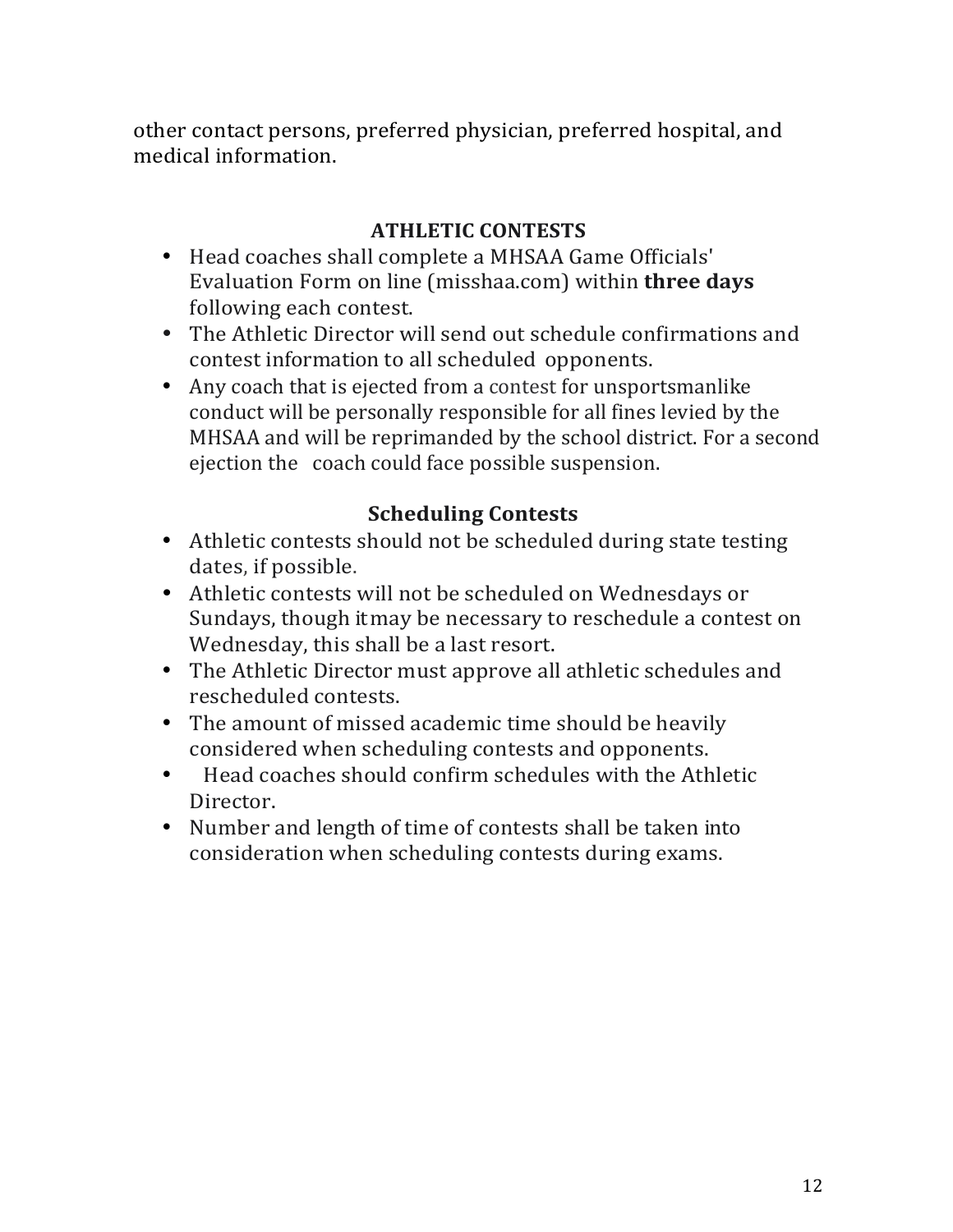## **Postponing Contests**

Ifa game must be postponed due to weather or any other factor not conducive to good game conditions, the following procedure shouldbefollowed:

• The coach should contact the Athletic Director or Principal.

- Factors to be considered:
- Weather conditions
- Playing conditions of field
- Safe travel for team, opponents, and officials
- Damage to equipment
- Safety of teams, officials, and spectators
- Unforeseen circumstances

After considering these factors, it will then be left to the discretion of the Athletic Director and the head coach to play or postpone the game. It will be the responsibility of the head coach to **work** with the Athletic Director to reschedule the contest.

### **FACILITY PREPARATION**

It shall be the responsibility of the coaches involved to work with the Athletic Director to have facilities ready for all athletic contests. All restrooms, dressing rooms, press boxes, dugouts, etc. should be clean. Coaches will be responsible for marking game fields for their contests. All coaches will share the responsibilities of prepping their field and/or gym and post game equipment pickup.

#### **CONTEST SUPERVISION**

The Athletic Director, Principal, or their designee shall serve as the game administrator and is responsible for the supervision at athletic contests. The MHSAA will require that the game administrator conduct a meeting prior to the start of all varsity contests in football, softball, basketball, volleyball, soccer, and baseball. This meeting must include the coaches, officials, and security personnel. The game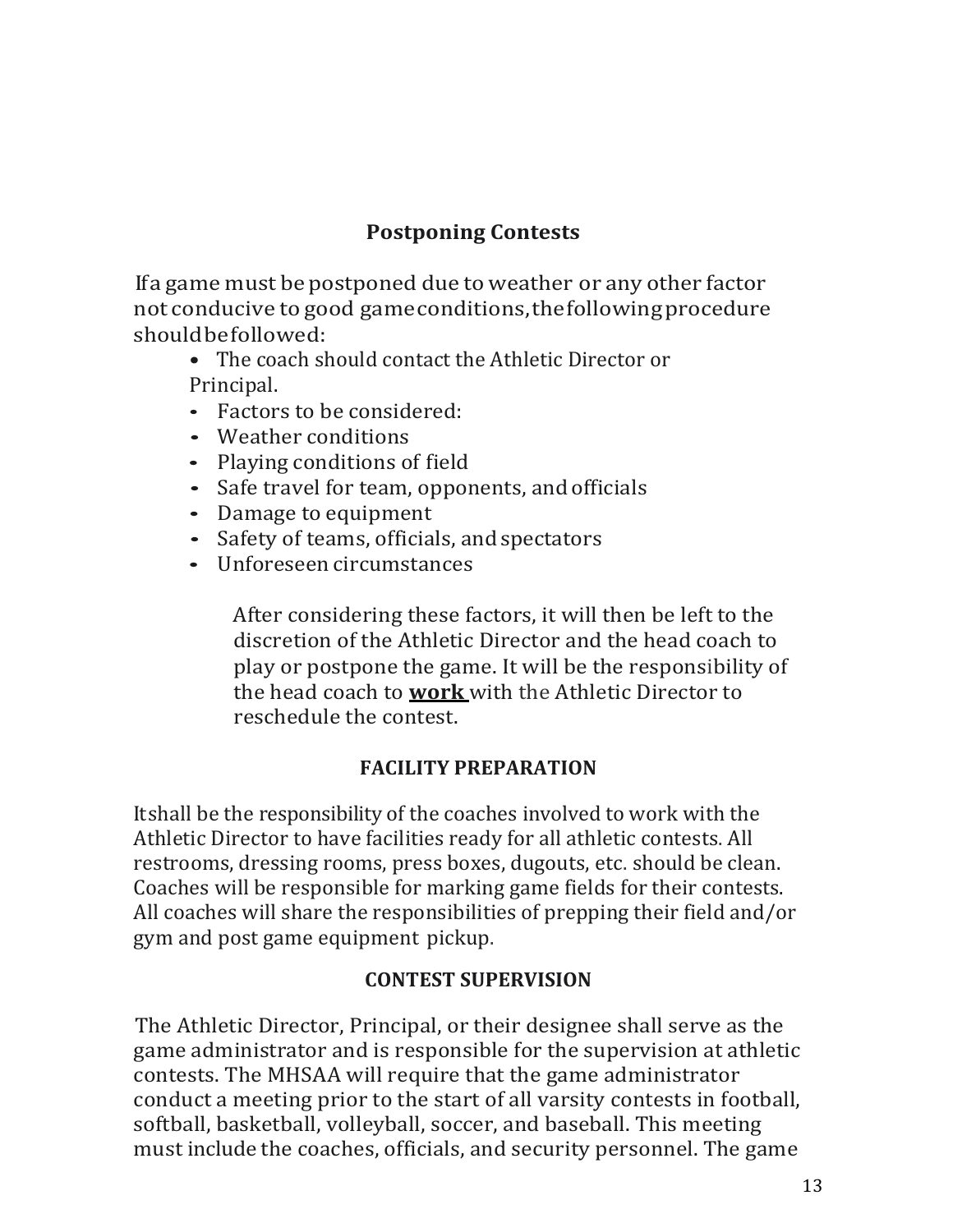shall not start until this meeting is held. Items to be covered by the game administrator:

- Welcome/Introduction<br>• Officials Enforce the rules
- 
- Coaches Display the highest level of conduct at all times
- Players Expected to conduct themselves in a sportsmanlike manner at all times
- Security, Game Administrator, & administration identified
- Notify officials and security as to where the game<br>administrator, will be located during the contest

Head coaches and cheerleader sponsors are responsible for their squad members, including managers, trainers, etc. during athletic contests. This also includes Band Directors, Chorus, Speech and Debate. Coaches/Sponsors must supervise their athletes until every student/athlete has left campus. This includes practices, home contests and away contests.

#### **DUTY FOR ATHLETIC CONTESTS**

During the school year, members of our coaching staff will be assigned duties for athletic contests. Coaches will be sent a duty roster at the beginning of the fall, winter and spring sports seasons. Duty rosters for special events (tournaments, play-offs, etc.) will be sent to coaches as soon as possible.

Always be on time and report to his/her assigned duty area. If a coach has a conflict with an assignment, it will be his or her responsibility to switch assignments with another coach, and then contact the Athletic Director with the change.

#### **SAFETY PROCEDURES FOR ATHLETICS**

It is the responsibility of each coach to take every measure necessary to minimize the number and degree of seriousness of athletic injuries. It is important that the following safety procedures be strictly adhered to:

- Ascertain that the physical facilities are safe and free of hazards. Report any unsafe facilities or equipment to the director of athletics.
- Establish an emergency plan of action for practice and home and away games.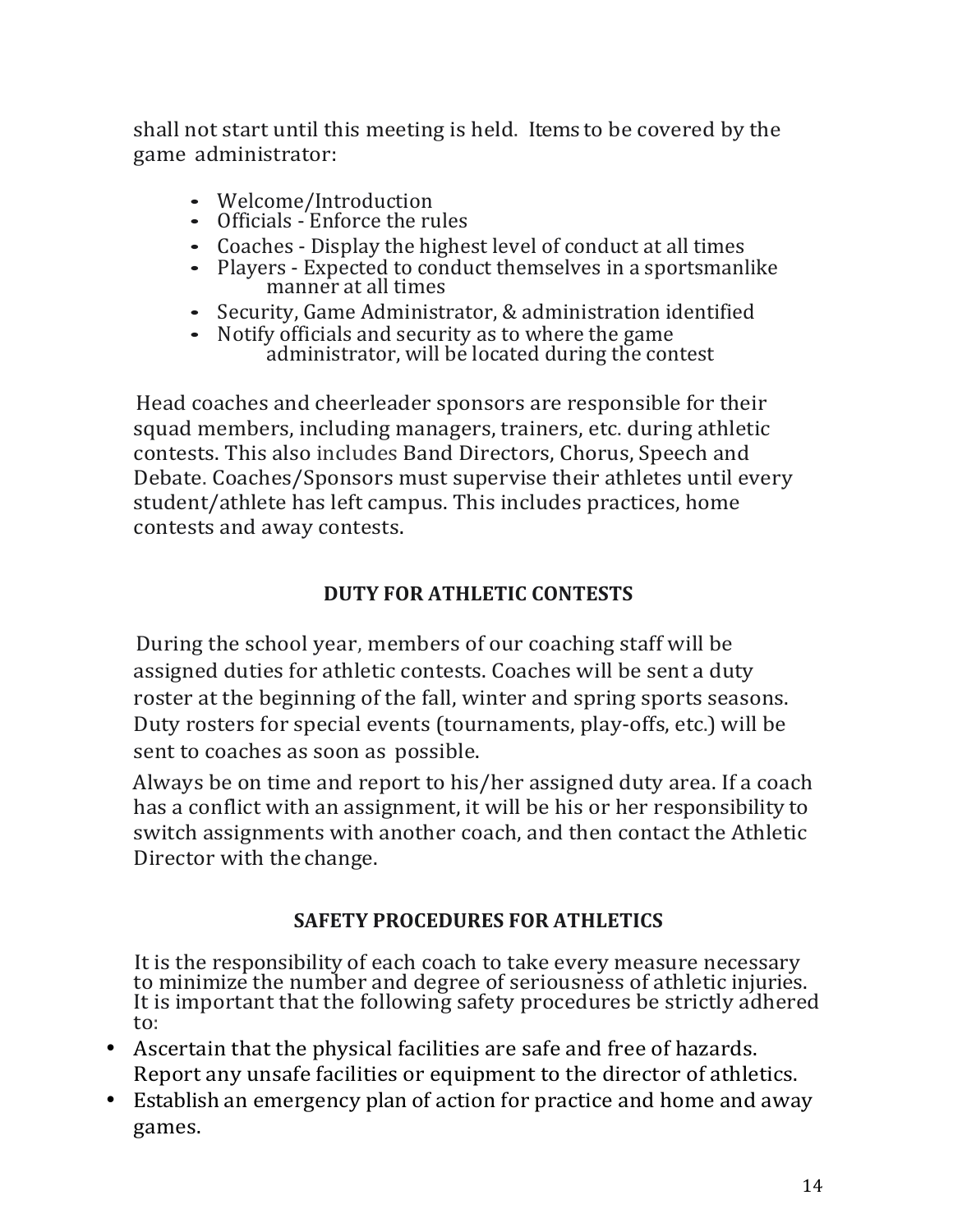- See that each participant is well fitted with the proper gear and all equipment is in good condition and properly maintained.
- Provide immediate first aid care or medical care to all injuries regardless of how minor they may appear to be.
- Ascertain that participants are in adequate physical condition for the activity in which they are involved.
- Provide the participants with the fundamentals needed for the sport in which they are participating.
- In football, neither the teaching of nor the use of spear tackling nor head blocking will be permitted. All participants should be informed of the dangers involved in these techniques. Football will video at the beginning of fall pre-season practice a demonstration of the proper tackling techniques. Any student/athlete that is absent will be required to view video before participating in tackling drills. Video will be given to Athletic Director.
- Take frequent water breaks.
- Postpone or cancel practice or athletic contests whenever practicing or playing conditions are unsafe. When this occurs, always contact the athletic director.
- Football players are required to wear a mouthpiece during all practices and games.

## **EMERGENCY EVACUATION PROCEDURE FOR INJURED**

- Call the ambulance and direct them to evacuate the injured player to the hospital designated on the emergency medical consent form.
- Send a coach to the hospital with the injured player.
- The **COACH** shall call and inform the parents of the injury and action that has been taken. Use discretion in this matter; try not to alarm the parents, be optimistic and thorough in giving correct information.
- Several days following the injury, a telephone call or personal visit to the home of the injured student athlete is a MUST. Never permit a player to feel he or she is forgotten due to an injury.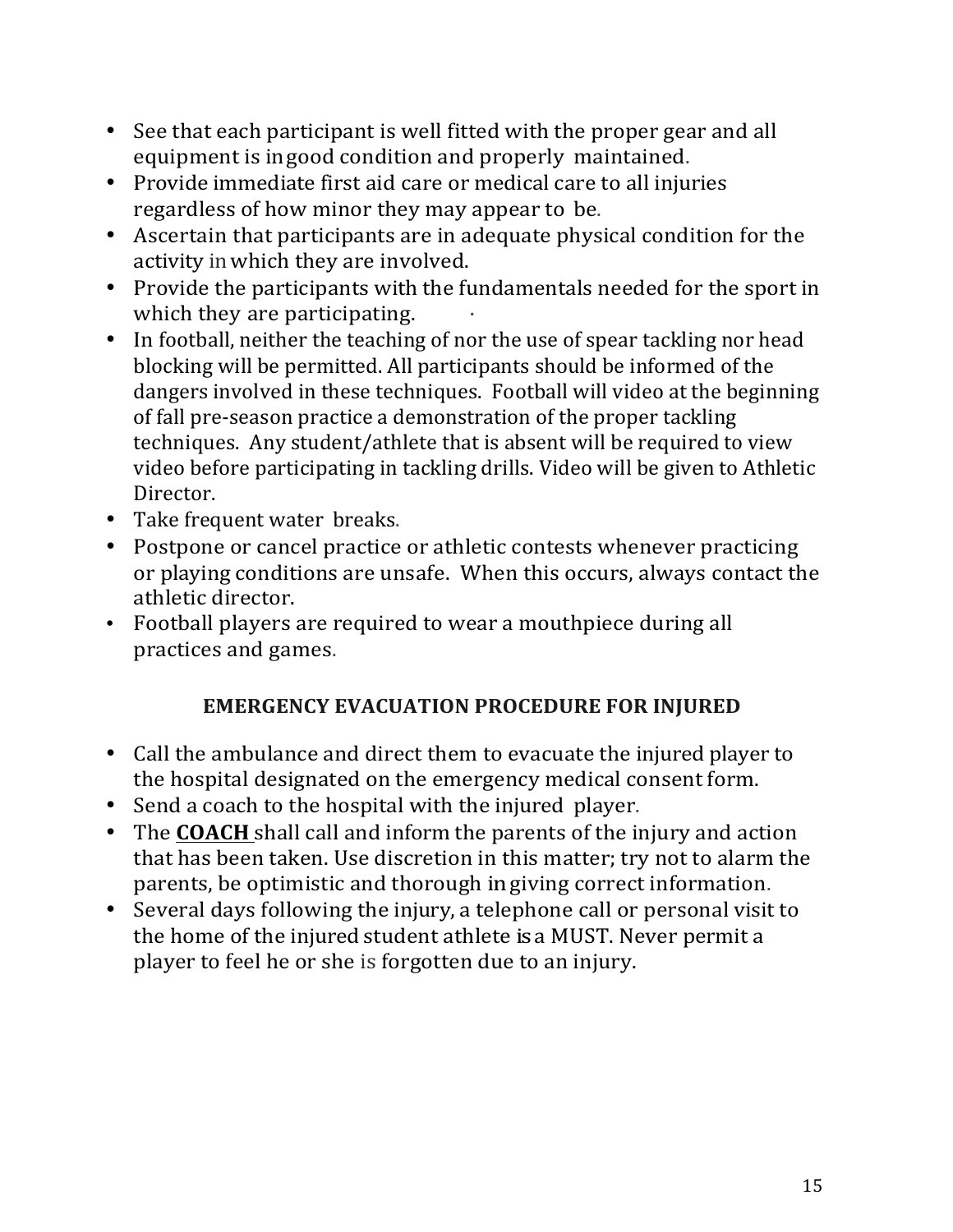# EMERGENCYACTION PLAN

## (E.A.P.)

## HERNANDO HIGH SCHOOL

## ATHLETIC PROGRAM

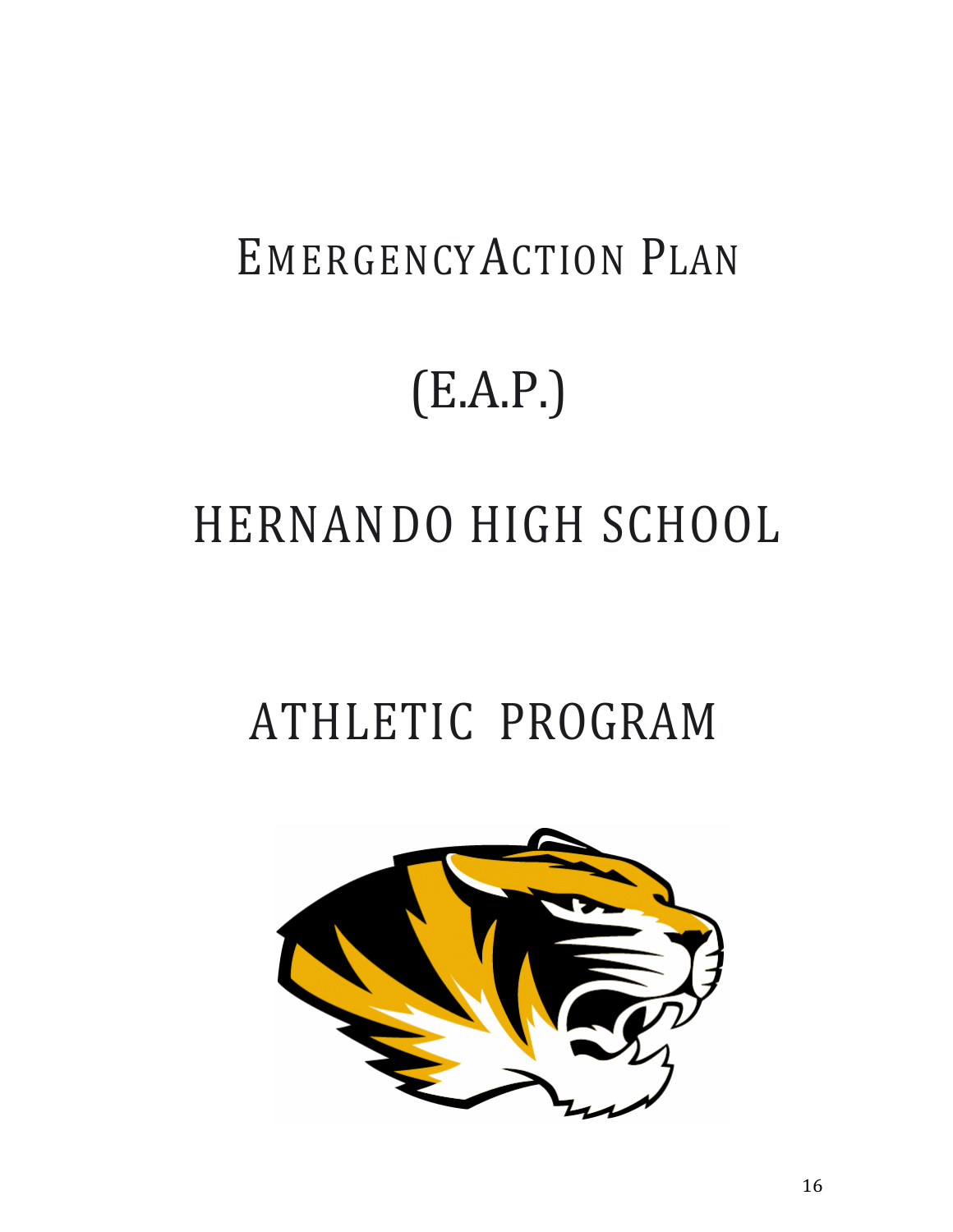## The following information is for the basic implementation of procedures for the following:

- a) Procedures for athletic injuries both minor and major plus notification
- b) MHSAA Lightning Guidelines and Lightning Emergency **Action Plan**
- c) Preseason Heat-AcclimatizationGuidelines
- d) MHSAA Heat Illness Statement
- e) Wet Bulb Temperature Risk Chart
- f) Urine Color Chart
- g) Coaches Check List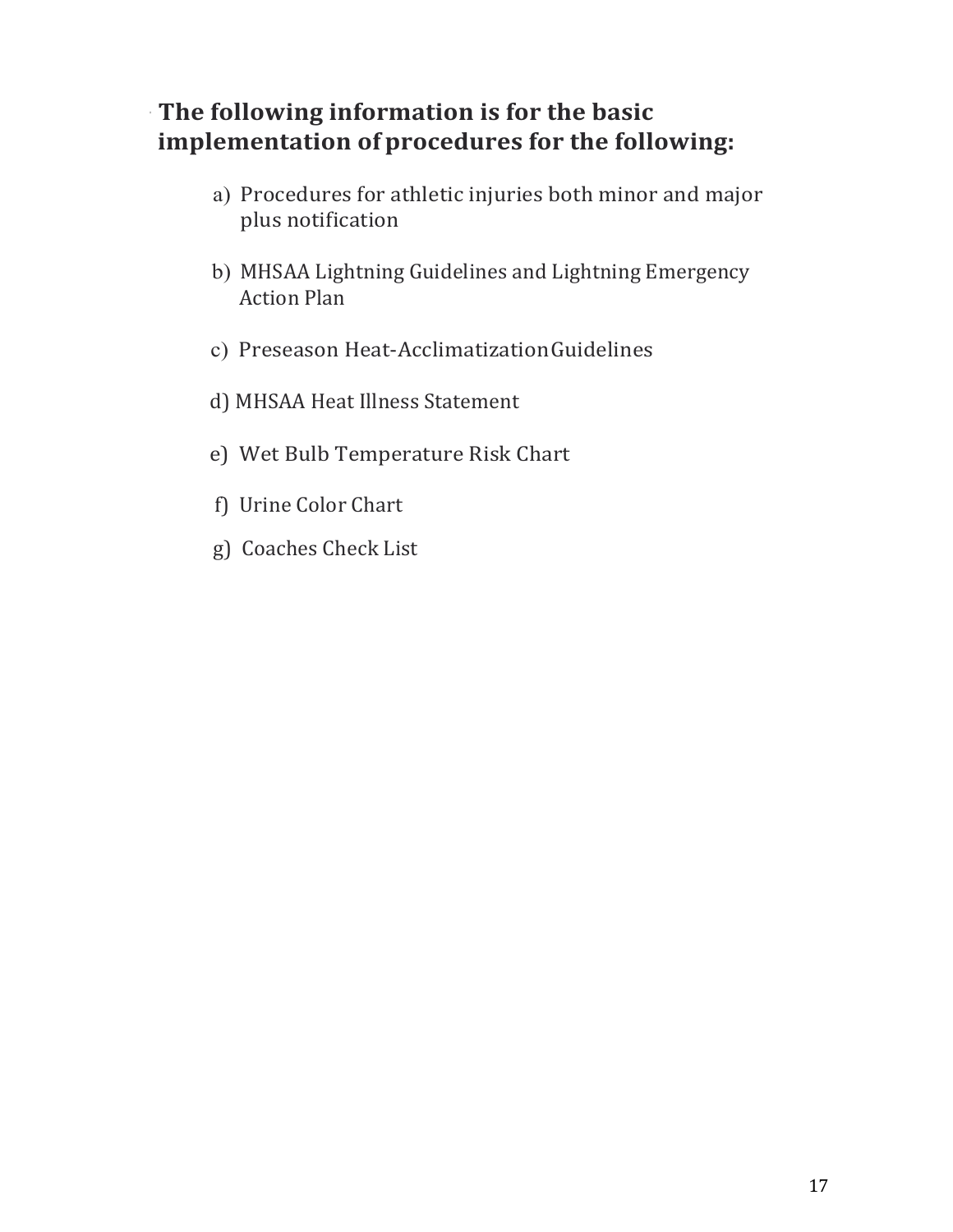1. The coach that is closest to the initial injury at any athletic practice or athletic contest will notify or alert the athletic trainer and the head coach immediately.

2. The coach closest to the injured athlete will remove the other athletes from the area so the athletic trainer can begin their work.

3.Thecoachinvolvedwithathletewill stayandhelpkeepathlete calm while the athletic trainer performs initial assessment of injury.

**4. IMPORTANT:** A player should not be moved unless the player is in a dangerous location or neck, head or back injury has been ruled out. THE ATHLETIC TRAINER OR MEDICAL PERSONAL WILL **DETERMINE WHEN THE PLAYER CAN BEMOVED AND BYWHAT METHOD THEYWILL BEMOVED.**

## **5.** The athletic trainer or head coach or designee, (SRO) will call **EMS**

### EMS CONTACT PROCEDURES

When it becomes necessary to contact EMS, the following procedures will be followed:

1. AthleticTrainer,Head Coach,orSROwill contactEMS, **(662-429-1382)** and provide them with the following information:

- a) School Name and athlete's name
- b) Athletes gender, age, and suspected type of injury
- c) School address and location of practice or game field
- d) Any other information required

### **IMPORTANT:**

1. Athletic Trainer or Head Coach will not hang up from the dispatcher until the dispatcher has ended the call.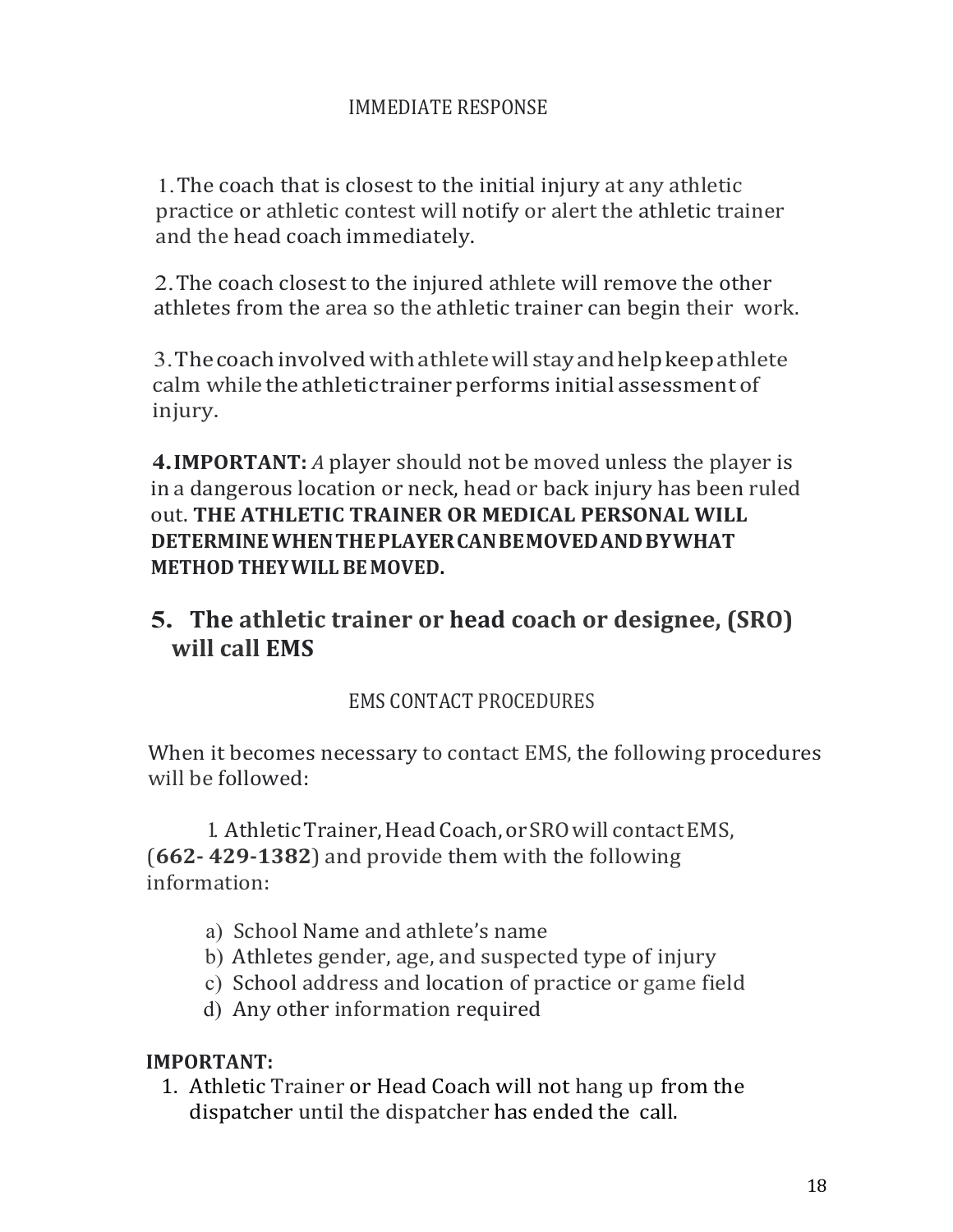- 2. A designated individual or coach or SRO will then go to the school entrance to lead the medical personal to the injury location.
- 3. Coach or asst. coach will produce the proper paper work for the EMS personal.
- 4. When the athletic trainer and medical personal decide whether or not to transport to a medical facility, the head coach or trainer will notify the parents or guardians, (if not at the contest), and explain the situation to them.
- 5. Athletic trainer will also notify the athletic director of the injury and of the current status of the athlete.
- 6. Head Coach will fill out an accident report form within the next 48 hrs, make copies and give them to the principal, athletic director, and the athletic trainer.
- 7. Head Coach will remain in contact with the athletic trainer and or medical facility to get update information on the athletes injury. Athletic Trainer will notify Head Coach as to the type of rehabilitation that will be necessary.

#### **CONTACT INFORMATION**

EMS DISPATCHER: 662-429-1382

FIRE DEPARTMENT: 662-429-1382

POLICE DEPARTMENT: 662-429-9096

PRINCIPAL: 662-429-4170

ATHLETIC DIRECTOR: 601-750-7940

ATHLETIC TRAINER: CHRIS SMITH – 901-605-9550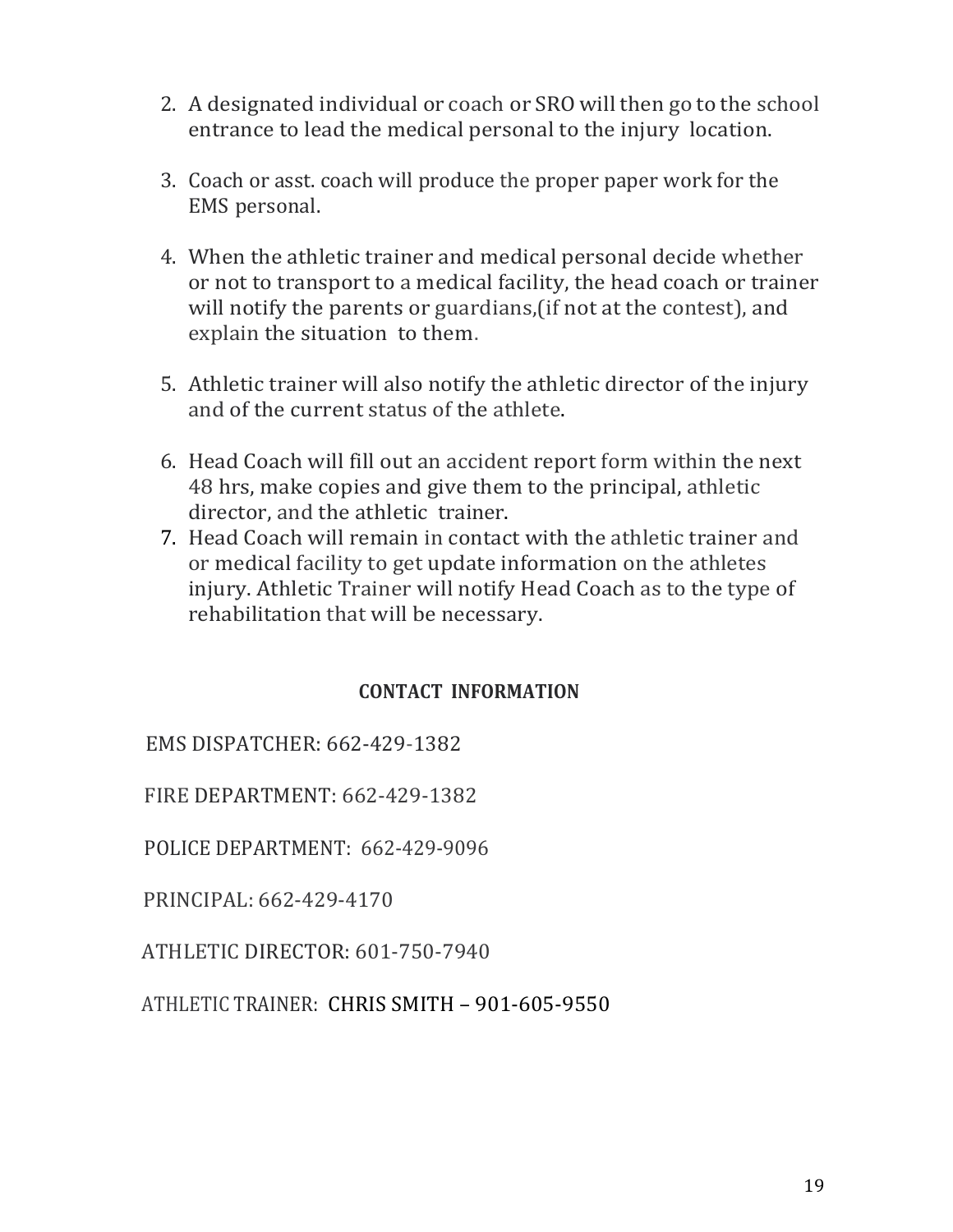## **-UPDATE\*\*\*** Lightning Guidelines for the MHSAA Member Schools

The implementation of the Lightning Detector requirement is not meant to supplant common sense or to ignore visual sightings of lightning strikes, but rather to be used as an adjunct to increase the safety and well-being of athletes, fans, and officials at outdoor events. Today's advanced technology provides relatively reliable devices that can actually detect lightning in the area and give approximate distances from ones location. There are presently no devices that can predict when or where a lightning strike will occur, but rather the recent location and/or distance of a strike. These devices may have a delay up to several minutes, but still give a warning of several miles (minutes) away that would otherwise be unknown. The lightning devices should be monitored closely once lightning is detected within a 40-mile radius. These new guidelines will take the initial responsibility of lightning detection away from the Game Officials so they can concentrate on their officiating duties and place it with the "host" game administrator.

The host school officials' are responsible for the correct operational guidelines of their lightning detection device and are responsible for maintaining it in a proper working condition.

- 1. CONTESTS Each school will have an emergency plan in place that addresses the evacuation of athletes and spectators to a safe location within a reasonable time should a lightning threat be present. The amount of time it takes to evacuate spectators properly to a safe location should also be considered when recommending any postponement due to lightning. A brief description of the plan may be put in the program for spectators and fans to review while at an activity. The plan should be briefly explained by the game announcer if there is no program for the event. All individuals should have the right to leave an athletic site or activity, without fear of repercussion or penalty, in order to seek a safe shelter or location if they believe they are in danger from impending lightning activity
- 2. The host Game Administrator (GA) will be responsible for having the lightning detector operational for outdoor events. The GA will monitor or appoint a responsible individual to monitor the device and sky conditions for lightning.
- 3. Once a lightning strike has been detected within 15 miles, the GA will then notify the Officials, then the GA, Principal (if available) and Officials will make the decision to postpone the game using all resources available to them, i.e., lightning detector, visual warnings, radar etc. If the lightning is detected within 10 miles of the event, the activity will be postponed and all evacuation guidelines will be put into effect. The decision to resume the contest/practice should consider using the same criteria. If the Officials' desire, they may use the existing 30/30 policy and if available any National Weather Service information or advisories.
- 4. PRACTICES These guidelines should also be enforced and utilized at all outdoor athletic practices. It is the head coaches' responsibility to have the Lightning Detector activated and monitored when there is a chance for severe weather in the area. The head coach will be responsible for getting the athletes and ancillary personnel into a safe facility within a reasonable time when lightning is within 10 miles of the practice location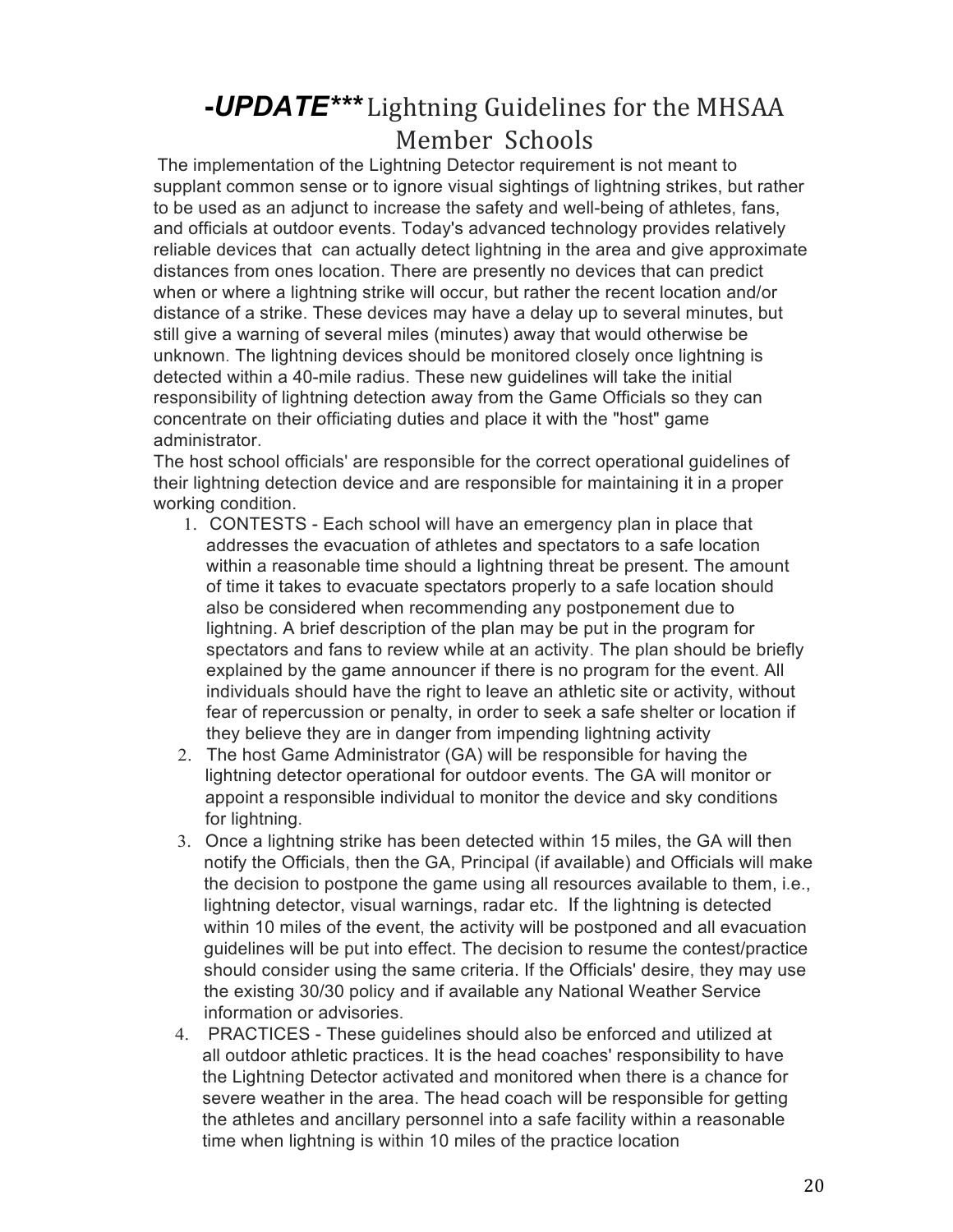## **-***UPDATE\*\*\** **Model Lightning Emergency Action Plan**

NOTE: This plan contains options that should be tailored to local circumstances, available equipment, and predetermined evacuation options. For locations with high attendance or lack of nearby shelter, it may be prudent to initiate actions earlier than suggested.

I. Weather Watcher: Designate a person or persons to monitor lightning and severe weather each day

1.1. Weather watcher reviews available forecasts. NWS Advisories, Watches, and Warnings can be monitored at http://www.weather.gov/; *,:,* ...,.,.,., .*11/ u//i,* .., ... .';·,·. Thunderstorm and severe weather forecasts are also online at http://www.spc.noaa.gov.

1.1.1. A "Watch" indicates that conditions are favorable for severe weather to develop.

1.1.2. A "Warning" means that severe weather has been detected and may be imminent to the

locale. 1.2. If the weather watcher has questions about a storm, contact the National Weather Service  $in::...$ 

*:,,.·.,i :'IN ··,* **at** *<sup>i</sup> ::;.,r..·,..,* '!;/il·,·*!'Ji( '/!: -nt,!, ,1.·:· <sup>L</sup>*

- 1.3. Weather watcher notifies staff of predicted weather hazards
- 1.4.Staff notifies public of weather forecast (e.g. via information boards, PA announcements, multimedi a notification)
- 1.5. Weather watcher notifies staff when hazardous weather is imminent
- 1.6.Weather watcher and other staff use available tools to monitor weather
	- 16. NOAA weather radio
	- *1.6.2.* On-site lightning detector *1 u111i,1;;,;/ 1*
	- *1.6.3.* Sma1tphone application *;11;11i,,i1,:/ ,*
	- *Iff* Commercial notification subscription "'!''i11!t1I<sub>I</sub>
	- $16$ . Flash-to-bang rule: The obser'ver begins counting once sighting a lightning flash. Counting is stopped at the sound of related thunder. The count is then divided by five (5) to determine the proximity in miles of the lightning strike. (5 seconds = I mile; 50 seconds = 10 miles, etc.).
- 2. Threat Level I: Lightning detected within 20 miles
	- 2.1. Weather watcher notifies management and staff
	- 2.2. lf it appears the thunderstorm is moving toward the site, or if a more organized thunderstorm or cluster of thunderstorms (supercells, squall lines, bow echoes) are headed for the site, a 30-minute lead time or more should be considered for protective actions. The weather watcher should attempt to estimate the speed and direction of the storm movement to determine when it will enter a I O mile radius of the location.
	- 2.3. Protective actions
		- 2.3.1. Consider closing facilities that do not provide protection from lightning
		- 2.3.2. Notify the public of the l ightning threat and recommend ed actions:
			- 2.3.2.1. Return to shore
				- 2.3.2.2. Prepare to leave and find shelter (identify appropriate shelter). No place outside is safe if lightning is in the vicinity. Partially enclosed vending areas and picnic shelters are not safe. If a substantial building is not available, fully enclosed motor vehicles provide good shelter as long as occupants do not touch the metal framework during the thunderstorm. If no protection from lightning is available, direct patrons to stay away from the tallest objects (lifeguard stands, light poles, flag poles), metal objects (fences or bleachers), standing pools of water, and open areas.
		- 2.3.3. Consider initiating predetermined evacuation plans
		- 2.3.4. Ensure staff takes action to protect themselves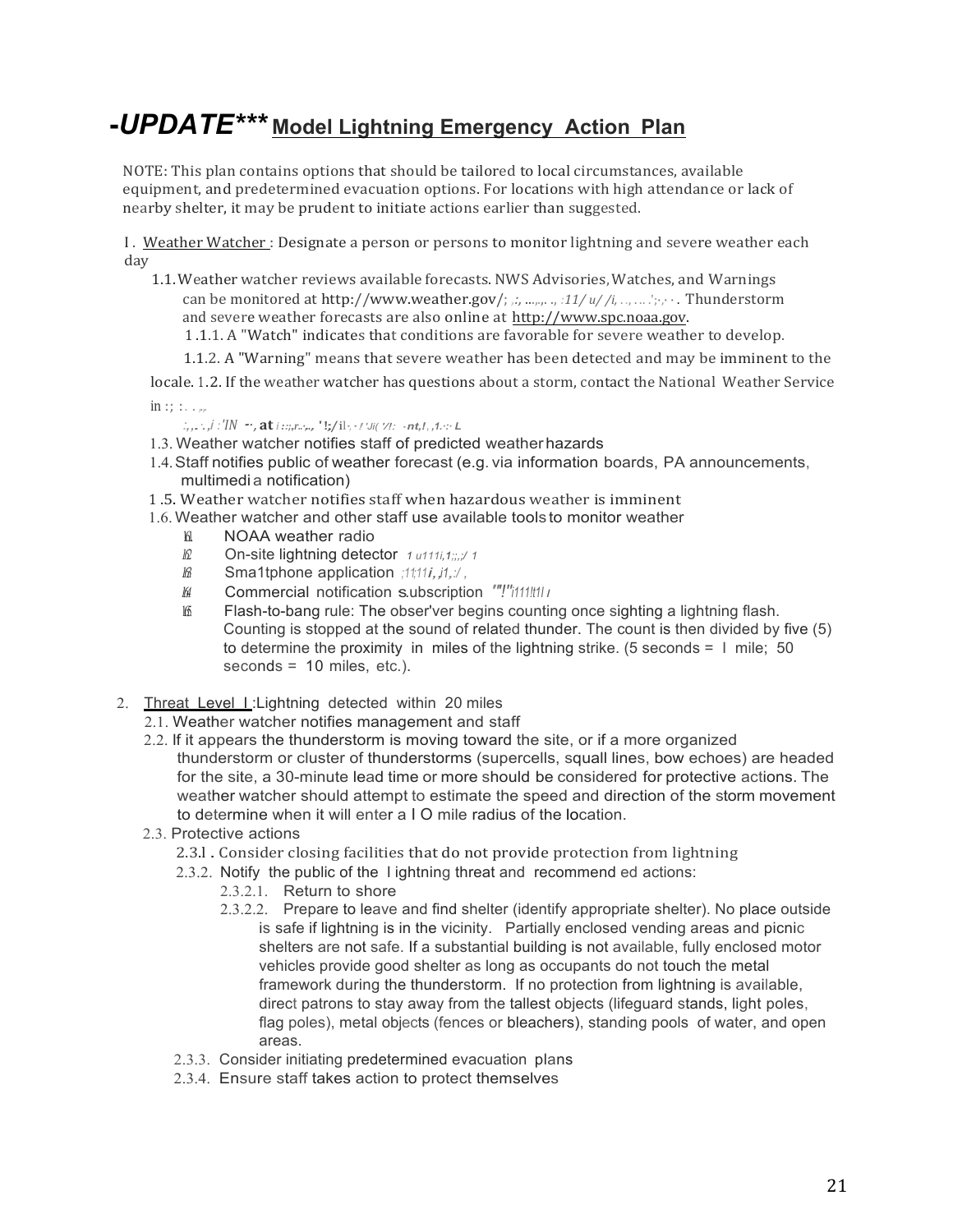- 3. Threat Level 2: Lightning dete9-ted witin 15 1riiles
	- 3.1. Weathe1:watchernotifies management and staff
	- 3.2. Protective actions
		- 3.2.1. Consider closing facilities that do not provide protection from lightning
		- 322. Notify the public of threat and recommended actions:
			- 3.2.2.1. Exit the water
			- 3.2.2.2. Prepare to leave and find shelter (identify appropriate shelter). No place outside is safe if lightning is in the vicinity. Partially enclosed vending areas and picnic shelters are not safe. If a substantial building is not available, fullyenclosed motor vehicles provide good shelter as long as occupants do not touch the metal framework during the thunderstorm .lf no protection from lightning is available, direct patrons to stay away from the tallest objects (lifeguard stands, light poles, flag poles), metal objects (fences or bleachers), standing pools of water, and open areas.
		- 3.2.3. Initiate predetermined evacuation plans
	- 3.3. Ensure staff takes action to protectthemselves
- 4. Threat Level 3: Lightning detected within I O miles 4 .1. Weather watcher notifies management and staff
	- 42 Protective actions
		- 4.2.1. Close facilities that do not provide protection from lightning
		- 4.2.2. Notify the public of imm ine.nt threat and to take recommended action:
			- **421.** Exit the water
			- $42.2$  Leave and find shelter (identify appropriate shelter). No place outside is safe if lightning is in the vicinity. Partially enclosed vending areas and picnic shelters are not safe. lf a substantial building is not available, fully-enclosed motor vehicles can provide shelter as long as occupants do not touch the metal framework during the thunderstorm. If no protection from lightning is available, direct patrons to stay away from the tallest objects (lifeguard stands, light poles, flag poles), metal objects (fences or bleachers), standing pools of water, and open areas.
		- 4.2.3. Implement predetermined evacuation plans
		- 4.2.4. Ensure staff takes action to protect themselves
- 5. Lightning lnju1y Response
	- 5.1. Ensure scenesafety (victims do not carry an electrical charge and can be touched)
	- 5.2. Follow local protocols for trauma injury and triage. If necessary, safe, and appropriate, move the victim to a safe place away from the threat of another lightning strike
	- 5.3. Summon an ambulance as needed accord ing to local protocols
	- 5.4. CPR and/or AED may be necessary
	- 5.5. Heart irregularities, shock, or sudden loss of consciousness are possible. Keep the conscious victim calm and monitor closely
- 6. All Clear: The weather watcher will continue to monitor the proximity of thunderstorms and utilize local observations to make an informed decision, determining the appropriate time to recommend reopening outdoor facilities. Management may then allow for normal activities to resume after 30 minutes of no detected lightning strikes within a 10 mile radius of the site. Notify the public that outdoor activities can resume.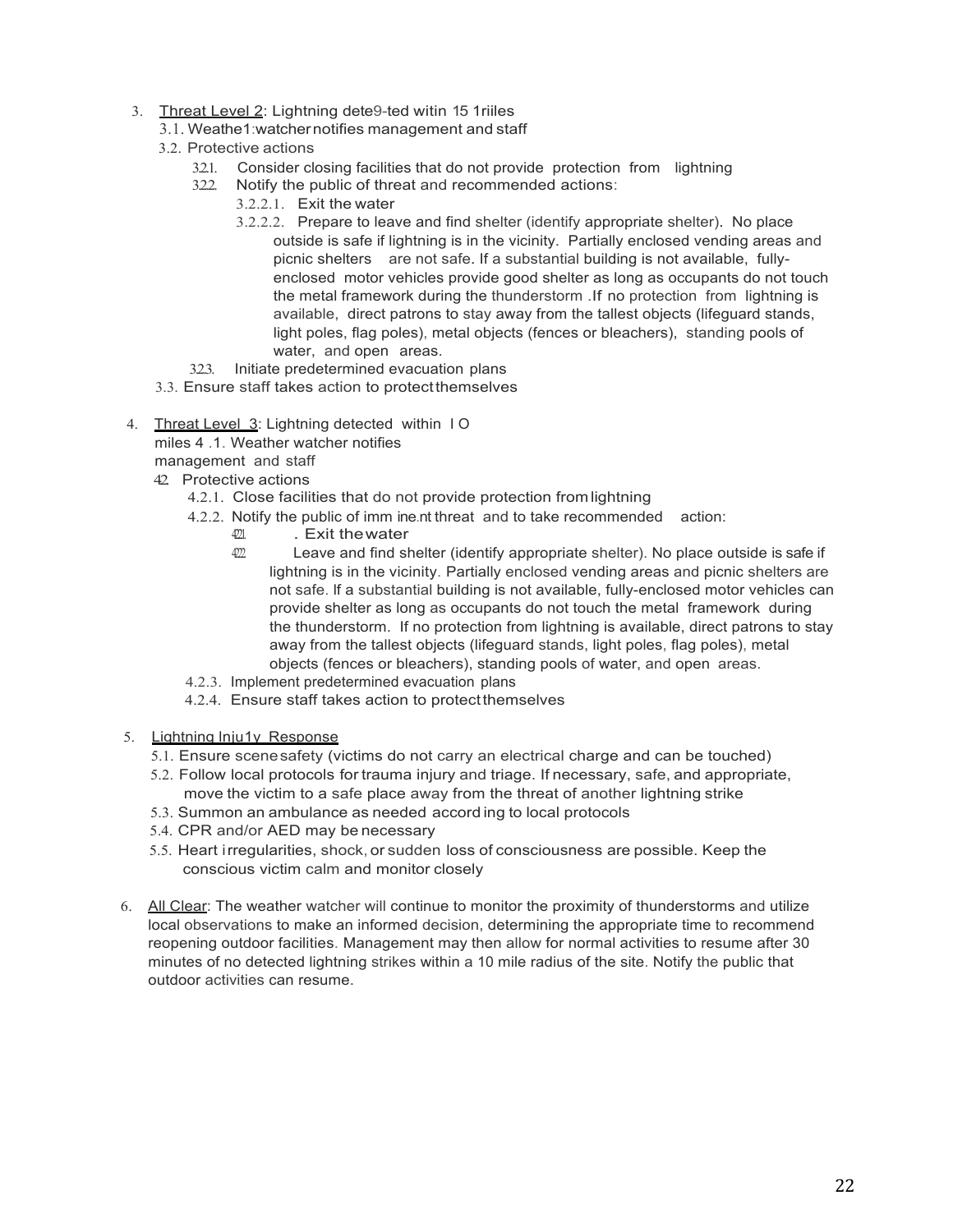## **Preseason Heat-Acclimatization Guidelines for Secondary School Athletics**

### **Douglas J. Casa, PhD, ATC, FNATA, FACSM\*; David Csillan, MS, LAT, ATC\***

*Inter-Association Task Force for Preseason Secondary School Athletics Participants: Lawrence E. Armstrong, PhD, FACSMt; Lindsay 8. Baker, PhD:t; Michael F. Bergeron, PhD, FACSM§; Virginia M. Buchanan, JDf; Michael J.Carroll,MEd,LAT,ATCII;MichelleA. Cleary,PhD, LAT,ATCII;EdwardR.Eichner, MD, FACSMt; Michael* S.*Ferrara,PhD,ATC, FNATA/1; Tony D. Fitzpatrick, MA, LAT,ATC/I; Jay R. Hoffman, PhD,FACSM, FNSCA1i; Robert W.Kenefick,PhD,FACSM#; DavidA.Klossner, PhD,ATC/I; J. ChadKnight, MSHA, MESS,ATC, OTC//; StephanieA. Lennon, MS, NBCT, LAT,.ATC/1; Rebecca M. Lopez,*MS,*ATC/I; Matthew J. Matava, MD\*\*; Francis G. O'Connor, MD, FACSMff; Bart C. Peterson,* MSS,*ATC /I; Stephen* G. *Rice,MD,PhD,FACSM,FAAP:f:t;BrianK.Robinson,MS,LAT,ATC/I;RobertJ.Shriner,MS,LAT,ATC/I; Michael S.West, MS,ATC/I; Susan W.Yeargin,PhD,ATC//*

\*Co-Chairs; tlndividual Representatives; +Gatorade Sports Science Institute; §American College of Sports Medicine; IINational Athletic Trainers' Association;,rNational Strength and Conditioning Association; #United States Army Research Institute of Environmental Medicine; •\*American Orthopaedic Society for Sports Medicine; ttAmerican Medical Society for Sports Medicine; ++American Academy of Pediatrics

A proper heat-acclimatization plan in secondary school athletic programs *is* essential to minimize the risk of exertional heat illness during the

preseason practice period . Gradually increasing athletes' exposure to the duration and intensity of physical activity and to the environment minimizes exertional heat-illness risk while improving athletic performance. Progressive acclimatization is especially important during the initial 3 to *5* days of summer practices. When an athlete undergoes a proper heat-acclimatization program, physiologic func-tion, exercise heat tolerance, and exercise performance are all enhanced. 1-6 In contrast, athletes who are not exposed to a proper heat-acclimatization program face measurable increased risks for exertional heatillness.

For these reasons, the Inter-Association Task Force for Preseason Secondary Schoo.I Athletics, in conjunction with the National Athletic Trainers' Association's Secondary School Athletic Trainers' Committee, recommends that these "Preseason Heat-Acclimatization Guidelines for Secondary School Athletics" be implemented by all sec- ondary school athletic programs. These guidelines should be used for all preseason conditioning, training, and practice activities in a warm or hot env\_ironment, whether these activities are conducted indoors or outdoors. When athletic programs implement these guidelines, the health and safety of the athletes are primary. However, the recommendations outlined here are only minimum stan- dards, based on the best heat-acclimatizat ion evidence available. Following these guidelines provides all second- ary school athletes an opportunity to train safely and effectively during the preseason practice period.

#### DEFINITIONS

Before participating in the preseason practice period, all student-athletes should undergo a preparticipation medical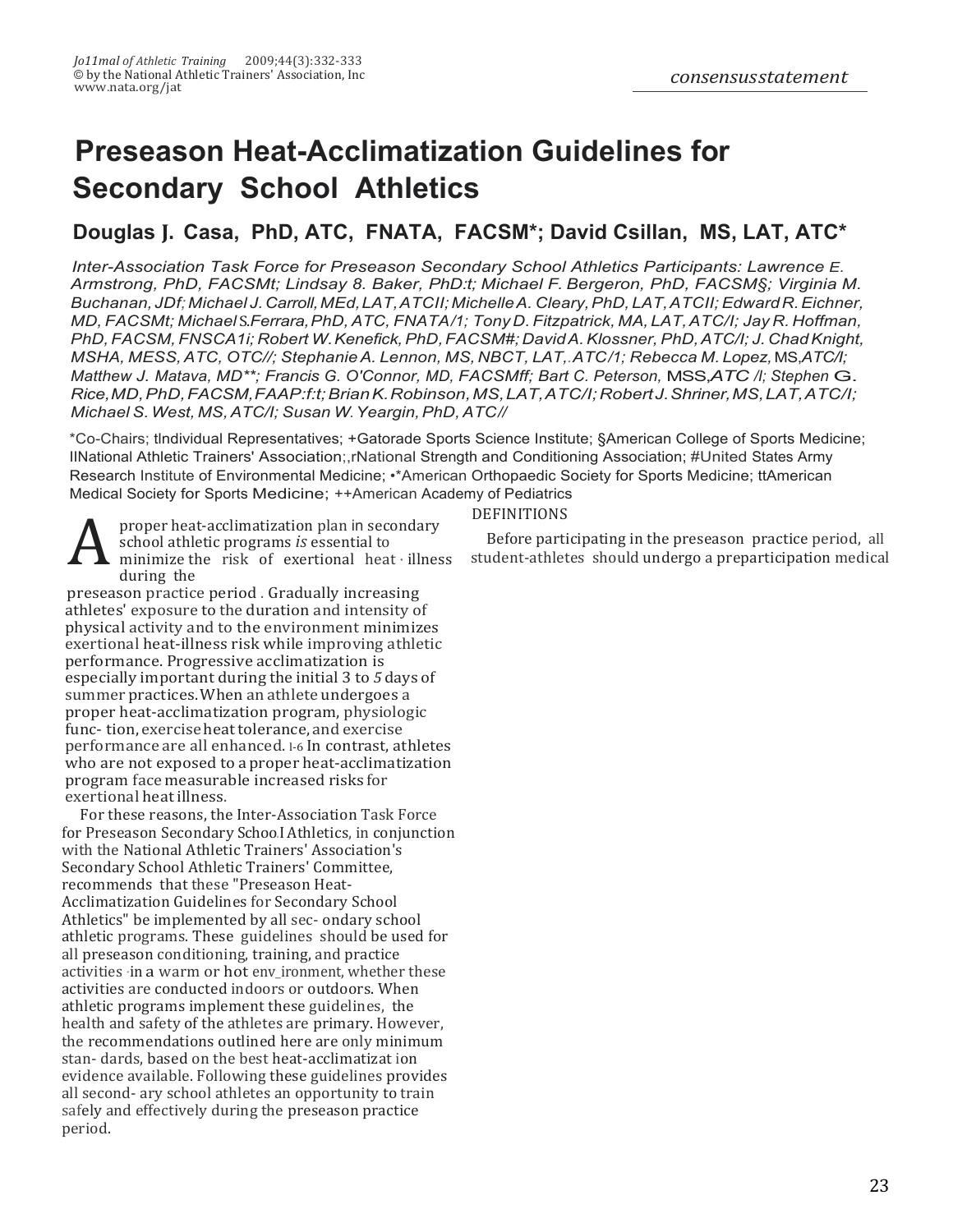examination administered by a physician (MD or DO) or as required/approved by state law. The examination can identify predisposing factors related to a number of safety concerns, including the identification of youths at partic- ular risk for exertional heat illness.

The *heat-acclimatizationperiod* is defined as the initial 14 consecutive days of preseason practice for all student- athletes. The goal of the acclimatization period is to enhance exercise heat tolerance and the ability to exercise safely and effectively in warm to hot conditions. This period should begin on the first day of practice or conditioning before the regular season. Any practices or conditioning conducted before this time should not be considered a part of the heat-acclimatization period. Regardless of the conditioning program and conditioning status leading up to the first formal practice, all studentathletes (including those who arrive at preseason practice after the first day of practice) should follow

the 14-day heat-acclimatization plan. During the preseason heat- acclimatization period, if practice occurs on 6 consecutive days, student-athletes should have 1 day of complete rest (no conditioning, walkthroughs, practices, etc).

Days on which athletes do not practice due to a scheduled rest day, injury, or illness do not count toward the heat-acclimatization period. For example, an athlete who sits out the third and fourth days of practice during this time (eg, Wednesday and Thursday) will resume practice as if on day  $3$  of the heat-acclimatization period when returning to play on Friday.

A *practice* is defined as the period of time a participant engages in a coach-supervised, schoolapproved, sport- or conditioning-related physical activity. Each individual practice should last no more than 3 hours. Warm-up, stretching, and cool-down activities are included as part of the 3-hour practice time. Regardless of ambient tempera-

332 *Volume* 44 ° Number 3 ° June 2009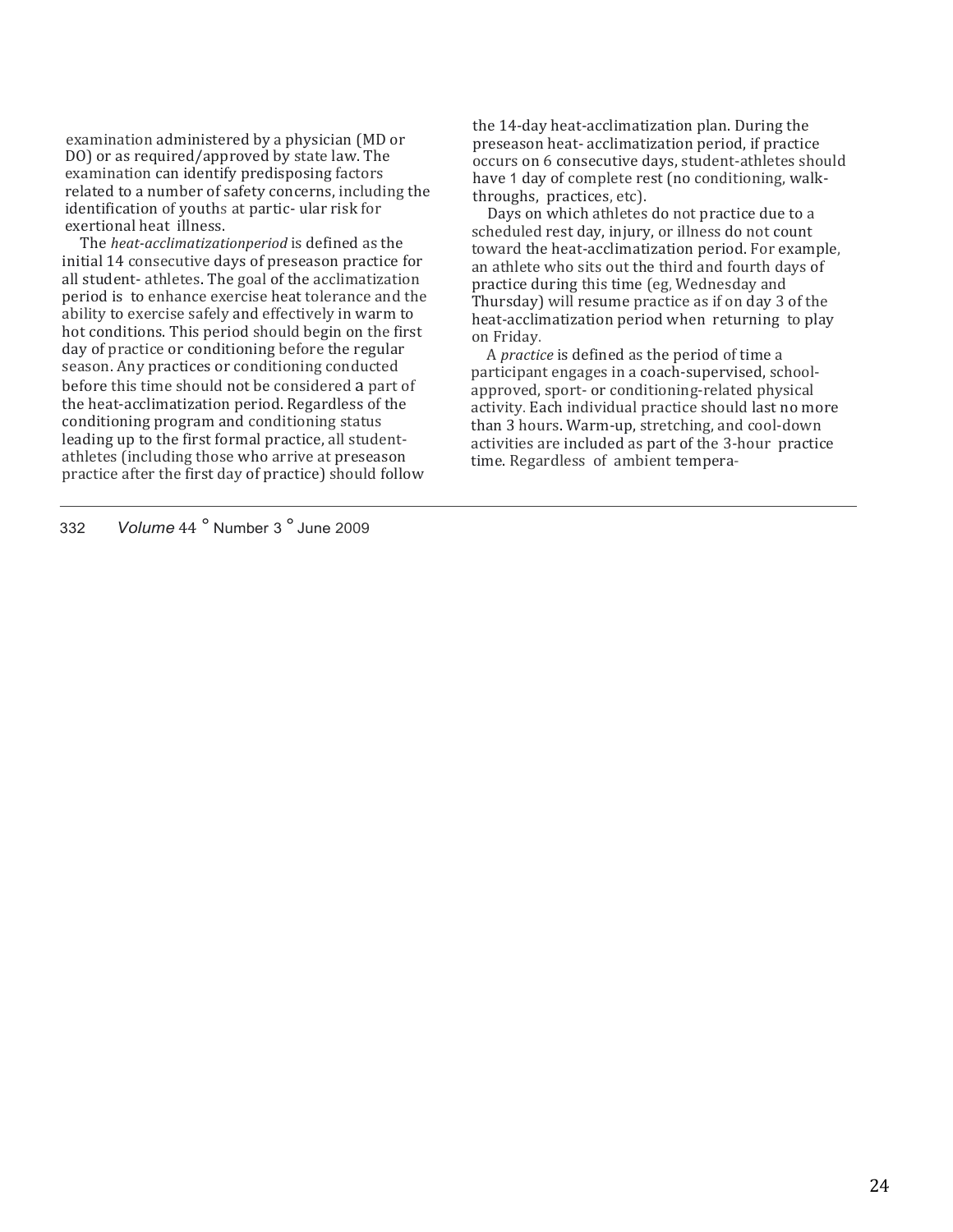ture conditions, all conditioning and weight-room activities should be considered part of practice.

A *ivallc-through* is defined as a teaching opportunity with the athletes not wearing protective equipment (eg. helmets,

shoiiloerpads, catcfier's gfar, shin guaidsfor using other

sport-related equipment (eg, footballs, lacrosse sticks, blocking sleds, pitching machines, soccer balls, marker cones). The walk-through is not part of the 3-hour practice period, can last no more than 1 hour per day, and does not include conditioning or weight-room activities.

A *recove1J1period* is defined as the time between the end of 1 practice or walk-through and the beginning of the next practice or walk-through. During this time, athletes should rest in a cool environment, with no sport- or conditioning- related activity permitted (eg, speed or agility drills, strengtp. training, conditioning, or walk-through). Treat- ment with the athletic trainer is permissible.

#### **RECOMMENDATIONS FOR THE 14-DAY HEAT-ACCLIMATIZATION PERIOD**

- 1. Days 1 through 5 of the heat-acclimatization period consist of the first 5 days of formal practice. During this time, athletes may not participate in more than 1 practice per day.
- 2. If a practice is interrupted by inclement weather or heatrestrictions, thepractice should recommence once conditions are deemed safe. Total practice time should not exceed 3 hours in any 1day.
- 3. A I-hour maximum walk-through is permitted during days 1-5 of the heat-acclimatization period . However, a 3-hour recovery period should be inserted between the practice and walk-through (or vice versa).
- 4. During days 1-2 of the heat-acclimatization period, in sports requiring helmets or shoulder pads, a helmet should be the only protective equipment permitted (goalies, as in the case of field hockey and related sports, should *not* wear full protective gear or perform activities that would require protective equipment). During days 3-5, only helmets and shoulder pads should be worn. Beginning on day 6, all protective equipment may be worn and full contact may begin.
	- A. Football only: On days 3-5, contact with blocking sleds and tackling dummies may be initiated.
	- B. Full-contact sports: 100% live contact drills should begin no earlier than day 6.
- 5. Beginning no earlier than day 6 and continuing through day 14, double-practice days must be followed by a single-practice day. On singlepractice days, 1 walk-through is permitted, separated from the practice by at least 3 hours of continuous rest. When a double-

practice day is followed by a rest day, another double- practice day is permitted after the rest day.

- 6. On a double-practice day, neither practice should exceed 3 hours in duration, and student-athletes. shoufo not-participate in ore than *5* total hours of practice. Warm-up, stretching, cool-down, walkthrough, conditioning, and weight-room activities are included as part of the practice time. The 2 practices should be separated by at least 3 continuous hours in a cool environment.
- 7. Because the risk of exertional heat illnesses during the preseason heat-acclimatization period is high, we strongly recommend that an athletic trainer be on site before, during, and after all practices.

#### **REFERENCES**

- I. American College of Sports Medicine, Armstrong LE, Casa DJ, et al. American College of Sports Medicine position stand: excrlional heal illnesses during training and competition. *Med Sci Sports E.r:erc.* 2007;39(3):556-572.
- 2. Bergeron MF, McKeag DB, Casa DJ, el al. Youth football:heal stress and injury risk. *Med Sci SportsExerc.* 2005;37(8):1421- 1430.
- 3. Binkley HM, Beckett J, Casa DJ, Kleiner DM, Plummer PE. National Athletic Trainers' Association position statement: exertional heal illnesses. *J Athl Train.* 2002;37(3):329-343.
- 4. Casa DJ, Almquist J, Anderson S, cl al. Inter-Association Task Force on Exertional Heat Illness consensus stalemenl. *NATA News.* June 2003:24-29.
- *S.* Department of the Army and Air Force. *Heat Stress Control and* Casualty Management. Washington, DC: Dept\_ of lhe Anny and Air Force; 2003. Technical bulletin MED 507/AFPAM 48-152 (I).
- 6. Wallace RF. *Risk Factors and 1\lfortality in Relation to Heat Illn ess* Sei•erity. Natick, MA: United States Anny Research Institute Environmental Medicine; 2003. Technical report T-03/14.

#### **DISCLAIMER**

The National Athletic Trainers' Association (NATA) and the Inter-Association Task Force for Preseason Secondary School Athletics advise individuals, schools, athletic training facilities, and institutions to carefully and independently consider each of lhe recommendations. The information contained in the statemen t is neither exhaustive nor exclusive to all circumstances or individuals. Variables such as institutional human resource guidelines, slate or federal statutes, rules, or regulations, as well as regional environmental conditions, may impact the relevance and implementation of these recommendations. The NATA and the Inter-Association Task Force advise their members and others Lo carefully and independently consider each of the recommendations (including the applicability of same to any particular circumstance or individual). The foregoing statement should not be relied upon as an independent basis for care *but* rather as a resource available to NATA members or others. Moreover, no opinion is expressed herein regarding the quality of care that adheres to or dilTers from any of NATA's other statements. The NATA and the Inter- Association Task Force reserve the right to rescind or modify their statements at any Lime.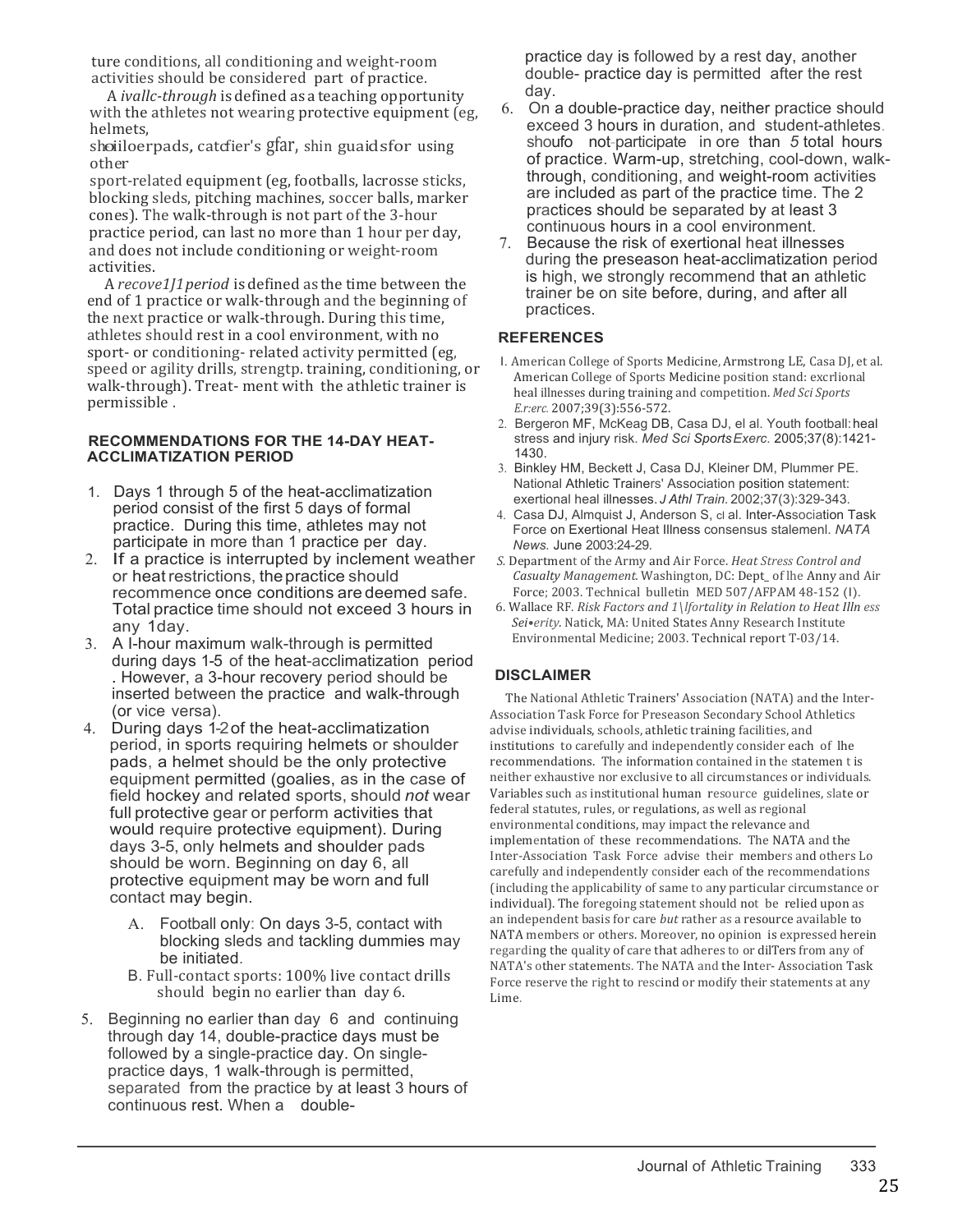#### MISSISSIPPI HIGH SCHOOL ACTIVITIES ASSOCIATION www.misshsaa.com

#### *Disclaimer /or Erenio11al Heat lll11ess Staremem .*

... The MississippLliigh School Activities Association (MHSAA) Sports Medicine Advisory Gommittee (SMAG) would like to advise its member schools that these recommendations include some of the latest published research guidelines. However, variables such as individual district guidelines, state and/or federal statues, rules, or regulations as well as regional environmental conditions, may impact the relevance and implementation of these recommendations. These guidelines should not be relied upon as an independent basis of care, but rather as a resource available to member schools.

The use of the Wet Bulb Globe Temperature Chart (WBGT) and the Heat Index Chart within these guidelines is intended to serve as flexible statements that can and should be modified to meet the needs of coaches and athletic trainers working in different geographical climates and within different financial and staffing situations.

#### Exertional Heat Illness Statement

In response to the need of information since the untimely death of some Mississippi high school athletes, the MHSAA in conjunction with the MHSAA SMAC adopted these recommendations for all member schools. This information should serve as an educational tool that coaches and administrators can implement and/or adopt to help prevent exertional heat related problems.

It is divided into several sections with some overlapping recommendations. A section is provided for your school's physician. Please share this info with them.

#### Administrators and Athletic Directors

o Establish a heat illness prevention protocol and heat illness emergency preparedness plan.

e Make sure each athlete has a current physical on file and that any medical conditions that might prelude heat related illness are noted.

<sup>o</sup> Make sure all coaches have read and are familiar with the school districts heat policy.

- o Make sure that emergency response teams and vehicles have access to practice fields and games.
- o Consider each sport's unique features. Activities that involve uniforms will place an athlete at an increased risk for heat illness. Endurance sports such as cross-country may require monitoring for dehydration or salt depletion.
- o Athletes playing indoor sports in facilities that are not environmentally controlled are also at risk.
- <sup>o</sup> Make fluids accessible to athletes during practices and games.
- o Encourage participants to begin activities well hydrated.
- *o* An athlete may be at greater risk on a day following an extreme reading.
- o Chart your daily WBGT and/or Heat Index results through September.

<sup>o</sup> Encourage athletes to consume a meal within 2 hours after an athletic contest or practice.

- o Require field administrator and medical personnel (ATCs, nurses, and team physicians) to obtain WBGT and/or heat index readings and suspend or modify practice if excessive risk is present. There are many inexpensive portable devices that can be purchased. (sources listed at www.misshsaa.com with approximate cost). Also, Heat index can be obtained online prior to practice at your nearest airport weather station or by calling your nearest TV weather station. (See WBGT/heat index charts on website)
- <sup>o</sup> Be aware of the high-risk environment.
	- <sup>o</sup> Check WBGT and/or heat index
	- o Know fitness levels of participants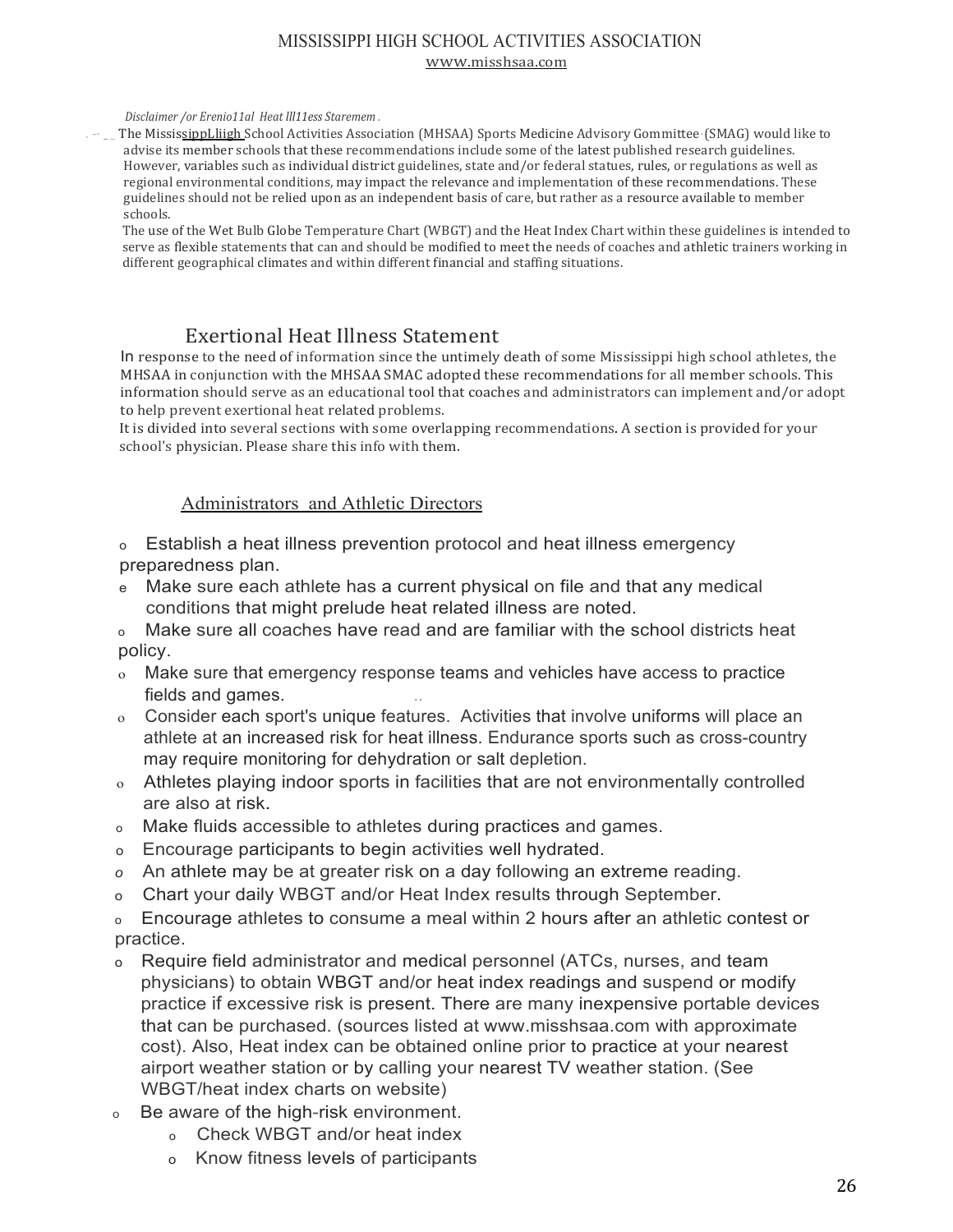| Wet Bulb Globe Temperature Risk          |               |                         |                                                                                                                                                                                                                                                                                                                                                           |
|------------------------------------------|---------------|-------------------------|-----------------------------------------------------------------------------------------------------------------------------------------------------------------------------------------------------------------------------------------------------------------------------------------------------------------------------------------------------------|
| $: \dots, .2$                            | $\mathbf{F}1$ | Level of Risk           | COMMENTS :<br>$\mathbb{T}^1$ $>$ , $\mathbb{T}$                                                                                                                                                                                                                                                                                                           |
| $<65^{\circ}1$ ;' (18 $^{\circ}$ C)      | Gre           | Low                     | Risk low but sti)] exists on the basis of risk<br>factors                                                                                                                                                                                                                                                                                                 |
| $20$ <sub>73</sub> op ( <b>l</b> o-43oC) | Yellow        | Moderate                | Risk level increases as event-progresses through<br>the day                                                                                                                                                                                                                                                                                               |
| 73°-82°F (23°-28°C)                      | Red           | High                    | Everyone should be aware of injury potential;<br>individuals at risk should not compete                                                                                                                                                                                                                                                                   |
| $>82^{\circ}$ F ( $>28^{\circ}$ C)       | Black         | Extreme or<br>hazardous | Consider rescheduling or delaying the event until<br>safer conditions prevail; if the event must talce<br>place, be on high alert. Take steps to reduce risk<br>factors (e.g., more and longer rest breaks, reduced<br>practice time, reduced exercise intensity, access<br>to shade, minimal clothing and equipment, cold<br>tubs at practice site.etc). |
|                                          |               |                         | This table was originally printedin Roberts WO. Medical management and administration manual for long distance road racing. In: Brown CH, Gudjonsson                                                                                                                                                                                                      |

B,eds. *IAAF Medical Manual forAthletics and Road Racing Competitions:*a *Praclical Guida.* Monaco:InternationalAssociation of Athletics Federalions;199B:39-75.

#### Table 2 Heat stress risk temperature and humidity graph (Heat index)



Heat stroke risk rises with increasing heat and relative humidity. Fluid breaks should be scheduled for all practices and scheduled more frequently as the heat stress rises. Add 5° to temperature between 1O a.m. and 4 p.rn. from mid-May to mid-September on bright, sunny days. Practices should be modified for the safety or the athletes to reflect the heat stress conditions. Regular practices withfull practice · gear can be conducted for conditions that plot to the left of the triangles. Cancel all practices when the temperature and relative humidity plotis to the right of the circles; practices may be moved

of activity followed by 5- to 10-minute rest and fluid breaks, practice should be in shorts only

(with all protective equipment removed, if worn for activity).Conditions that plot between triangles and squares: usework/rest ratiowith 20 to 25 minutes of activity followed by 5- to 10 minute rest and fluid breaks; practice should be

inshorts (with helmets and shoulder padsonly,not full equipment, if worn for activity). Conditions that plot beneathtriangles (throughremainingrangeofchart):usework/restratiowith25to30minutesofactivityfollowedby5-to10-minuterestand fluid breaks.

Adapted from KulkaJ,Kenney WL. Heat balance limi sinfootballuniforms:how dilferenl uniform ensembles aller the equation.*Physician Sportsmed.* 2002;30(7):29-39.

- o Be aware of high-risk participants.
	- o High body mass index
	- o Sickle cell trait
	- o Previous heat illness symptoms
- o Encourage participants to monitor urine color. (Should resemble lemonade, not apple juice) (See chart on website)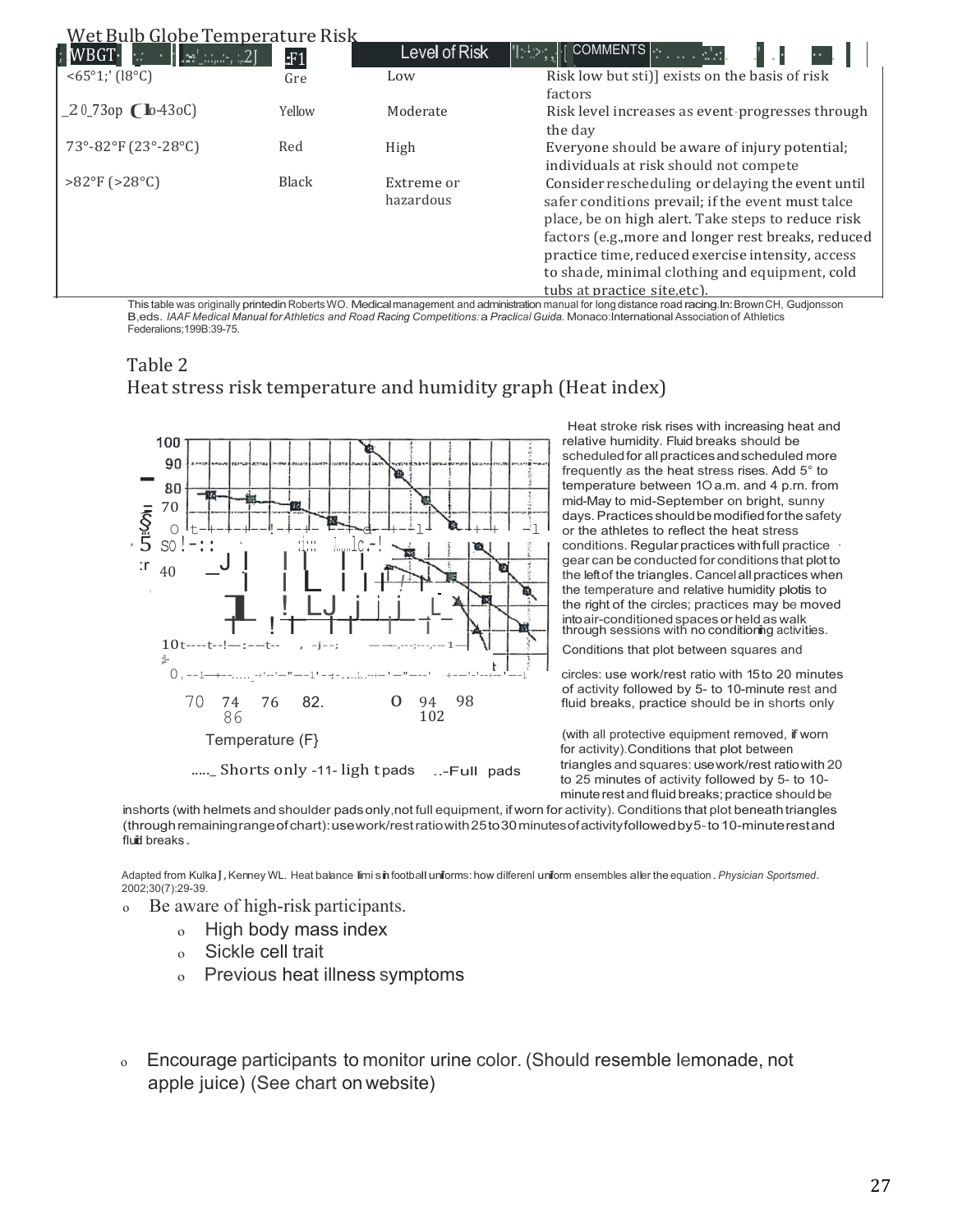If the water in the body is balanced, the urine will be a **pale straw or lemonade color**. When water loss from the body exceeds water intake, the kidneys need to conserve water, making the urine much more concentrated with waste products and subsequently **darker incolor**.

Using the chart to assess the color of the first morning urination provides a more accurate reflection of hydration status than at other times during the day. Colors numbered 1-3 is the target for each player, showing a balanced hydration status. Colors  $4$  and  $5$  suggest dehydration, with colors  $6 - 8$ indicating severe dehydration.

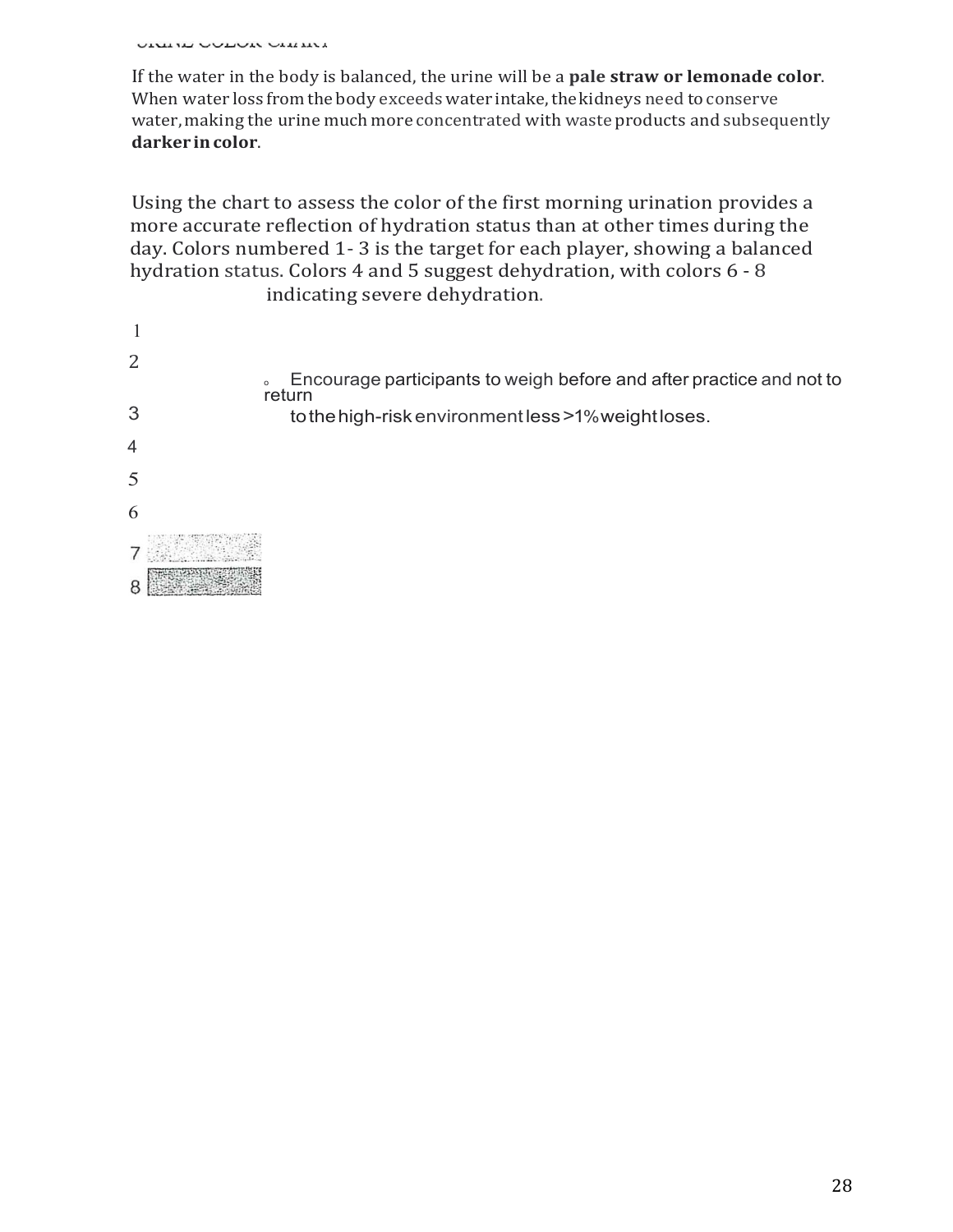#### Coaches and Athletes

- o Remember a cooler athlete plays better and learns quicker.
- <sup>o</sup> Hydration helpsmaximize muscleperformance
- o Hydration helps maximize mental capacity
- o Take frequent cooling breaks in the high-risk environment.
- o Provide shade,ice water, and misting fans for rest breaks if available.
- o When the WBGT is greater than 80 degrees,all athletes are at greater risk for heat illness.

Great than 77 degrees and those athletes in high-risk categories should be closely monitored.

- o Suggested practicemodifications to accommodate increase heat risks (some suggestions):
	- o Reduce practice pace and duration in the high-risk environment.
	- <sup>o</sup> Switch to shorts and helmets instead of full gear.
	- o Eliminate conditioning.
	- o When conditioning, allow athletes to remove equipment.
	- o When not participating in drills, encourage athletes to remove helmets to allow for dissipation of heat.
	- o Increase frequency and the amount of rest time of scheduled water breaks
	- o Consider practicing at another time of day when the heat-risk is not as great.
	- o Always allow athletes unlimited access to fluids.
- o If available, use cold tubs after practice to restore normal body temperature and reduce soreness.
- <sup>o</sup> Monitor athletes andrecognize early warning signs:mental confusion,irrational or bizarre behavior, orpoor competitive posture or behavior.
- o Acclimate athletes to the heat.
	- Follow approved MHSAA guidelines regarding the acclimatization period
- o Remove helmet and pads for fitness runs.
- o Encourage adequate sleep. Lack of sleep increases and athletes' risk for heat illness.
- o Tell an athlete not to rehydrate using drinks containing caffeine or alcohol, this includes carbonated soft drinks.
- o Use a sports drink with replacement electrolytes when possible.
- o Use a sports drink *with* less than 8% CHO. (Gatorade, PowerAde, orsimilar)
- o Replenish your salt requirements through normal seasoning of food. Do not take sodium supplements unless drrected by a medial professional.
- o Calculate sweat rate and provide specificfluid amount for at-risk athletes.
- o To reduce the chances of heat illness you should:
	- o Before exercise:
		- o Drink 16-18 ounces of fluid two hours prior to practice or event.
		- o Eat a nutritionally balanced dietfor the 24 hours prior to event
		- o Carbohydrate loading may be beneficial before endurance events
		- $\circ$  Weigh each athlete prior to practice. Weight loss should be less than 2% from the previous practice. If more, limit the athletes activity and participation ..
	- <sup>o</sup> After exercise:
		- o The best rehydration fluid is not water.Drinking fluids containing sodium (sports drinks) may preserve intravascular volume and increase drive to drink.
		- o Schedule meals 1-2 hours after practice or games.
		- o Weigh each athlete following practice.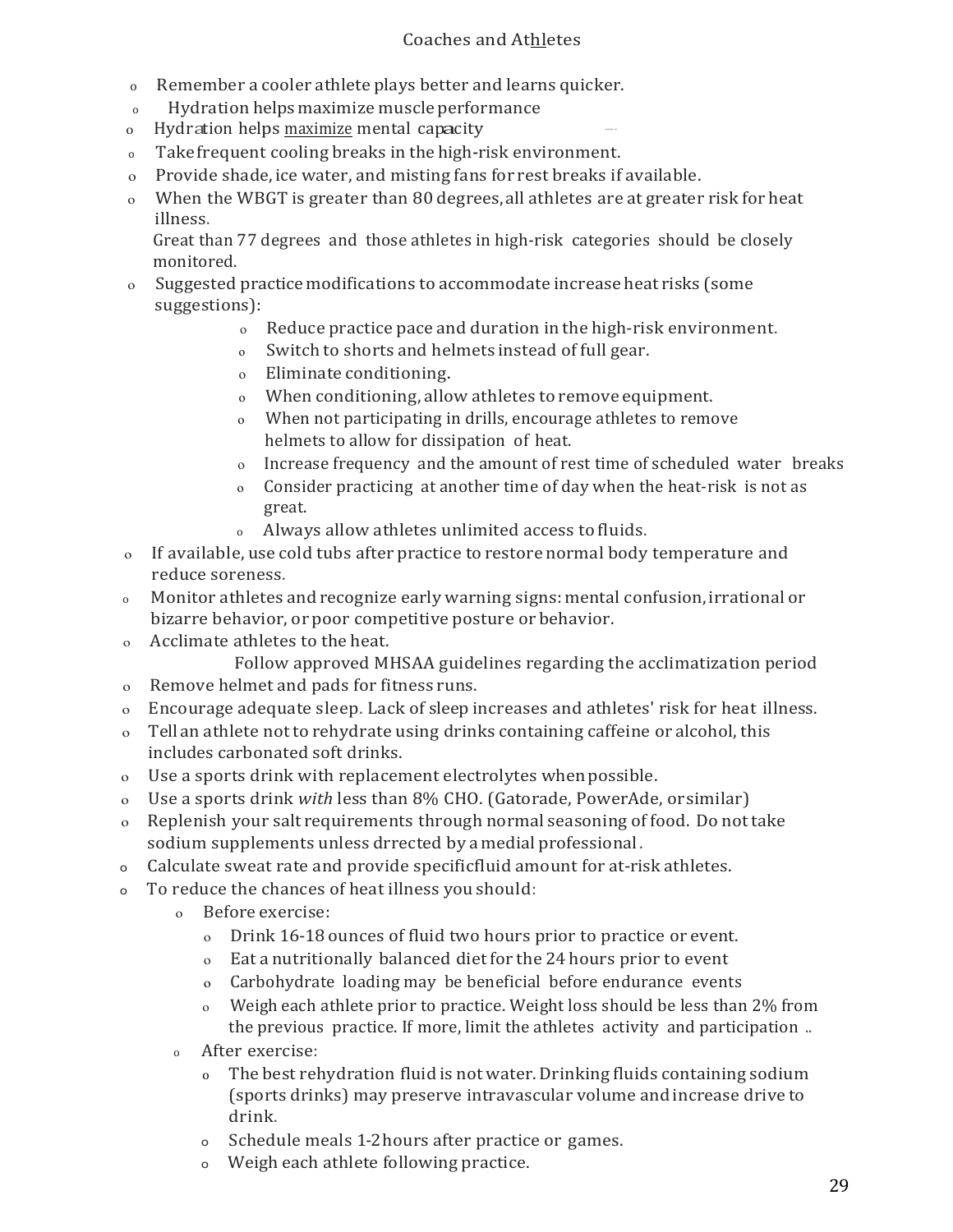#### Team Physicians

- ·--0- -Oversee-activities in the high-risk environment.
- . 0 Be prepared to recognize and treat heat illness.
	- o Heat Exhaustion
		- o Athletes tend to terminate exercise due to fatigue at a rectal temperature of about 40 degrees C. (104 F.) -*Evidence category A*
		- <sup>o</sup> A high BMI (Obesity) increase risk for heat *exhaustion -Evidence category B*
		- e Allowing 10-14days of acclimatization reduce therisk of heat exhaustion *Evidence category C*
		- <sup>Q</sup> Heat Exhaustion Symptoms (often ambiguous)
			- o Weakness, fatigue, generaldiscomfort
			- o Lightheadedness, dizziness,headache
			- <sup>o</sup> Flushed skin, chills, heat sensations
			- o Nausea, vomiting, stomach cramping
			- o Alterations in sensorium, apathy,confusion
			- o Decreased performance
			- o Hyperventilation
			- o Tingling arms,piloerection, incoordination
	- o Heat Stroke
		- <sup>o</sup> Predisposing factors
			- <sup>o</sup> Hot-humid environment
			- o Lack of acclimatization
			- o Poor physical fitness
			- o Vapor barriers oruniforms
			- o Sleep deprivation
			- <sup>o</sup> Cumulative heat exposure
			- o Drugs (ephedra, synephrine, ma huang)
			- o Fever or sunburn
			- o Vomiting or diarrhea
- <sup>o</sup> HeatStrokeisMedicalEmergency!!
	- o Every minute counts when core temperature is over 104-105 degree F (40.0-40.6 degree C).
	- o Use rectal temperature.
	- <sup>o</sup> CNS changes are the hallmark of heat illness -delirium, stupor, seizures, or coma (Roberts, 1998)
- o Cool Immediately!!!!
	- <sup>o</sup> Call for ambulance but do not just wait to begin cooling.
	- o Field treatment is rapid cooling.
	- o Use of an ice-water tub.
	- o Submerge the trunk shoulder to hip joints.
	- o Research suggests ice-water immersion cools runners twice as fast as air exposure while wrapped in wet towels (Armstrong et al., 1996).
	- o The Marines also use ice-water cooling (Kark et al., 1996).
	- o Recent field research with volunteer runners suggests cold water may cool as fast as ice water (Clements et al., 2002).
- o Monitoring the Athlete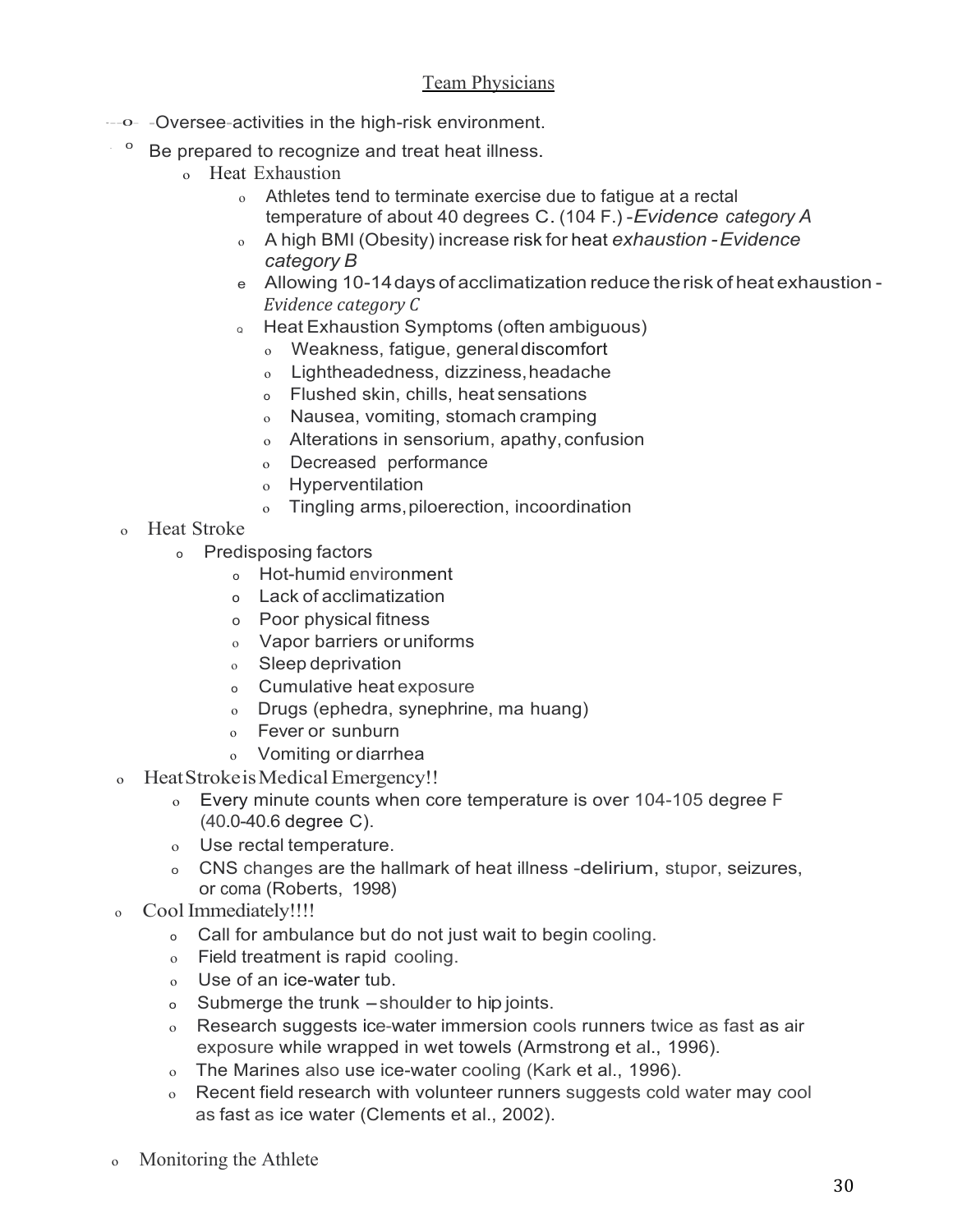- <sup>0</sup> Check rectal temperature 5minutes
- o CNS status, and vital signs at 10 minutes.
- <sup>o</sup> Indwelling rectal probe if available.
- o Remove from the tub when rectal temperature drops to 102 degree F (38.9 degree C).
- o An athlete can be cooled from l08-110 degree F (42.2-:-43.3.degree.C) to 102 degree-F- (38.9 degree C) in 15-30 minutes (Roberts, 1998).
- <sup>0</sup> Pre-transport Activity
	- o Cool first, transport second
	- o Transport all heat-stroke athletes after initial cooling (even if become asymptomatic)
	- o With fast cooling, survival rates approaches 100% (Kark et al., 1996).
- <sup>0</sup> Evidence statements
	- $\circ$  Cold water immersions provides the fastest whole body cooling and the lowest mortality -*Evidence category A*
	- o Ice water towel to head, trunk, and extremities are effective *-Evidence category* C
- Know the steps of recovery from heat illness and return to play.
	- e Most runners cooled on-site return to racing in weeks.
	- o Heat-stroke patients may have brief or lasting heat intolerance, but whether this is innate or a result of the heat stroke is unclear (Shapiro et al., 1979).
	- o 90% of heat-stroke patients have normal heat tolerance within two months (Armstrong et al., 1990).
	- o Long-term follow-up of 922 cases of heat illness in marine recruits reveals subsequent serious heat illness occurs in less that 1% of these Marines per year (Phim1ey et al., 2001)
	- .o Most athletes treated early for heat stroke and educated on preventing it can return safely to their .sport within weeks.
- o Do not allow athletes taking diuretics or drinking alcohol to play.
- <sup>o</sup> Do not allow athletes with vomiting, diarrhea, or fever to play.
- o Monitor all medication.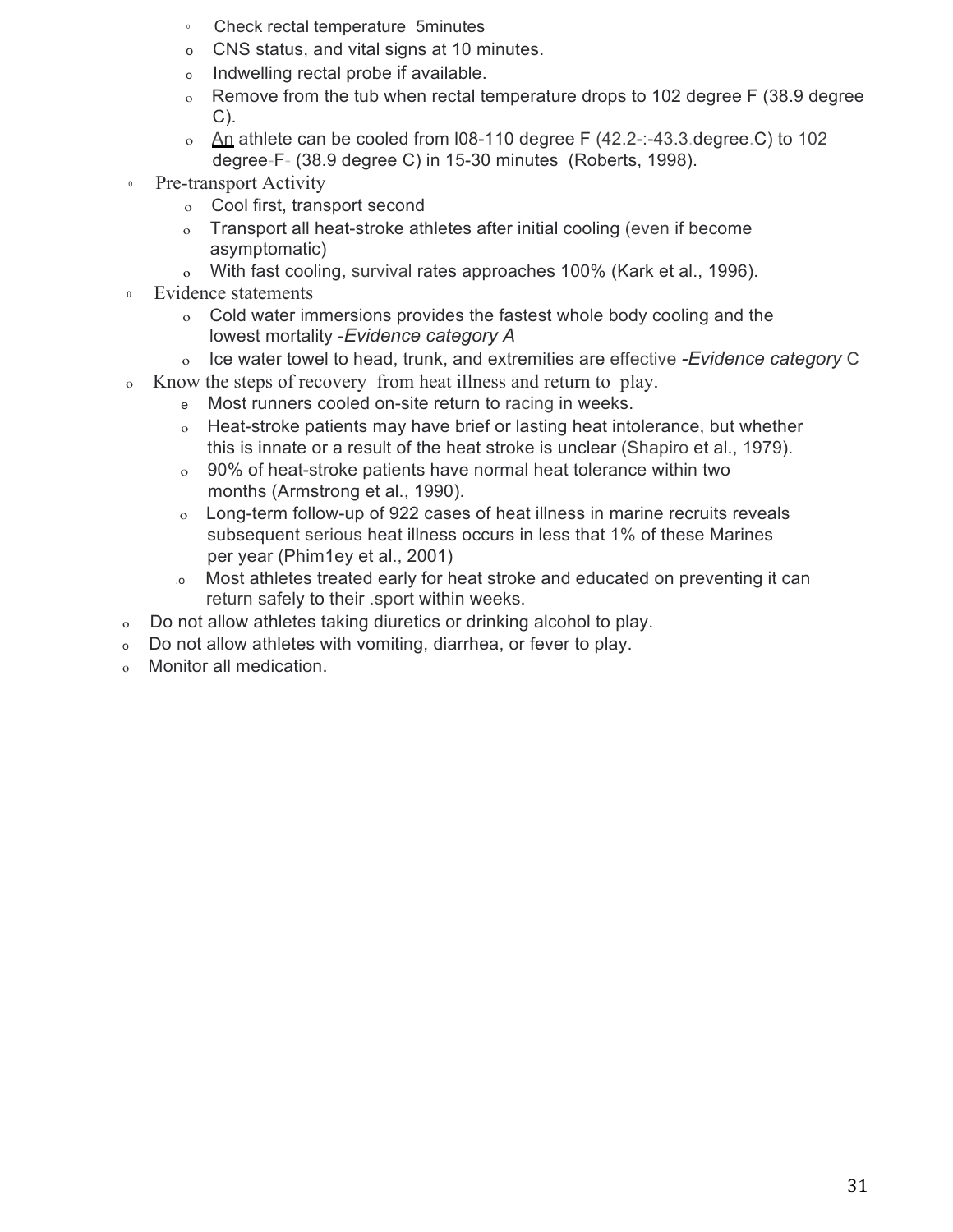#### **Parents (P) and Booster Clubs (BC)**

- o (BC) Provide cool water and ice during practice and games
- **o** (BC)Consider providing sports drinks prior to practice instead of just after practice .
- $\degree$  (P) Make sure your child consumes  $16 20$  oz. of sports drinks or water within 45 minutes prior to practice.
- **o** (P), (BC) Provide appropriate rehydration drinks and meals following exposure tohighrisk environments.
- **o** (BC) Erect canopies or tents for shade near the practice field. " (BC) Supply wet towels for additional cooling.
- o (BC) Provide weather-monitoring devices for coaches' use. (See misshsaa .com for info and links to suppliers for WBGT and Heat Index devices)
- o (BC), (P) Make sure that emergency response teams and vehicles have access to practice fields and games.
- o (P) Make sure your athlete/child eats a full meal within 2 hours following exercise and salts his food appropriately

Schools should review Emergency Action Plans for severe weat... http://ww,v.misshsaa.com/Generall nfo/Ne,vsAnnouncements/ta

o CurrentArticlesIArchivesISearch

#### Schools should review Emergency Action Plans for severe weather

The weather forecast for most of our state calls for inclement weather for tonight's high school football games. Please be pro-active in planning for bad weather before, during, and after our events.

As the host school, please review your schools Emergency Action Plan (EAP) as it relates to severe weather occurring before, during, or after sports contests.

1. Administrator monitoring local weather conditions before and during the contest. (Coordinate with game officials / use of lightning detector *I*  communicate with security)

- 2. Develop a criteria for suspension and resumption of play.
	- A. Removal of athletes from the field to an appropriate shelter.(Thirty-minute rule w/lightning before resuming contest)
	- B. Develop an evacuation plan for spectators, identifying appropriate nearby shelter. Provide supervision of this area for spectators.
	- C.Communicate criteria to all parties at game managers pre-game conference.
	- D.Ticket policy *I* re-admittance to postponed game.
- o Game managers should be ready to discuss their plan for safety measures to be taken at the pre-game conference with coaches and game officials.
- o Upon entering the field of play (thirty minutes prior to scheduled game time), game officials (referees) are responsible for complete control of the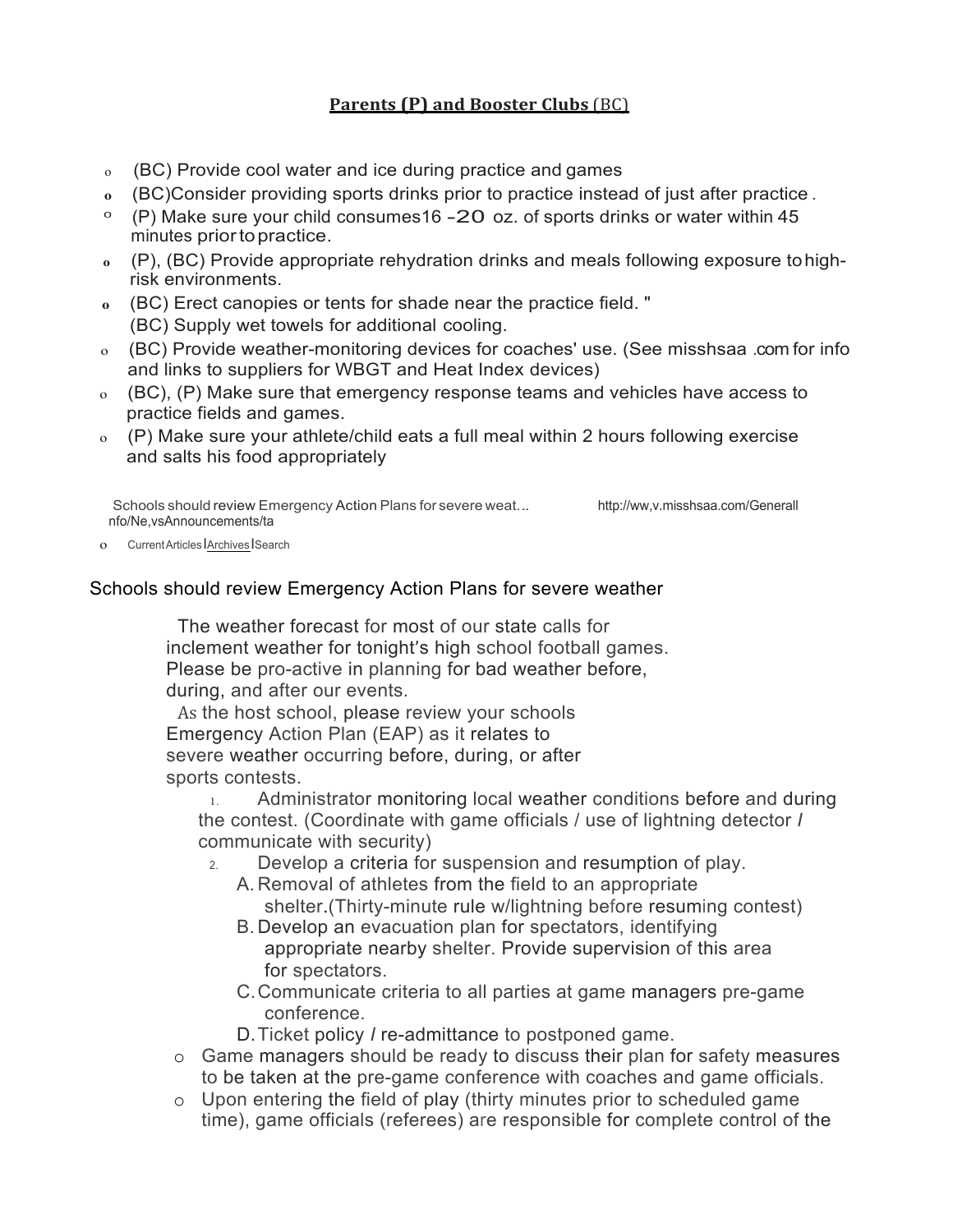contest. The crew of game officials, when weather conditions are construed to be hazardous to life or limb of the participants are authorized to delay or suspend the game.

- o Games interrupted because of events beyond the control of responsible administrative authority shall be continued from the point of interruption, unless the teams agree to terminate the game with the existing score.
- o If a game Is postponed, please contact the MHSAA office as soon *as*  possible with the details.

Thank you for your planning and preparation to ensure the number one priority at our MHSAA events ..•. the safety of all participants.

Actions:E-mail IPermalink

Phone:601-924-6400 | Fax: 601-924-1725 | EMAIL US 1201 Clinton-Raymond Road | P.O. Box 127 | Clinton, MS 39060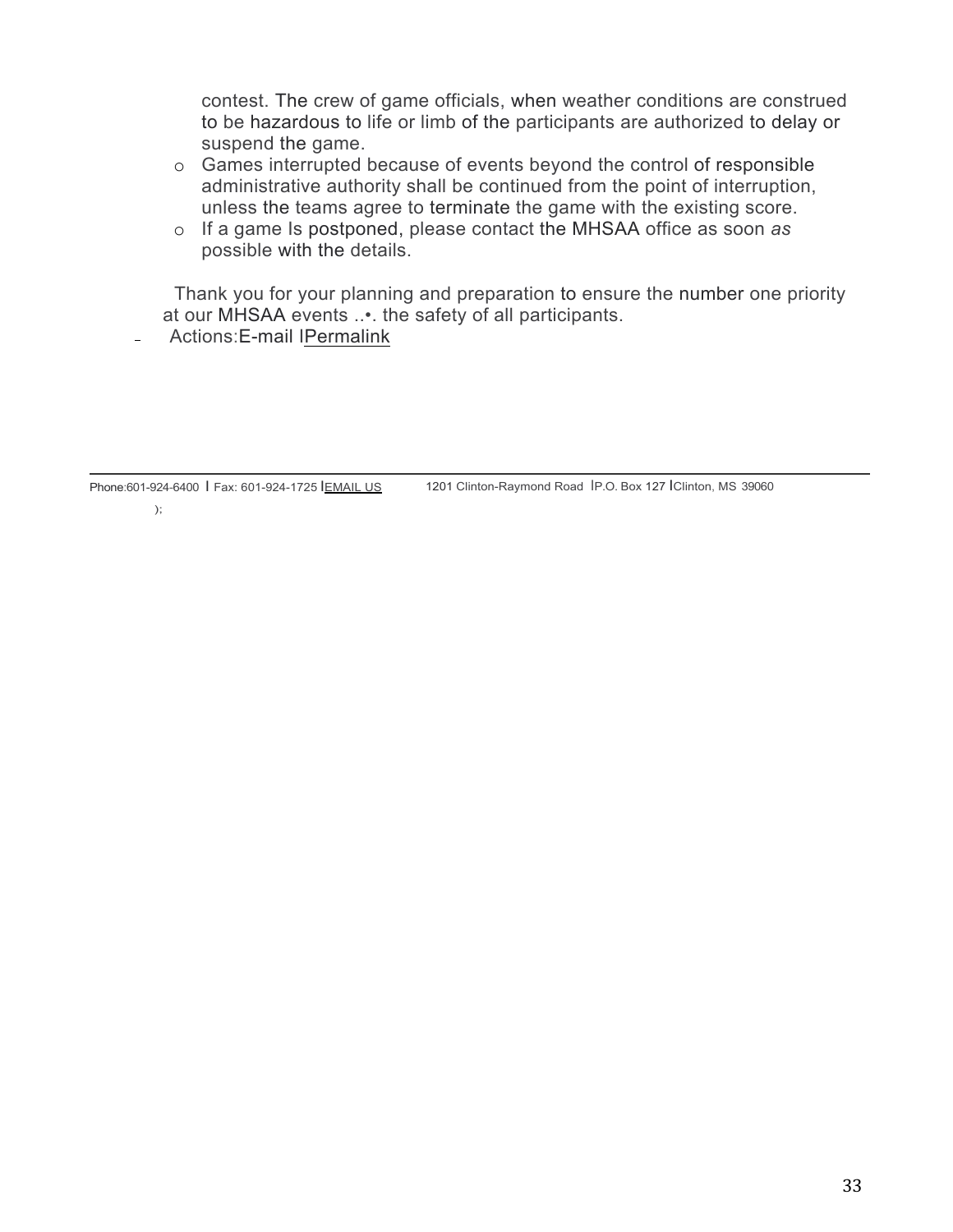### ASSISTANT COACHES - GUIDELINES

- Communicate communicate communicate.
- Don't be afraid to be in conflict with the head coach, (in the appropriate forum), if the issue you believe in can help grow the program and improve performance.
- Have an open mind to change, no comfort zones, no complacency and accept no compromise.
- Have an outstanding knowledge of the sport and be prepared to share that knowledge.
- Share the same philosophy as the head coach and together develop, enhance and grow that philosophy.
- Be prepared to assume the head coaching position in case of non attendance of the head coach but convey the same message with the same intent as if the head coach was still present.
- Collaborate with the head coach on a partnership basis in the development of the team strategies and individual player development.
- Accept and understand that no coach of any sport competing at the highest level can manage all tasks without specialist assistance in a number of elements and as such encourage the expression of the views, ideas, beliefs and contributions of players, coaches and staff.
- Be prepared to accept and welcome the contribution made by other additional assistant coaches within your team structure and do not assume that your role is superior in importance.
- While financial rewards are important, be more committed to the progress and performance of individuals and the team rather than be dollar-driven.
- Be aware that if the club management decides to fire the head coach and you might be an unfortunate victim of the decision, you should still support the head coach.
- If offered a head coaching position with another organization, do not seek or accept such a position without first consulting with your current head coach (and club management).
- Strive to learn more about coaching, your sport and your role, recognizing that no matter how much you might know there will always be more to learn.
- Meet with the Head Coach regularly (daily) to make sure you are always on the same page.
- Clearly define and understand your role, your responsibilities, accountabilities and limits.
- Discuss, argue, relate, disagree on anything and everything with the head coach but develop a relationship where you can challenge each other to find the common ground, new ideas and move forward.
- Attack everything you do with a united front. If you can, the effect on the players will be double pronged and more effective. Players will be more likely to develop confidence in the overall coaching team's methods and philosophy if they see consistency.
- Develop a vocabulary and culture of key similarities that all coaches in the team use consistently to reinforce your methods and so that players understand and respect that a strong professional relationship exists in the coaching
- group. Players will then feel comfortable in approaching any of the coaching team for the answers to their problems.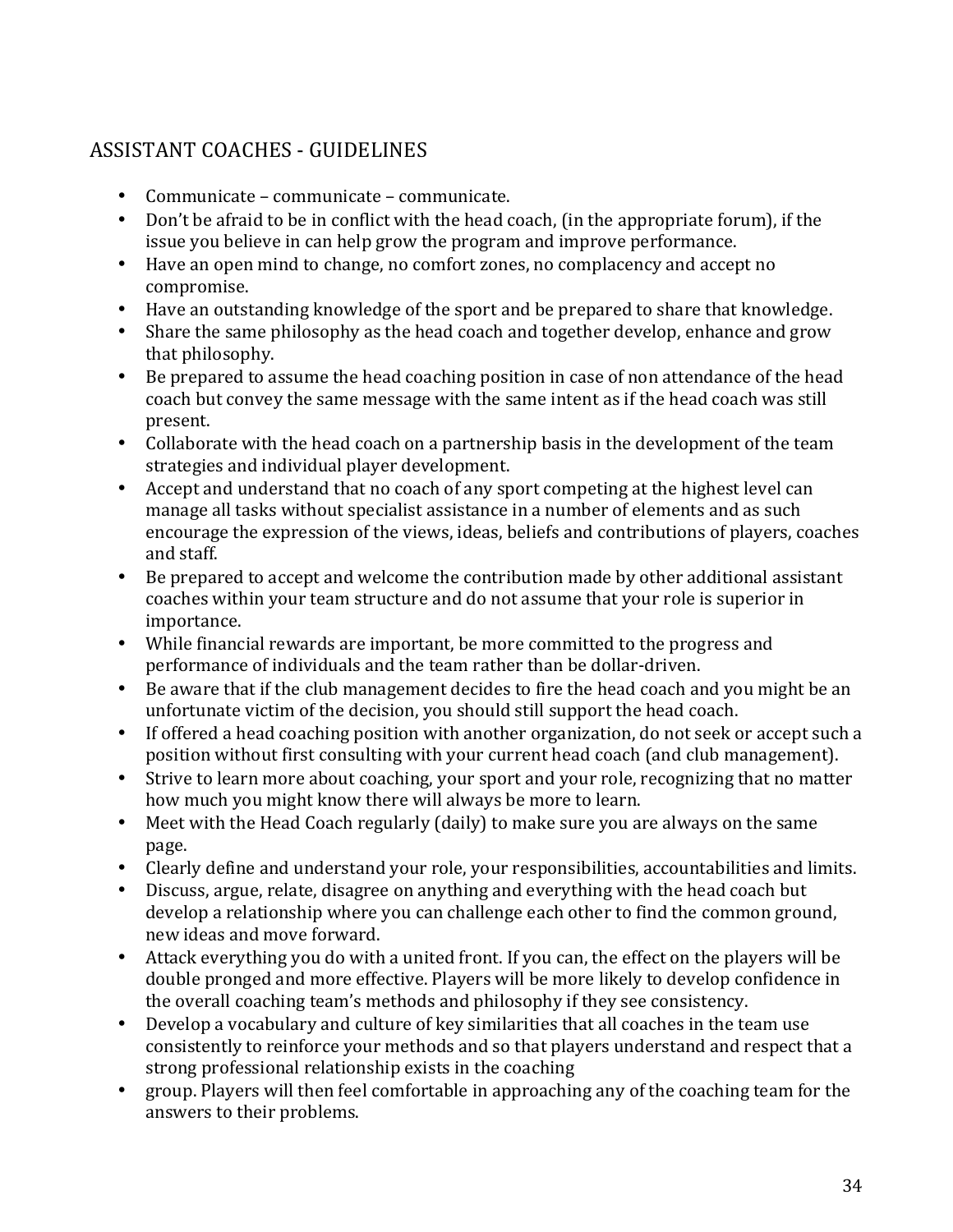- Resolve conflicts quickly and appropriately. Don't leave the coaching environment with issues unresolved and conflicts left hanging.
- Never ever try to become the head coach of the organization that you currently work for.
- Because you are an assistant under one particular head coach, it doesn't mean you have an excuse to stop learning from any appropriate source. You probably got where you are by communicating and learning from hundreds of sources; never lose that basic instinct, the passion and desire to learn.
- Be a good listener/observer to players but only report what is relevant and necessary to the Head Coach.
- Be the best prepared Assistant Coach in skills development.
- Be friendly with players in social gatherings but retain an appropriate professional distance – and know where the limits are.
- Support the Head Coach in public at all times regardless of the pressure or media scrutiny of the situation.
- Do not allow club administration or sporting bureaucracies to compromise you and to destabilize the head coach.
- Have excellent working relations with all support staff.
- Have good synergy with all players, in particular the younger athletes and emerging stars.
- Have a strong interest and knowledge of player's outside interests, family/education, etc.
- Keep up with the latest technology in computing, communications, sports science and sports analysis.
- Develop outstanding recruiting skills help the head coach sustain the competitiveness of the team.
- Have an excellent current knowledge of all opponents' individual and team strategies to allow you to have intelligent, informed input to your own team game plans.
- Don't offer "passive" support be active in your support of decisions and philosophies. Maintain unquestionable trustworthiness - trust is the cornerstone of any great relationship. Dress professionally and appropriately at all times.
- Publically and privately be positive and always put the organization first no public or private personal player or coach criticism.
- Manage and administrate as if it's your own money.
- Pay great attention to detail: the head coach has a strategic overview of all team issues you are the person he / she relies on for detail.
- Develop sport-specific skills and knowledge that are world class and even beyond global standards.
- Maintain in depth knowledge of medical & strength & conditioning profiles of each player, to assist in player development, training planning, strategy development and tactical plays.
- Be innovative and creative: help create the future.
- Develop strengths where the program or Head Coach has weaknesses.
- Write workouts and training sessions every day for yourself and offer them to the Head Coach for comment, feedback, learning, growth and development.
- Develop a program that is superior in every way possible and help to incorporate policies and protocols of the Head Coach and program.
- Don't be an Assistant Coach for any longer than 4 years maximum learn, grow and take on the challenges and opportunities of leadership on your own.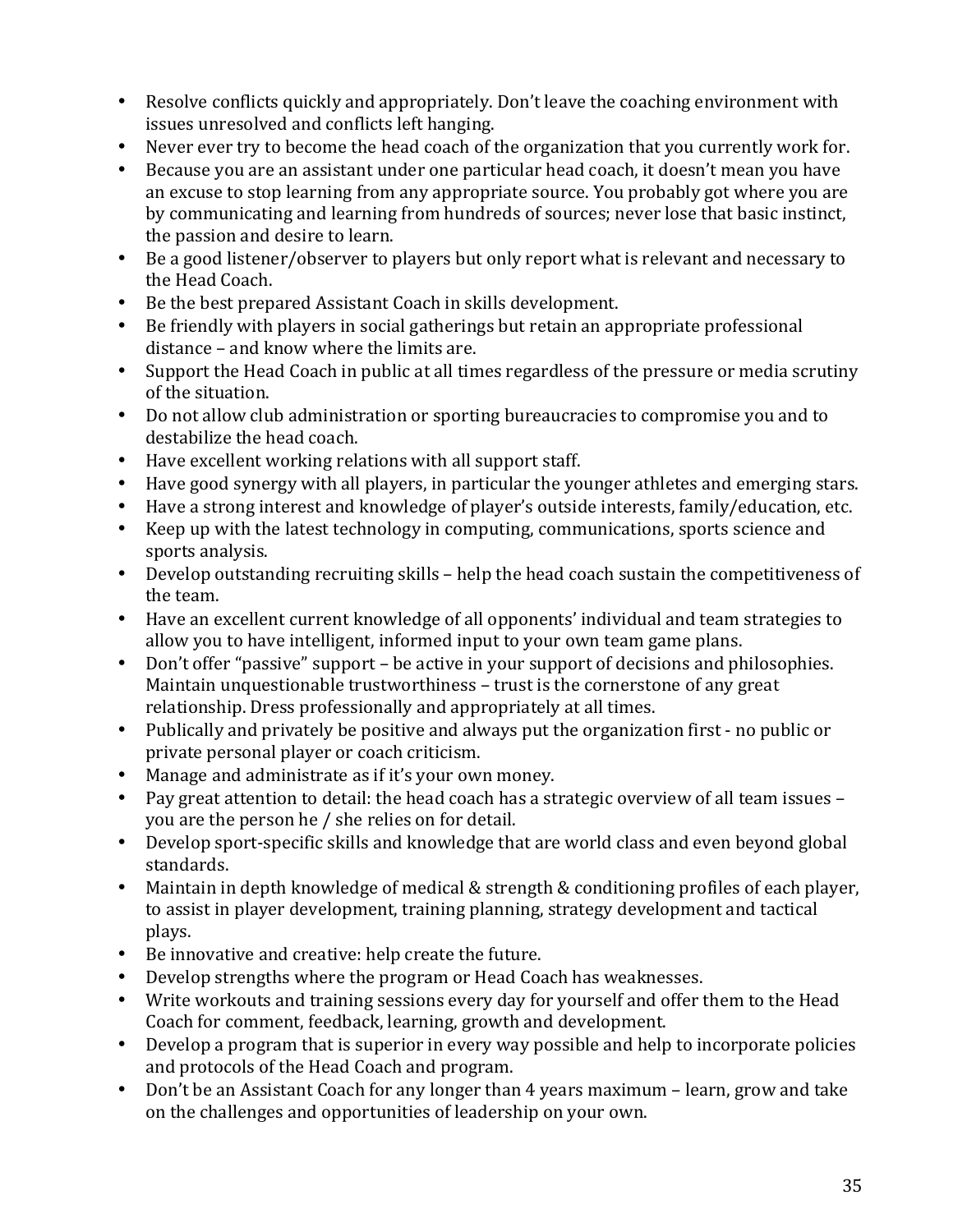- Offer appropriate positive comments to the Head Coach if he / she does something very well – head coaches are human too yet rarely receive positive praise from anyone.
- Do more listening than speaking. Be the eyes and ears for the head coach and alert him  $/$  her to potential issues before they develop.
- Recognize the times that the head coach is under pressure and look to take some of his / her workload.
- Live the team values don't just talk about them and set an example for the players to follow.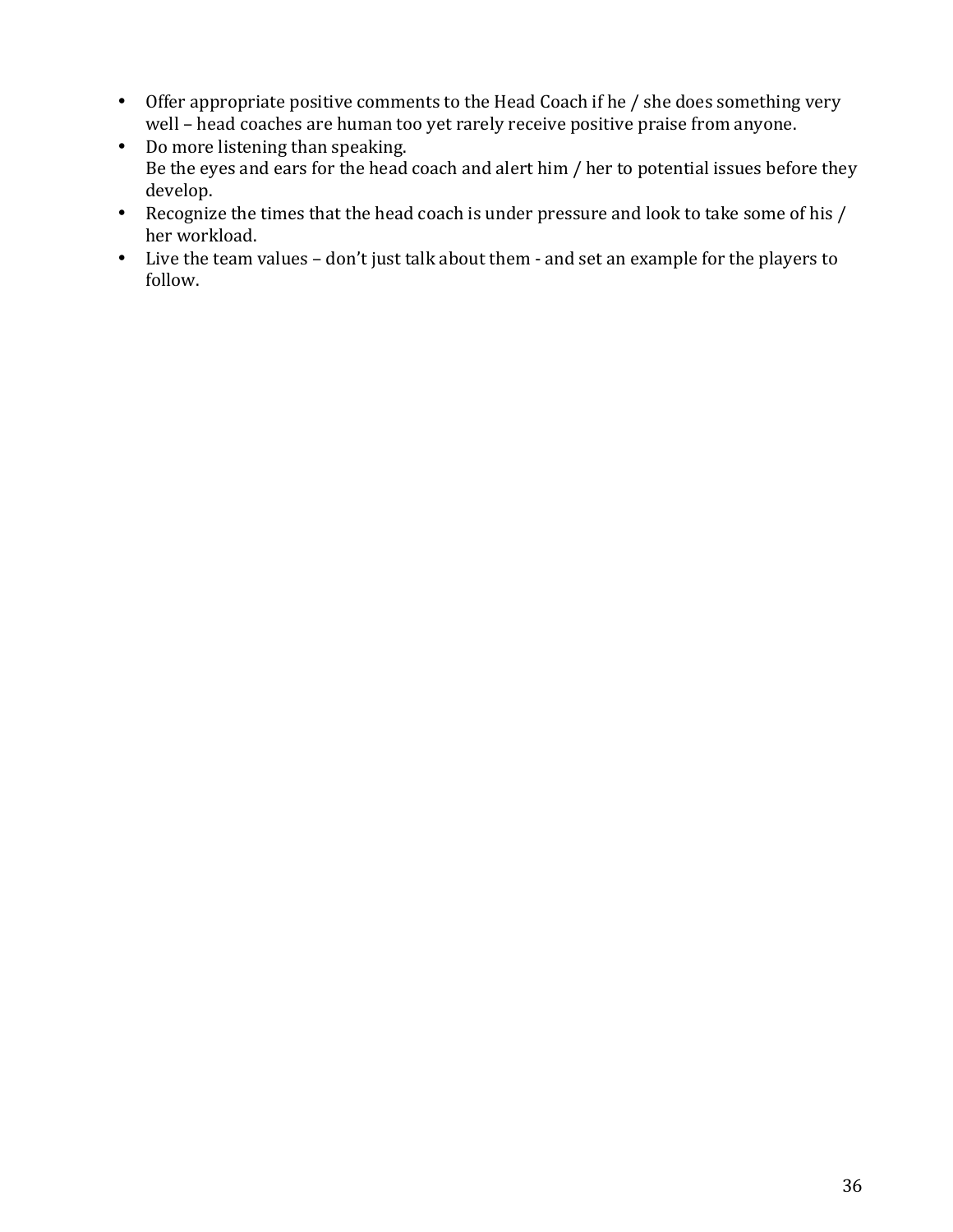#### MISSISSIPPI HIGH SCHOOL ACTIVITIES ASSOCIATION, INC. Concussion Information Form *(Required by MHSAA Annually)*

A concussion is a brain injury and all brain injuries are serious. They are caused by a bump, blow, or jolt to the head, or by a blow to another part of the body with the force transmitted to the head. They can range from mild to severe and can disrupt the way the brain normally works. Even though most concussions are mild, all concussions are potentially serious and may result in complications including prolonged brain damage and death if not recognized and managed properly. In other words, even a "ding" or a bump on the head can be serious. You cannot see a concussion and most sports concussions occur without loss of consciousness. Signs and symptoms of concussion may show up right after the injury or can take hours or days to fully appear. If your child reports any symptoms of concussion, or if you notice the symptoms or signs of concussion yourself, seek medical attention right away.

Symptoms may include one or more of the following:

- **Headaches** • "Pressure in head" Nausea orvomiting • Neck pain • Balance problems or dizziness • · Blurred, double or fuzzy vision Sensitivity to light or noise Feeling sluggish or slowed down • Feeling foggy orgroggy Amnesia "Don't feel right" Sadness irritability More emotional Confusion
	- **Drowsiness**
	- Change in sleep patterns

Fatigue or low energy Nervousness or anxiety Concentration or memory problems (forgetting game plays) Repeating the same question/comment

Signs observed by teammates, parents and coaches include:

- Appears dazed
- Vacant facial expression
- Confused about assignment
- Forgets plays Is unsure of game, score, Qr opponent
- Moves clumsily or displays incoordination
- Answers questions slowly
- Slurred speech
- Shows behavior or personality changes
- Can't recall events prior to hit Can't recall events after hit Seizures or convulsions Any change in typical behavior or personality Loses consciousness

(Continued on next page)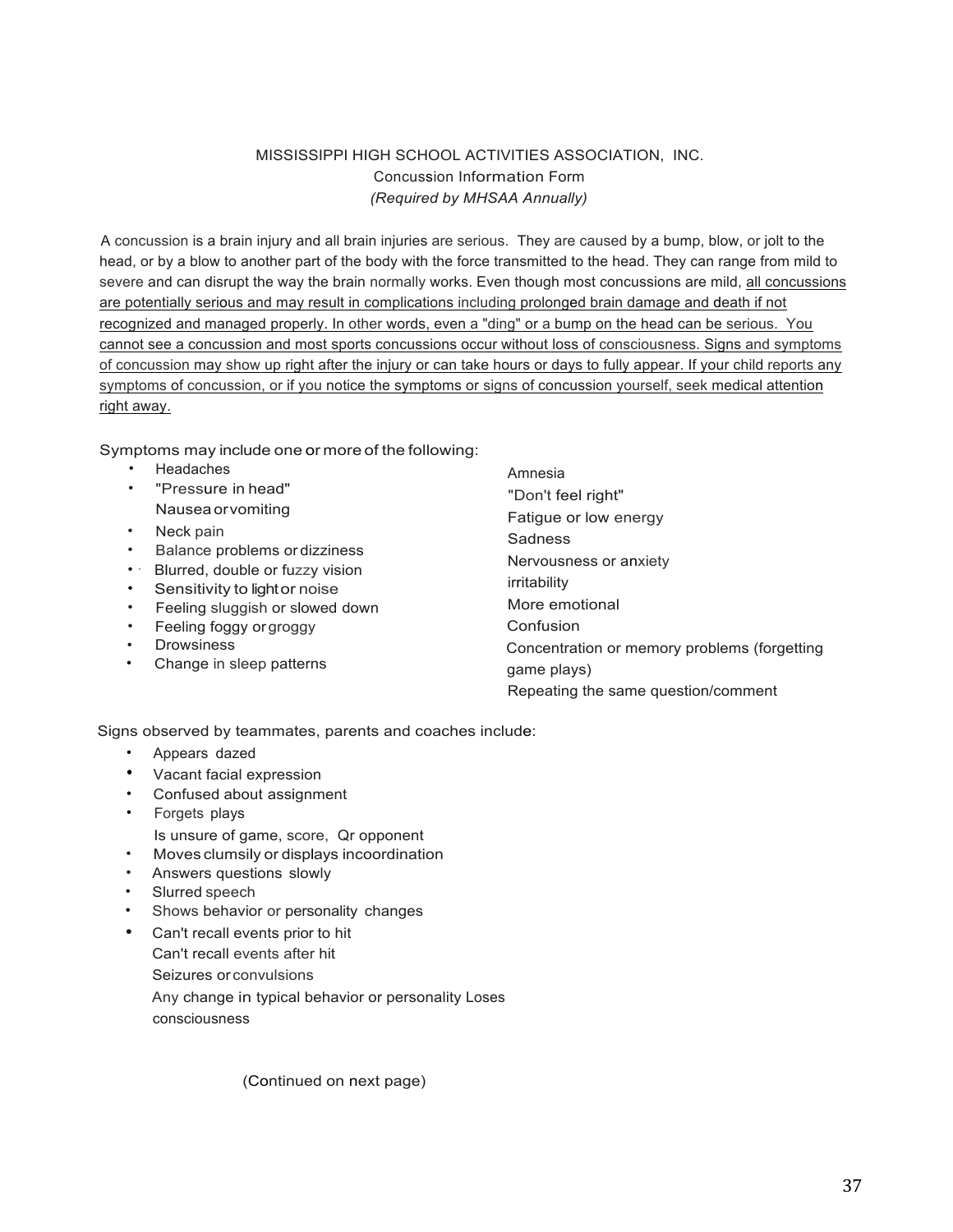#### CONCUSSION FORM

What can happen if my child keeps on playing with a concussion or returns too soon? Athletes with the signs and symptoms of concussion should be removed from play immediately. Continuing to play with the signs and symptoms of a concussion leaves the athlete especially vulnerable to greater injury. There is an increased risk of significant damage from aconcussion for a period of time after that concussion occurs, particularly if the athlete suffers another concussion before completely recovering from the first one. This can lead to prolonged recovery, or even to severe brain swelling (second impact syndrome) with devastating and even fatal consequences. It is well known that adolescent or teenage athletes will often fail to report symptoms of injuries. Concussions are no different. As a result, education of administrators, coaches, parents and students is key to a student-athlete's safety.

#### MHSAA Concussion Policy:

- An athlete who reports or displays any symptoms or signs of a concussion in <sup>a</sup> practice or game setting should be removed immediately from the practice or game. The athlete should not be allowed to return to the practice or game for the remainder of the day regardless of whether the athlete appears or states that he/she isnormal. The athlete should be evaluated by a licensed, qualified medical professional working within their scope of practice as soon as can be practically arranged.
- If an athlete has sustained a concussion, the athlete should be referred to a licensed physician preferably one with experience inmanaging sports concussion injuries.
- The athlete who has been diagnosed with a concussion should be returned to play only after full recovery and clearance by a physician. Recovery from a concussion, regardless of loss on consciousness, usually take 7-14 days after resolution of all symptoms.
- Return to play after a concussion should be gradual and follow a progressive return to competition. An athlete should not return to a competitive game before demonstrating that he/she has no symptoms in a fully supervised practice.
- Athletes should not continue to practice or return to play while still having symptoms of <sup>a</sup> concussion. Sustaining an impact to the head while recovering from a concussion may cause Second Impact Syndrome, a catastrophic neurological brain injury.

Remember, it is better to miss one game than to miss the whole season.

I have reviewed this information on concussions and am aware that a release by a medical doctor is required before a student may return to play under this policy.

Student-Athlete Name Printed **Student-Athlete Signature** Date

Parent Name Printed **Parent Signature** Parent Signature **Parent Signature** Date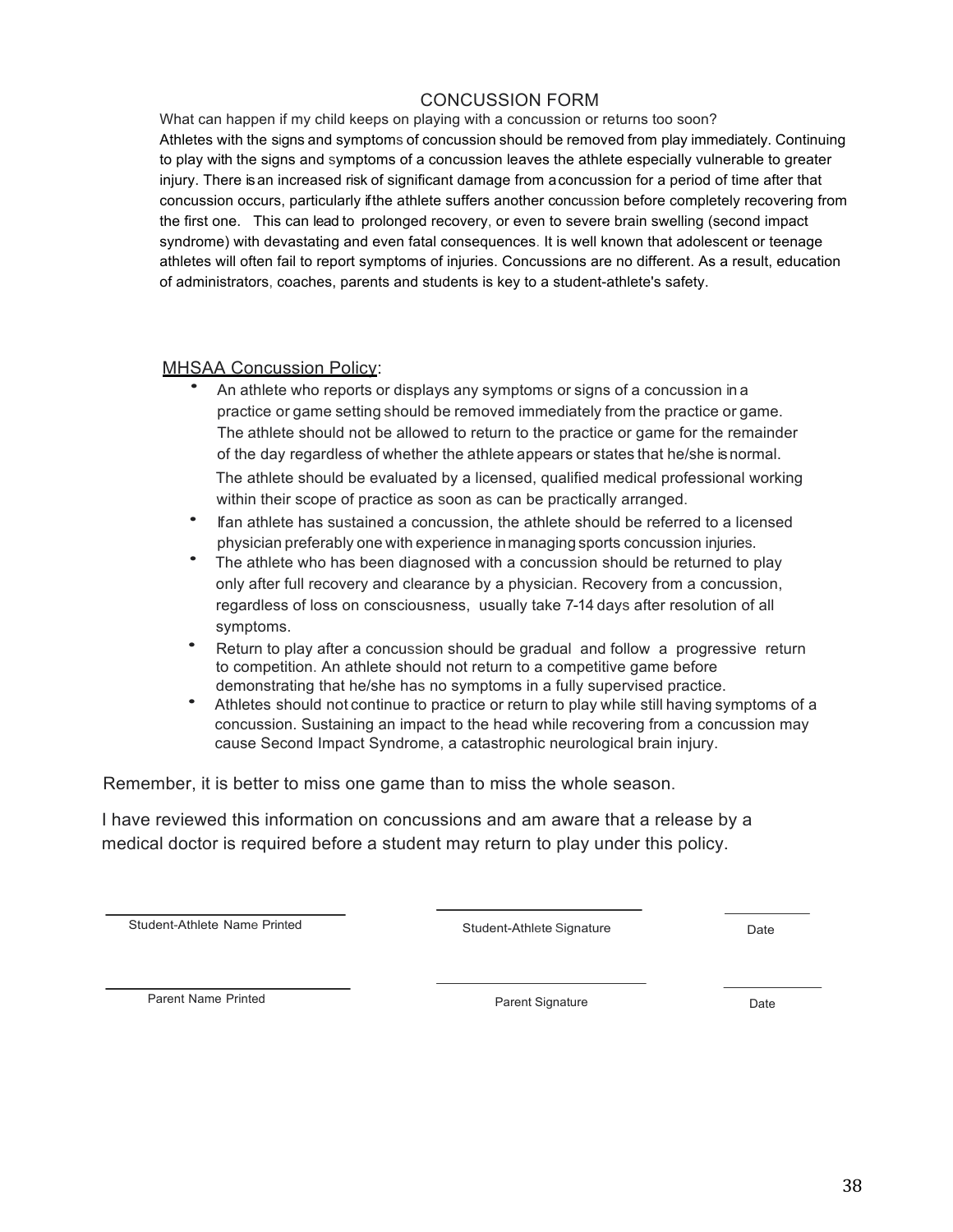#### 2018-2019 STUDENT PARTICIPATION CLEARANCE FORM

I hereby give consent for my child, \_\_\_\_\_\_\_\_\_\_\_\_\_\_\_\_\_\_\_\_\_\_\_, to participate in the **EXECUTE:** School District's athletic and activities programs during the \_\_\_\_\_\_\_\_\_\_\_\_school year. I agree to abide by the rules and regulations of my school district and its governing body, the Mississippi High School Activities Association.

I hereby authorize and give permission for emergency medical treatment to be rendered for and on behalf of my child, \_\_\_\_\_\_\_\_\_\_\_\_\_\_\_\_\_\_\_\_\_\_\_\_\_\_, for any injury received while participating i n any supervised school activity. This authorization includes, but is not limited to, any treatment deemed necessary by certified personnel, physicians, hospital emergency room physicians and hospitals.

I hereby release the \_\_\_\_\_\_\_\_\_\_\_\_\_\_\_\_\_\_\_\_\_\_\_\_\_\_\_\_School District and all school personnel for any and all liability associated with such necessary treatment.

I hereby acknowledge that health and accident insurance is recommended for participation in all organized sports and activities and further certify that my child is covered under the health and accident program listed below.

School day insurance: 0ther insurance:

Policy # \_\_\_\_\_\_\_\_\_\_\_\_\_\_\_\_\_\_\_\_\_\_\_\_\_\_\_\_Policy# \_\_\_\_\_\_\_\_\_\_\_\_\_\_\_\_\_\_\_\_\_\_\_\_\_\_\_\_\_

In addition, I assume any expenses for liability not covered by the insurance policy above for injury received by the above named student while participating in sports and school activities. I accept full responsibility for medical and hospital expenses and any other related expenses and do hereby hold harmless the \_\_\_\_\_\_\_\_\_\_\_\_\_\_\_\_\_\_\_\_\_\_\_\_\_\_\_\_\_\_\_\_ School District and the Board of Trustees, their agents or assignees, of responsibility for any such injury or expenses and waive any and all claims which may arise against them. I realize that participation in organized sports and activities involves the potential for injury, sometimes severe enough to result in total disability, paralysis, or death.,

I give the Mississippi High School Activities Association and its assigns, licensees and legal representatives the irrevocable right to use any picture or image or sound recording of the student in all forms and media and in all manners, for any lawful purposes. In addition, I consent to the disclosure, by my child's/ward's school, to the MHSA A, upon its request, of all records relevant to his/her eligibility and pa11icipation including, but not limited to, his/her records relating to enrollment and attendance, academic standing, age, discipline, residence and physical fitness.

The Student Participation Clearance Form is required for all students to participate in MHSAA athletic and activity programs.

| Parent/ Legal Guardian | Phone # |
|------------------------|---------|
|                        |         |

|  | $\sim$<br>$\sim$ 1 $\times$ | ы. |  | l valid<br>361 | s trom this<br>, davs | date |
|--|-----------------------------|----|--|----------------|-----------------------|------|
|--|-----------------------------|----|--|----------------|-----------------------|------|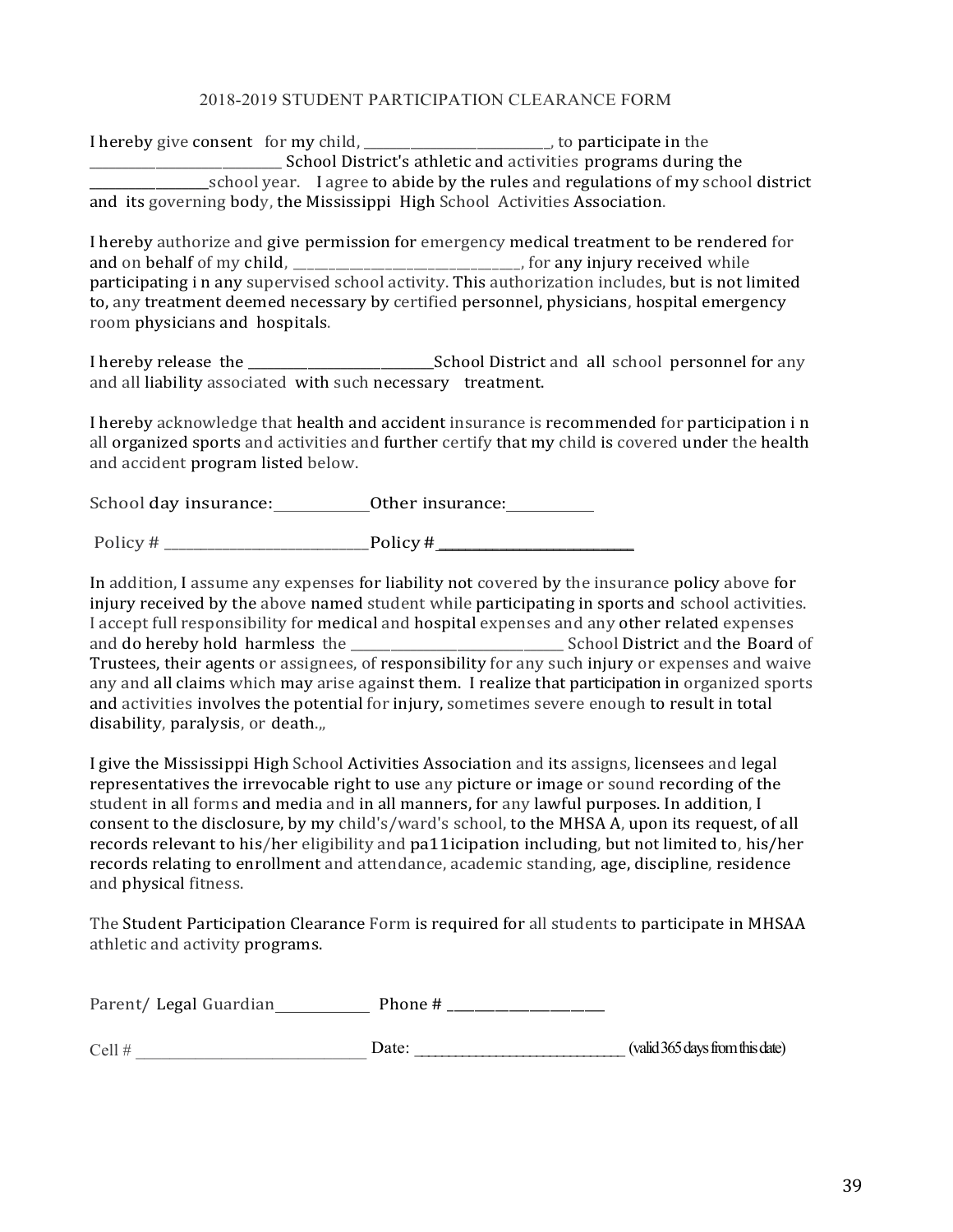| MISSISSIPPI ATHLETIC PARTICIPATION FORM<br>ATHLETIC HEALTH HISTORY                                                                                                  |                                                                                                                                                                                                                                                                                                                                                                                                                                                                                    |              |
|---------------------------------------------------------------------------------------------------------------------------------------------------------------------|------------------------------------------------------------------------------------------------------------------------------------------------------------------------------------------------------------------------------------------------------------------------------------------------------------------------------------------------------------------------------------------------------------------------------------------------------------------------------------|--------------|
| <b>Please Print</b><br>Name                                                                                                                                         |                                                                                                                                                                                                                                                                                                                                                                                                                                                                                    |              |
| School<br>F Date of Birth                                                                                                                                           | Grade Sport(s) Sport(s)<br>$S.S.N.  \qquad$ $\qquad$ $\qquad$ $\qquad$ $\qquad$ $\qquad$ $\qquad$ $\qquad$ $\qquad$ $\qquad$ $\qquad$ $\qquad$ $\qquad$ $\qquad$ $\qquad$ $\qquad$ $\qquad$ $\qquad$ $\qquad$ $\qquad$ $\qquad$ $\qquad$ $\qquad$ $\qquad$ $\qquad$ $\qquad$ $\qquad$ $\qquad$ $\qquad$ $\qquad$ $\qquad$ $\qquad$ $\qquad$ $\qquad$ $\qquad$ $\q$<br>Address                                                                                                      | Sex: M       |
| Family Physician                                                                                                                                                    | Home Phone -<br>Work Phone -                                                                                                                                                                                                                                                                                                                                                                                                                                                       |              |
| Parent / Guardian Name<br><b>FAMILY MEDICAL HISTORY</b>                                                                                                             | Work Phone -                                                                                                                                                                                                                                                                                                                                                                                                                                                                       |              |
| Has any member of your family under age 50 had these conditions?<br>Yes No<br>Condition                                                                             | Whom                                                                                                                                                                                                                                                                                                                                                                                                                                                                               |              |
| $\mathbb D$<br>$\mathbb D$<br><b>Heart Attack</b><br>D<br>D<br>Sudden Death                                                                                         |                                                                                                                                                                                                                                                                                                                                                                                                                                                                                    |              |
| Stroke<br>D<br>D<br><b>Diabetes</b><br>D<br>$\mathbb{D}$                                                                                                            | Heart Disease / High Pressure<br>Sickle Cell Anemia                                                                                                                                                                                                                                                                                                                                                                                                                                |              |
| Arthritis<br>D<br>$\mathbb{D}$<br>Epilepsy<br>D<br>D                                                                                                                |                                                                                                                                                                                                                                                                                                                                                                                                                                                                                    |              |
| <b>Disease</b><br>D<br>$\mathbb D$<br>D<br>D                                                                                                                        | ATHLETE'S ORTHOPAEDIC HISTORY                                                                                                                                                                                                                                                                                                                                                                                                                                                      |              |
| $\mathbb D$<br>D                                                                                                                                                    | Has the athlete had any of the following injuries?                                                                                                                                                                                                                                                                                                                                                                                                                                 |              |
| Yes $N,0$<br>Date<br>Condition<br>D<br>Head Injury / Concussion<br>D                                                                                                | Yes No<br>Condition<br>Date<br>Neck hjury / Stinger<br>D<br>D                                                                                                                                                                                                                                                                                                                                                                                                                      |              |
| Shoulder L R<br>D<br>D<br>Elbow LR<br>D<br>D                                                                                                                        | D<br>Arm /Wrist /Hand L/R<br>D<br>D<br>D<br>Back                                                                                                                                                                                                                                                                                                                                                                                                                                   |              |
| D<br>D<br>Hip<br>D<br>Knee L/R<br>D                                                                                                                                 | D<br>D<br>Thigh L <sub>R</sub><br>D<br>D<br>Lower Leg L / R                                                                                                                                                                                                                                                                                                                                                                                                                        |              |
| D<br><b>Chronic Shin Splints</b><br>D<br>D<br>D<br>Foot L/R                                                                                                         | D<br>D<br>Ankle LIR<br>D<br>Severe Muscle Strain<br>D                                                                                                                                                                                                                                                                                                                                                                                                                              |              |
| D.<br>D<br><b>Pinched Nerve</b>                                                                                                                                     | D.<br>D<br>Chest                                                                                                                                                                                                                                                                                                                                                                                                                                                                   |              |
| ATHLETE'S MEDICAL HISTORY                                                                                                                                           |                                                                                                                                                                                                                                                                                                                                                                                                                                                                                    |              |
| Has the athete had any of these conditions?                                                                                                                         |                                                                                                                                                                                                                                                                                                                                                                                                                                                                                    |              |
| Yes<br>No<br>Condition<br>D<br>D<br>D<br>D<br>D<br>D<br>Heart Murmur                                                                                                | Organ Loss<br>D<br>Overnight in hospital<br>D<br>Shortness of breath / coughing D<br>D<br>Hernia                                                                                                                                                                                                                                                                                                                                                                                   |              |
| D<br>D<br>Seizures<br>Kidney Disease<br>D<br>D<br>D<br>D                                                                                                            | Rapid weightbss / gain<br>D<br>D<br>during exercise<br>D<br>D<br>Take supplements / vitamins<br>Knocked out                                                                                                                                                                                                                                                                                                                                                                        |              |
| fregular Pulse<br>D<br>D<br>D<br>D<br>D<br>D<br>D<br>D<br>Single Testicle                                                                                           | D<br>Heat related problems<br><b>Heart Disease</b><br>D<br>Menstrual irregularities<br><b>Diabetes</b><br>D<br>D                                                                                                                                                                                                                                                                                                                                                                   |              |
| High Blood Pressure<br>D<br>D<br>D<br>D                                                                                                                             |                                                                                                                                                                                                                                                                                                                                                                                                                                                                                    |              |
| D<br>D<br>Dizzy / Fainting<br>D.<br>D                                                                                                                               | D<br>Recent Mononucleosis /<br>Liver Disease<br>D<br><b>Enlarged Spleen</b><br>Tuberculosis                                                                                                                                                                                                                                                                                                                                                                                        |              |
| D<br>D<br>Surgery-What Type?<br>Allergies (Food, Drugs)<br>D<br>D                                                                                                   |                                                                                                                                                                                                                                                                                                                                                                                                                                                                                    |              |
| Date of last Tetanus Immurization                                                                                                                                   | To the best of our knowledge, we have given true and accurate information and we hereby grant permission for the physical screening evaluation. We                                                                                                                                                                                                                                                                                                                                 |              |
|                                                                                                                                                                     | understand the evaluation involves a limited examination and the screening is not intended to nor will it prevent injury or sudden death. We further understand<br>that the examination will be provided without expectation of payment and that the physician and many other medical professionals providing services may be                                                                                                                                                      |              |
| immune from liability under Mississippi law.<br><b>WAIVER FORM</b>                                                                                                  |                                                                                                                                                                                                                                                                                                                                                                                                                                                                                    |              |
| This waiver, executed this ________ day of ________________________,20__________, by___                                                                             | , M.D,                                                                                                                                                                                                                                                                                                                                                                                                                                                                             |              |
|                                                                                                                                                                     | patient, is executed in compliance with Mississippi law, with the ru 1 understanding that<br>if a physician voluntarily provides needed medical or health services to any program at an accredited school in the state without expectation of<br>payment, the physician will be immune from liability for any civil action arising out of the provision of those medical and/or health care services<br>which were provided in good faith on a charitable basis. Such immunity doe |              |
|                                                                                                                                                                     | Signature of Patient                                                                                                                                                                                                                                                                                                                                                                                                                                                               |              |
|                                                                                                                                                                     | or Patient 's Parent or Guardian (If Patient is 17 or younger)<br>hformation bebw to be filled out by physician only                                                                                                                                                                                                                                                                                                                                                               |              |
|                                                                                                                                                                     |                                                                                                                                                                                                                                                                                                                                                                                                                                                                                    |              |
| and<br>Typed or Printed Name of Patient<br>Height –Weight: __________________Blood Pressure: _____________________________Pulse<br>Orthopaedic Exam<br>Norm<br>Abnl | <b>General Medical Exam</b><br>Norm<br>Abnl<br>Norm<br>Abnl                                                                                                                                                                                                                                                                                                                                                                                                                        |              |
| I. Spine / Neck<br>Cervical Thoracic                                                                                                                                | ENT<br>Lungs Abdomen<br>Hernia (if Needed)<br>Heart                                                                                                                                                                                                                                                                                                                                                                                                                                |              |
| Lumbar                                                                                                                                                              | Skin                                                                                                                                                                                                                                                                                                                                                                                                                                                                               |              |
| II. Upper Extremity<br>Shoulder                                                                                                                                     |                                                                                                                                                                                                                                                                                                                                                                                                                                                                                    |              |
| <b>Efbow Wrist</b><br>Hand / Fingers                                                                                                                                | LEFT<br><b>RIGHT</b><br>FLEXIBILITY<br>LEFT<br><b>FLEXIBILITY</b><br>Shoulder<br><b>Nec</b>                                                                                                                                                                                                                                                                                                                                                                                        | <b>RIGHT</b> |
|                                                                                                                                                                     | Quads<br>k<br>Heelcord<br><b>Hips</b>                                                                                                                                                                                                                                                                                                                                                                                                                                              |              |
| III. Lower Extremity Hip<br>Knee Ankle<br>Feet                                                                                                                      | Ha<br>S<br>ms<br><u> 1989 - Johann Stoff, amerikansk politiker (d. 1989)</u>                                                                                                                                                                                                                                                                                                                                                                                                       |              |
| Other Comments                                                                                                                                                      | Back Ext / Flex <b>Ext / Flex Ext</b> / Flex <b>Ext</b> / Flex <b>Ext</b> / Flex <b>Ext</b> / Flex <b>Ext</b> / Flex <b>Ext</b> / Flex <b>Ext</b> / Flex <b>Ext</b> / Flex <b>Ext</b> / Flex <b>Ext</b> / Flex <b>Flex Ext Plumber 10</b>                                                                                                                                                                                                                                          |              |
| <b>OPTIONAL EXAMS</b><br><b>DENTAL</b>                                                                                                                              | Comments <b>comments comments comments comments comments comments comments</b>                                                                                                                                                                                                                                                                                                                                                                                                     |              |
| 1 2 3 4 5 6 7 8 9 10 11 12 13 14 15 16                                                                                                                              |                                                                                                                                                                                                                                                                                                                                                                                                                                                                                    |              |
| 32 31 30 29 28 27 26" 25 24 23 22 21 20 19 18 17<br>Comments ——.-<br>Trom this limited screening I see no reason why this student cannot participate hathletics     |                                                                                                                                                                                                                                                                                                                                                                                                                                                                                    |              |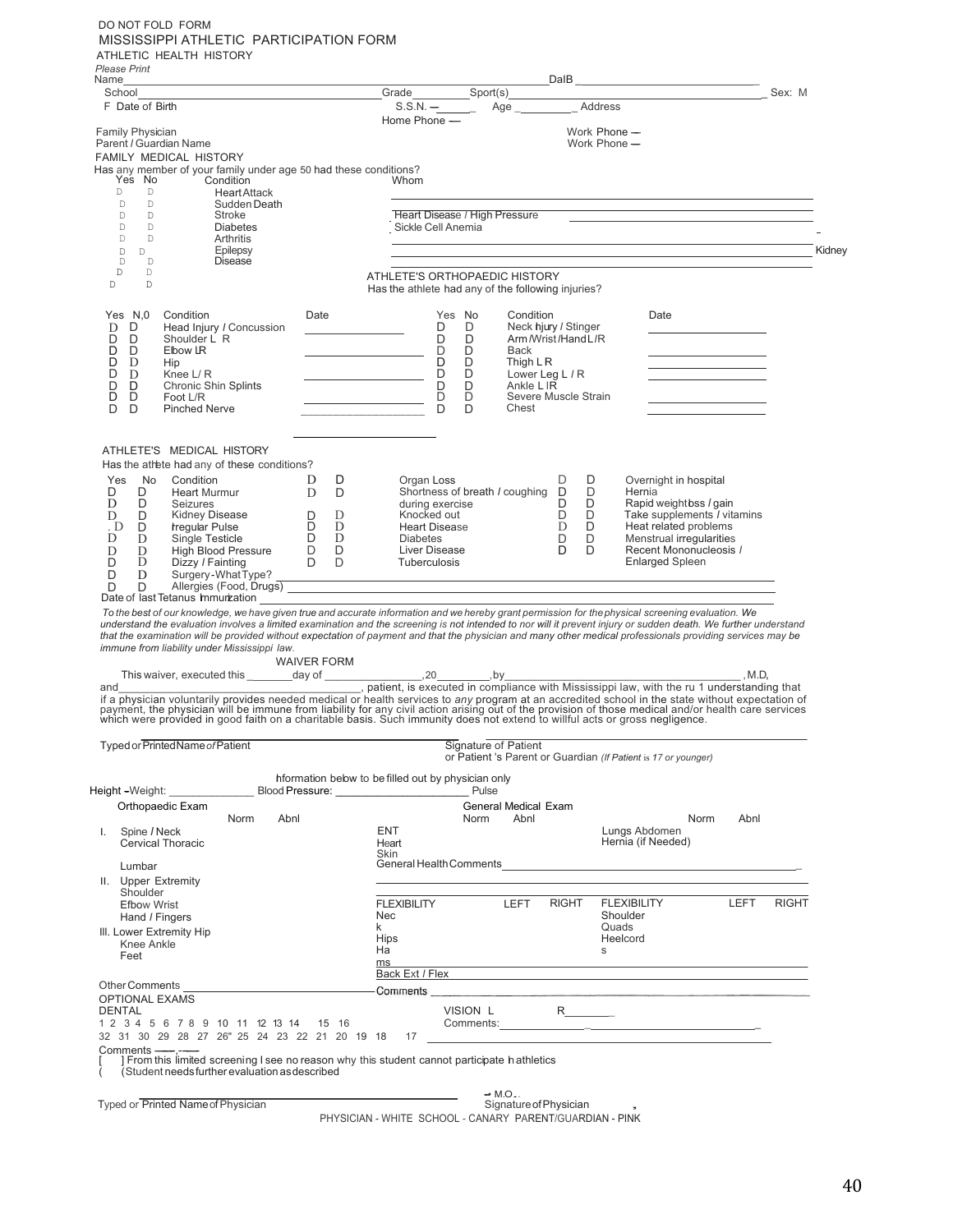## Classic Game, Jamboree/Scrimmage Application

MISSISSIPPI HIGH SCHOOL ACTIVITIES ASSOCIATION, INC. P. O. BOX 127 CLINTON, MISSISSIPPI 39060

*FAX: 601-924-1725*

#### Application for Approval of MHSAA Classic Game and Jamboree/Scrimmage (MHSAA recommends a minimum of \$5.00 for all sports).

| Classic                      | Scrimmage__________           |  |
|------------------------------|-------------------------------|--|
|                              | (check one)                   |  |
| PLACE OF CLASSIC OR JAMBOREE |                               |  |
| DATE OF GAME                 | ADMISSION PRICE______________ |  |
| Participating Schools:       |                               |  |
|                              |                               |  |
|                              |                               |  |
|                              |                               |  |

We agree to abide by the criteria adopted by the MHSAA Executive Committee.

Criteria for Pre-Season **Classic Games**:

A Classic Game will be allowed. The host school will receive 85% of the gate receipts and the MHSAA receives 15%. The proceeds retained by the host school may be split with the participating schools if desired. Monies received by the MHSAA will be used for maintenance and upkeep costs.

A **jamboree/scrimmage** consists of no more than one complete game (football - 2 quarters max.) A school may not play a single opponent more than one half of a game.

**Football:** Games will count on the regular season record, but will not be used as a tie-breaker or count on a Region record. There will be no controlled scrimmages allowed with another opponent without permission from the MHSAA office. If a team cancels a **Classic Game** without approval from the Executive Director/Associate Director, the team will be placed on probation. Cancellations will only be approved in extreme emergencies.

**Other Sports:** A Classic Game may be played the weekend prior to the regular season. Classic Games will count on a team's record in all sports but will not be used in a tie breaker.

*Approved: Signed:*

*Executive Director or Associate Director Superintendent or Principal*

*Fax* #

*\_\_\_\_\_\_\_\_\_\_\_\_\_\_\_\_\_\_\_\_\_\_\_\_\_\_\_\_\_\_\_\_\_\_\_\_\_\_\_\_\_\_ \_\_\_\_\_\_\_\_\_\_\_\_\_\_\_\_\_\_\_\_\_\_\_\_\_\_\_\_\_\_\_\_\_\_\_\_\_\_\_*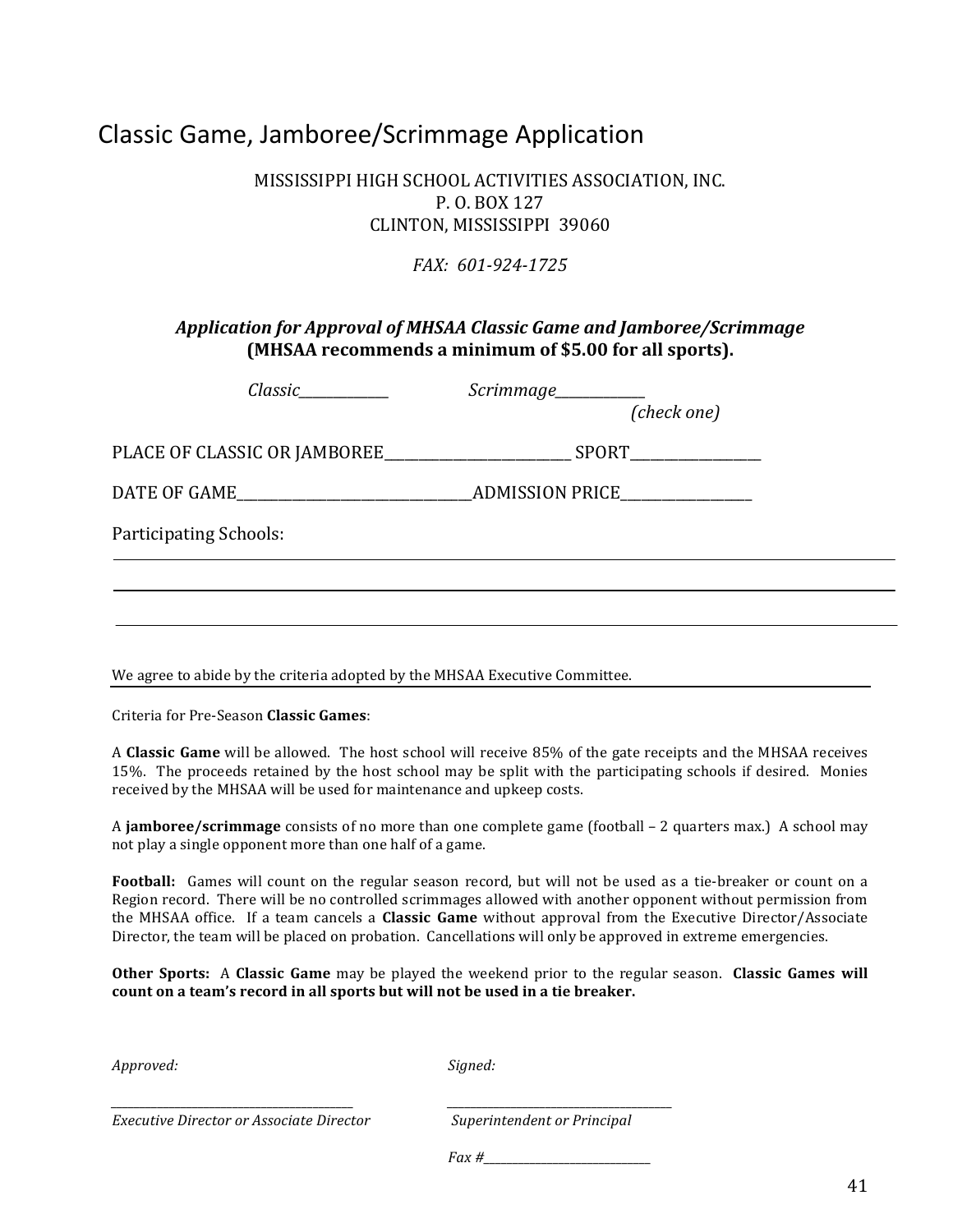## **Application For Invitational Tournaments**

|                                  | Basketball                                                  | Baseball             |  |
|----------------------------------|-------------------------------------------------------------|----------------------|--|
|                                  | Soccer                                                      | SP Softball          |  |
|                                  | Swimming                                                    | FP Softball          |  |
|                                  | Volleyball                                                  | Powerlifting _______ |  |
|                                  | Bowling                                                     | Track<br>$\sim$      |  |
|                                  | Archery                                                     | X-Country            |  |
| Please indicate type tournament: |                                                             |                      |  |
| Invitational                     |                                                             |                      |  |
| Conference                       |                                                             |                      |  |
| County                           | the control of the control of the control of the control of |                      |  |
| Bi-County                        |                                                             |                      |  |
| Tri-County                       |                                                             |                      |  |
|                                  |                                                             |                      |  |
| Date of Tournament               |                                                             |                      |  |
| <b>Host School</b>               |                                                             | Fax#                 |  |
|                                  |                                                             |                      |  |
| Address                          |                                                             |                      |  |

The following schools will participate:

| <b>Boys</b> | <b>Girls</b> |
|-------------|--------------|
|             |              |
|             |              |
|             |              |
|             |              |
|             |              |
|             |              |
|             |              |
|             |              |
|             |              |
|             |              |
|             |              |
|             |              |
|             |              |
|             |              |
|             |              |
|             |              |

If you plan to invite out-of-state schools to participate in invitational tournaments, you must be governed by the regulations set forth in the MHSAA Handbook. Refer to Section C – rules governing Athletic Contest – Rules 1a. and b. The principal of each host school must notify the Executive Director when and where all conference, county, bi-county, and tri-county tournaments will be played. Approved:

Signed:\_\_\_\_\_\_\_\_\_\_\_\_\_\_\_\_\_\_\_\_\_\_\_\_\_\_\_\_\_\_\_\_\_\_\_\_\_\_\_\_\_ *Coach* \_\_\_\_\_\_\_\_\_\_\_\_\_\_\_\_\_\_\_\_\_\_\_\_\_\_\_\_\_\_\_\_\_\_

*Executive Director or Associate Director* 

*Principal or AD*\_\_\_\_\_\_\_\_\_\_\_\_\_\_\_\_\_\_\_\_\_\_\_\_\_\_\_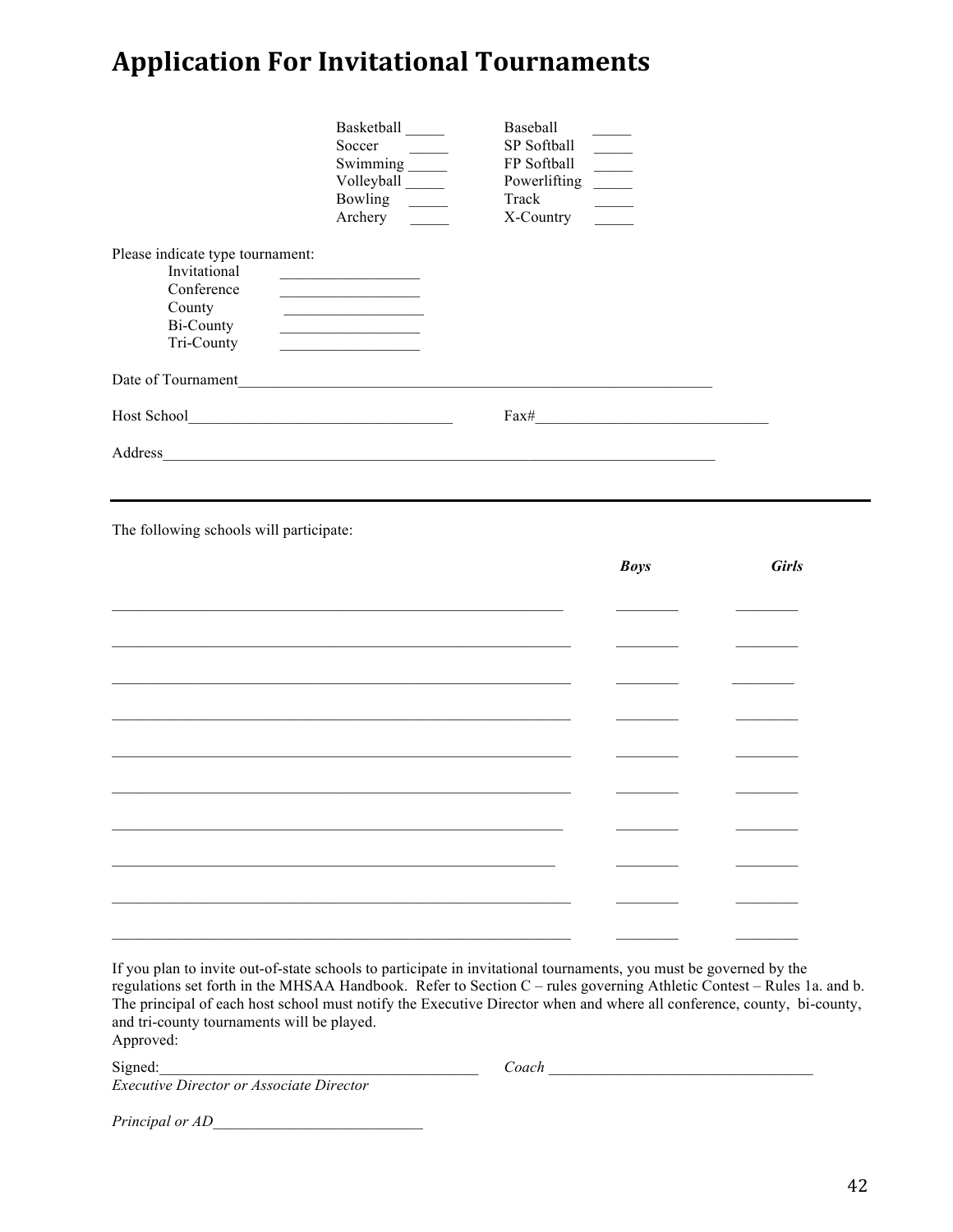## Application For Bordering State Events

#### MISSISSIPPI HIGH SCHOOL ACTIVITIES ASSOCIATION, INC. P. O. BOX 127,CLINTON, MISSISSIPPI 39060 FAX – 601-924-1725

| Name of                                                                       |                                                                                                                       |                      |                 |                                                                                                                       |              |
|-------------------------------------------------------------------------------|-----------------------------------------------------------------------------------------------------------------------|----------------------|-----------------|-----------------------------------------------------------------------------------------------------------------------|--------------|
| School                                                                        | <u> 1989 - Johann Barn, mars ann an t-Amhain Aonaich an t-Aonaich an t-Aonaich an t-Aonaich an t-Aonaich an t-Aon</u> |                      | Date            |                                                                                                                       |              |
| $Signal$ $Fast$                                                               |                                                                                                                       |                      |                 |                                                                                                                       |              |
| <b>Section 1</b><br>We request to participate in the following events (AWAY): |                                                                                                                       |                      |                 |                                                                                                                       |              |
| <b>School</b>                                                                 | <b>State</b>                                                                                                          | Date of Event        | <b>Activity</b> | <b>Boys</b>                                                                                                           | <b>Girls</b> |
|                                                                               |                                                                                                                       |                      |                 |                                                                                                                       |              |
|                                                                               |                                                                                                                       |                      |                 | <u> 1989 - Johann John Stone, mars eta biztanleria (</u>                                                              |              |
|                                                                               |                                                                                                                       |                      |                 |                                                                                                                       |              |
|                                                                               |                                                                                                                       |                      |                 | <u> 1989 - Jan Barnett, fransk politiker (d. 1989)</u>                                                                |              |
| <b>Section 2</b>                                                              |                                                                                                                       |                      |                 |                                                                                                                       |              |
| We desire to invite schools from other bordering states (HOME):               |                                                                                                                       |                      |                 |                                                                                                                       |              |
| School                                                                        | <b>State</b>                                                                                                          | <b>Date of Event</b> | <b>Activity</b> | <b>Boys</b>                                                                                                           | <b>Girls</b> |
|                                                                               |                                                                                                                       |                      |                 |                                                                                                                       |              |
|                                                                               |                                                                                                                       |                      |                 | <u> 1980 - Jan Jan Jawa Barat, pamang pangang pangang pangang pangang pangang pangang pangang pangang pangang pan</u> |              |
|                                                                               |                                                                                                                       |                      |                 |                                                                                                                       |              |

**Section 3** Endorsement of MHSAA

| The event is APPROVED |  |
|-----------------------|--|
|                       |  |
| DISAPPROVED           |  |
|                       |  |

| Executive<br>Officer                  | Date               |
|---------------------------------------|--------------------|
| <b>Endorsement of Bordering State</b> |                    |
| This event is<br><b>APPROVED</b>      | <b>DISAPPROVED</b> |

\_\_\_\_\_\_\_\_\_\_\_\_\_\_\_\_\_\_\_\_\_\_\_\_\_ \_\_\_\_\_\_\_\_\_\_ \_\_\_\_\_\_\_\_\_\_\_ \_\_\_\_\_\_\_\_\_\_\_\_\_\_\_\_\_\_\_\_\_\_ \_\_\_\_\_ \_\_\_\_\_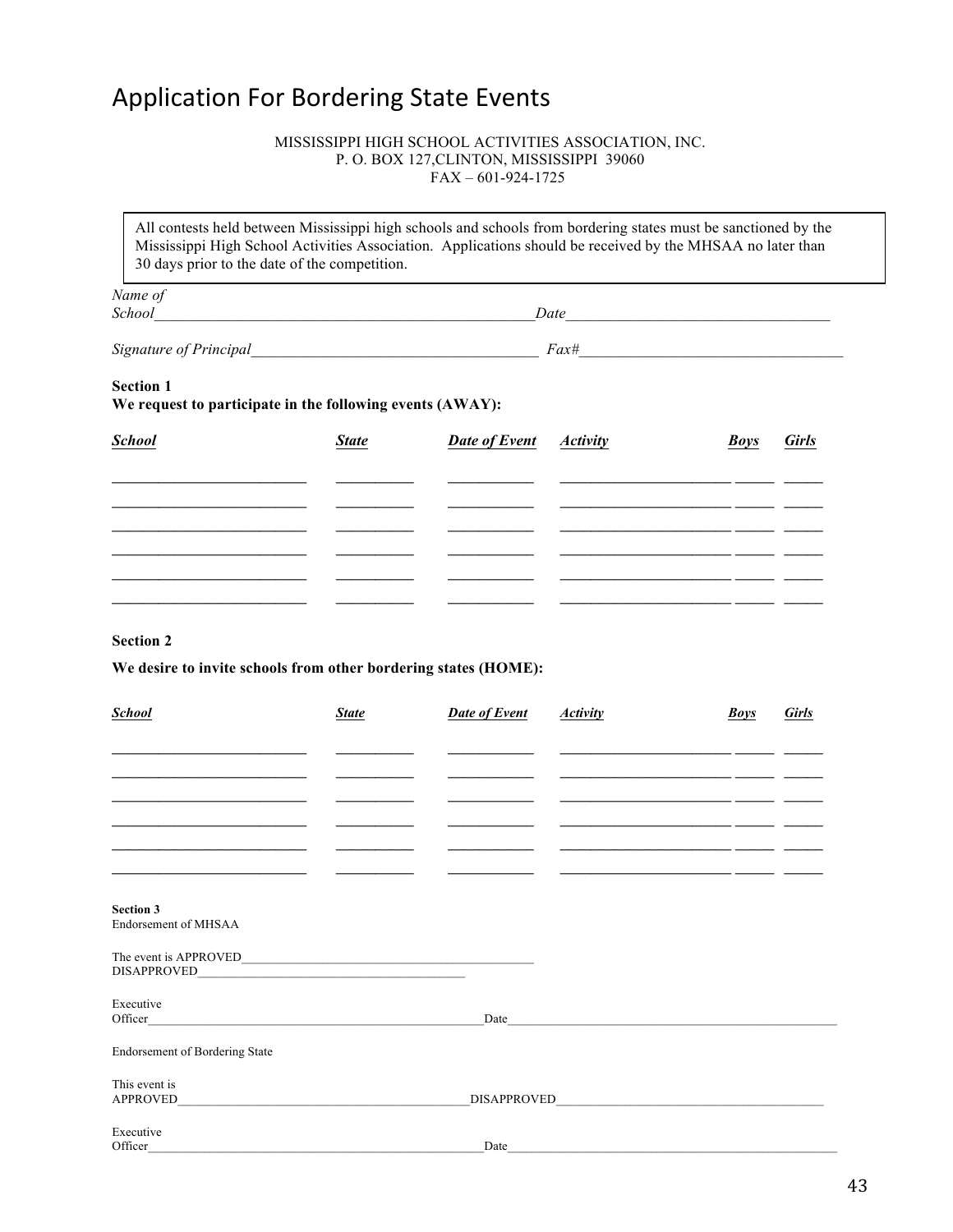## Application For Non-Bordering State Events

The Mississippi High School Activities Association and the National Federation of High School Associations must sanction all contests held between Mississippi high schools and schools from non-bordering states.

#### **Section 1**

We request to participate in a non-bordering state event (Away)

| Date of Event<br>Activity                                                                                                       |                                                       |             | <b>Boys</b>         | Girls |
|---------------------------------------------------------------------------------------------------------------------------------|-------------------------------------------------------|-------------|---------------------|-------|
|                                                                                                                                 |                                                       |             |                     |       |
|                                                                                                                                 |                                                       |             |                     |       |
|                                                                                                                                 | Name of School<br><u>Name of School</u>               |             |                     |       |
|                                                                                                                                 |                                                       |             |                     |       |
| Signature of Coach or Director ________________________Date Submitted_______________________________                            |                                                       |             |                     |       |
|                                                                                                                                 |                                                       |             |                     |       |
| <b>Section 2</b>                                                                                                                | We request to host a non-bordering state event (Home) |             |                     |       |
| Date of Event                                                                                                                   | Activity                                              | <b>Boys</b> | Girls               |       |
|                                                                                                                                 |                                                       |             |                     |       |
| Non-bordering state schools invited:                                                                                            |                                                       |             |                     |       |
| School<br><u> 1980 - John Harry Harry Harry Harry Harry Harry Harry Harry Harry Harry Harry Harry Harry Harry Harry Harry H</u> | <b>State</b>                                          |             | <b>Boys</b>         | Girls |
|                                                                                                                                 |                                                       |             |                     |       |
|                                                                                                                                 |                                                       |             |                     |       |
|                                                                                                                                 |                                                       |             | National Federation |       |
| Executive Officer                                                                                                               |                                                       |             |                     |       |
| <b>Section 3</b><br><b>Endorsement of MHSAA</b>                                                                                 |                                                       |             |                     |       |
| The event is                                                                                                                    |                                                       |             |                     |       |
| Executive                                                                                                                       |                                                       |             |                     |       |
| <b>Endorsement of Bordering State</b>                                                                                           |                                                       |             |                     |       |
| This event is                                                                                                                   |                                                       |             |                     |       |
| Executive<br>Officer                                                                                                            | Date                                                  |             |                     |       |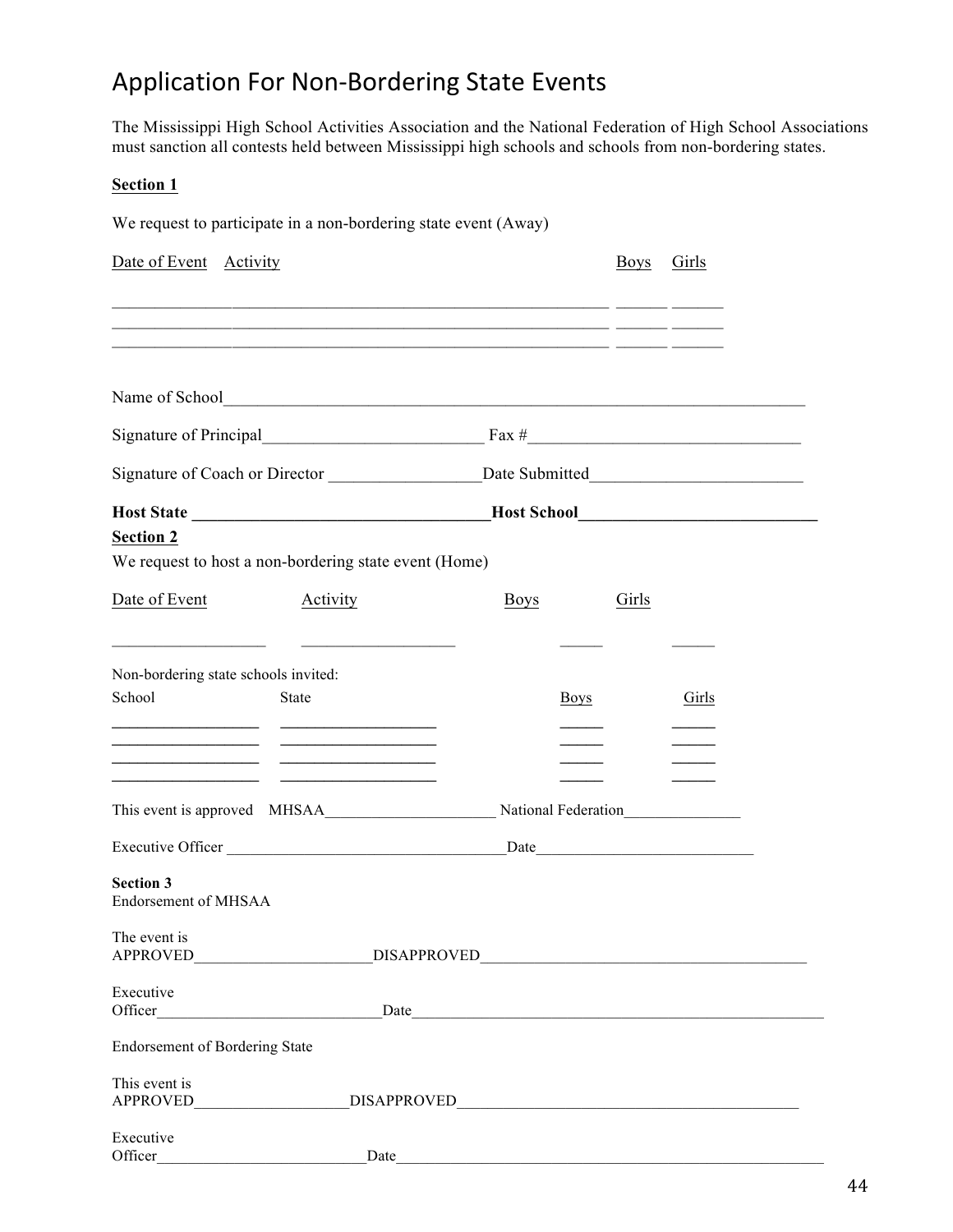## Request For Tryout

| <b>MISSISSIPPI HIGH SCHOOL ACTIVITIES ASSOCIATION, INC.</b> |
|-------------------------------------------------------------|
| <b>P.O. BOX 127</b>                                         |
| <b>CLINTON, MISSISSIPPI 39060</b>                           |
| Fax: 601-924-1725                                           |

| Dates for Tryout:               |                                                                                                                       |
|---------------------------------|-----------------------------------------------------------------------------------------------------------------------|
|                                 | and the control of the control of the control of the control of the control of the control of the control of the      |
|                                 | and the control of the control of the control of the control of the control of the control of the control of the      |
|                                 |                                                                                                                       |
|                                 | the control of the control of the control of the control of the control of the control of                             |
|                                 |                                                                                                                       |
|                                 | <u> 1989 - Johann Stoff, deutscher Stoff, der Stoff, der Stoff, der Stoff, der Stoff, der Stoff, der Stoff, der S</u> |
|                                 |                                                                                                                       |
|                                 |                                                                                                                       |
|                                 |                                                                                                                       |
|                                 | Fax $\frac{4}{2}$                                                                                                     |
|                                 |                                                                                                                       |
| Football:<br><b>Basketball:</b> | 15 days – 10 pads – 5 shorts (first 3 days must be in shorts and no pads)<br>5 days                                   |
| NOTE:                           | All other sports are allowed two days with request from the principal and coach.                                      |
|                                 | Students participating in other in-season sports should not be allowed to tryout.                                     |

- *Tryouts must be conducted the semester prior to your sport season.*
- *No student shall be permitted to tryout at any school other than the one in which he/she is enrolled.*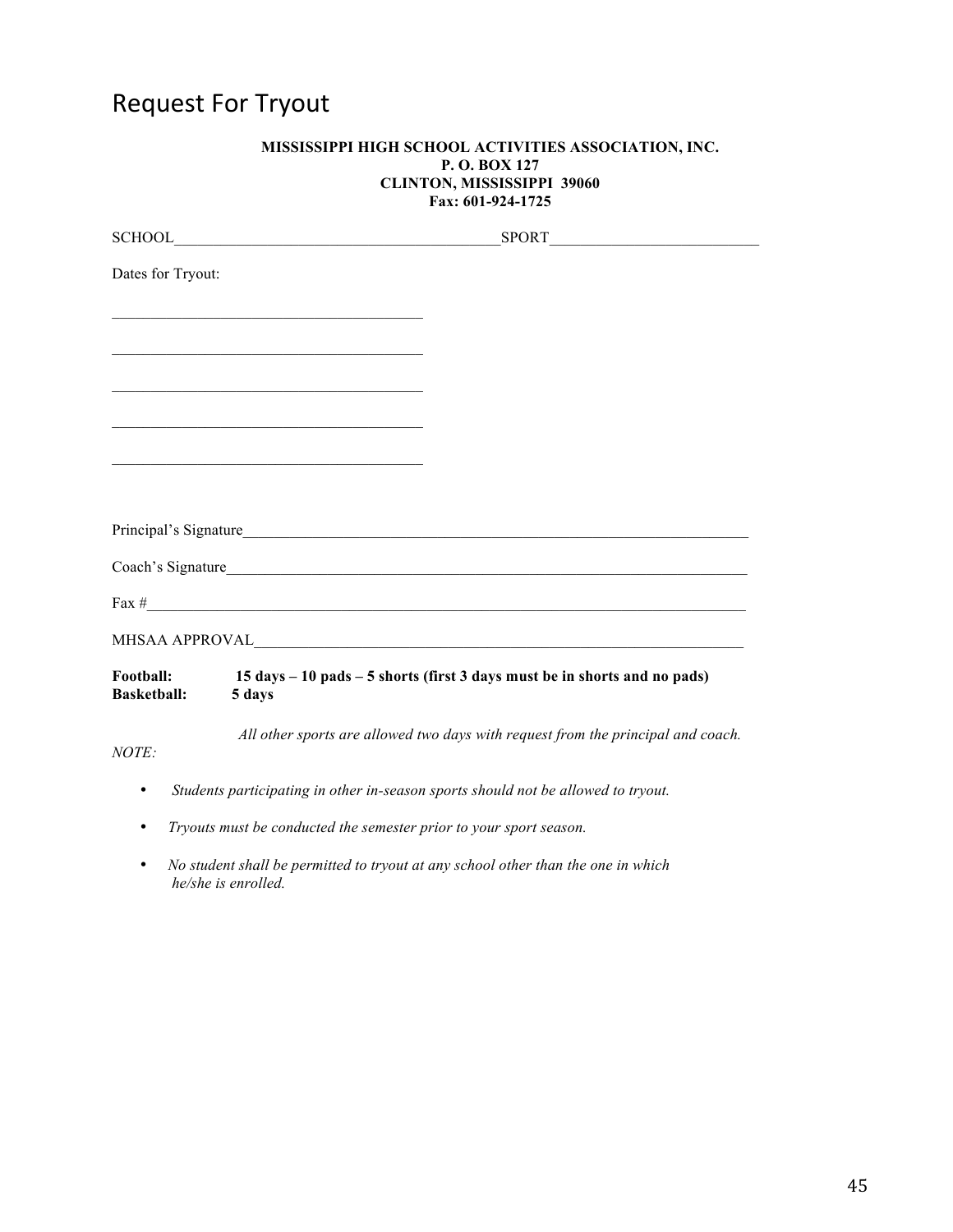## 2018 - 2019 FIELD TRIP/BUS REQUEST HERNANDO HIGH SCHOOL

| DEPARTURE TIME: _________________                          |
|------------------------------------------------------------|
| RETURN TIME:                                               |
| NUMBER OF STUDENTS: ________________                       |
| NUMBER OF ADULTS: ______________                           |
| NUMBER OF BUSES: _____________                             |
|                                                            |
| DRIVER: ________________________________(list all drivers) |
| <b>COMMENTS:</b>                                           |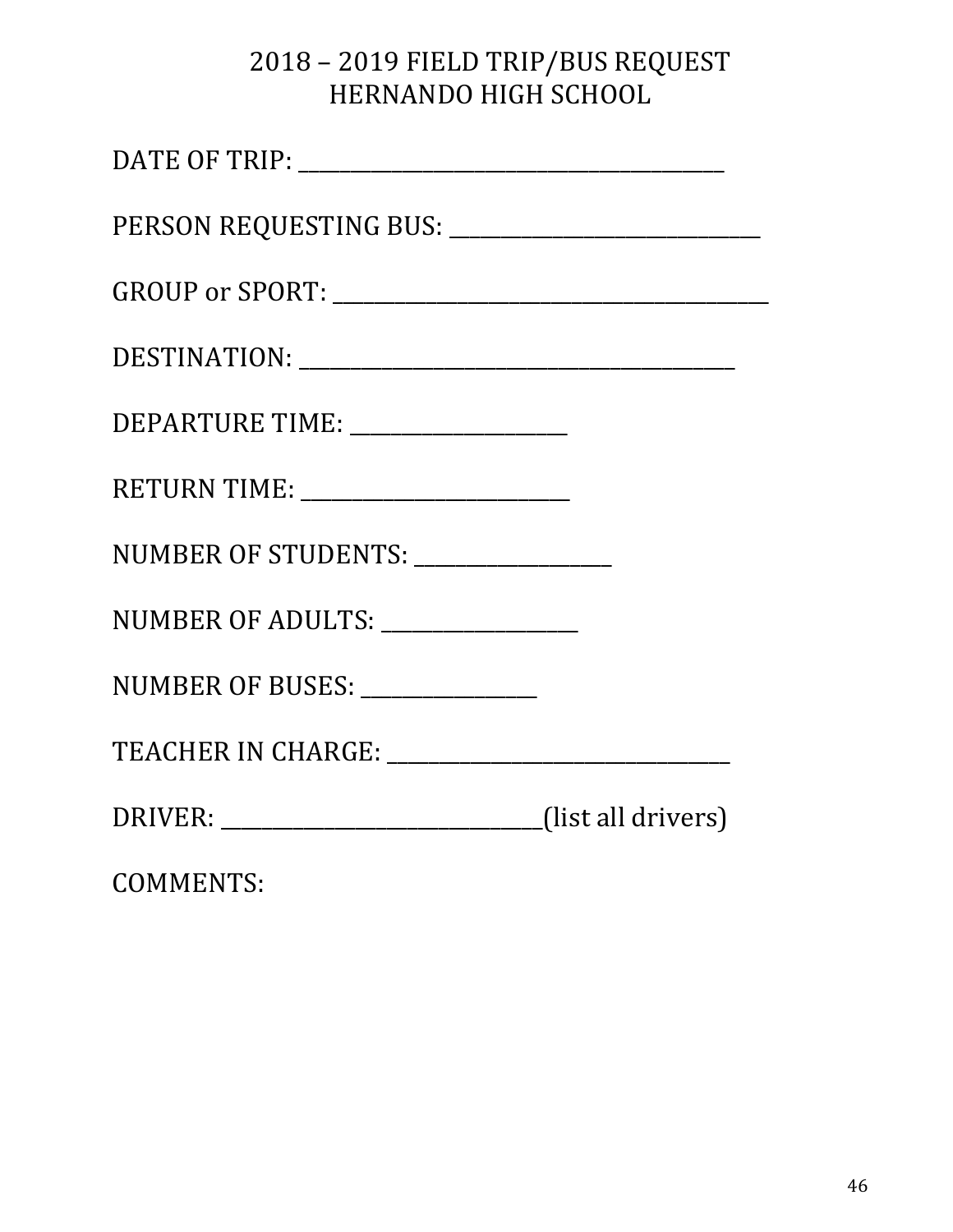Star Sportsmanship course complete For Star Sportsmanship the athlete must:

- go to www.starsportsmanship.com
- click on STUDENT SIGN IN
- enter star code star02294
- select their grade
- REGISTER enter your first name, last name and birthday
- Take the course
	- Print Certificate

#### SUPERVISION AT PRACTICE

Athletic facilities are made available only to team members and then only with a member of the coaching staff present and on duty. There will be no unsupervised practice sessions.

*\*Any* staff *member who chooses* to *ignore this area* of *responsibility assumes all liability related* to the *lack* of *supervision* and *could Face disciplinary ramifications* from the *school administration.*

#### **TRAVEL**

*r*

Transportation:

- All travel arrangements will be made by the athletic director/coordinator after consulting with the coach involved.
- A travel list must be on file in the office of the principal by noon at least one day prior to departure when instructional time will be missed.
- Athletes will travel on school-sanctioned vehicles to out of town events.
- The coach must provide protection and supervision of students in the event of an accident or breakdown.
- Only assigned school personnel may travel via school transportation. (no spectators or parents)
- All coaches are encouraged to attend the school bus training school, which included driving, testing, and drug screening.
- Athletes may check out with the coach and leave with the parents with prior approval from the game site.

#### **SQUAD SELECTION**

Time, space, facilities, equipment and other similar factors will place limitations on the size of the squad. Selecting athletic squads is the sole responsibility of the coaches in a particular sport. Prior to tryouts, the coach must provide the following information to those who wish to try out:

- Extent of tryout period
- $\bullet$  Criteria in selection of team
- Squad size
- Required practice commitment if selected
- Required game commitment